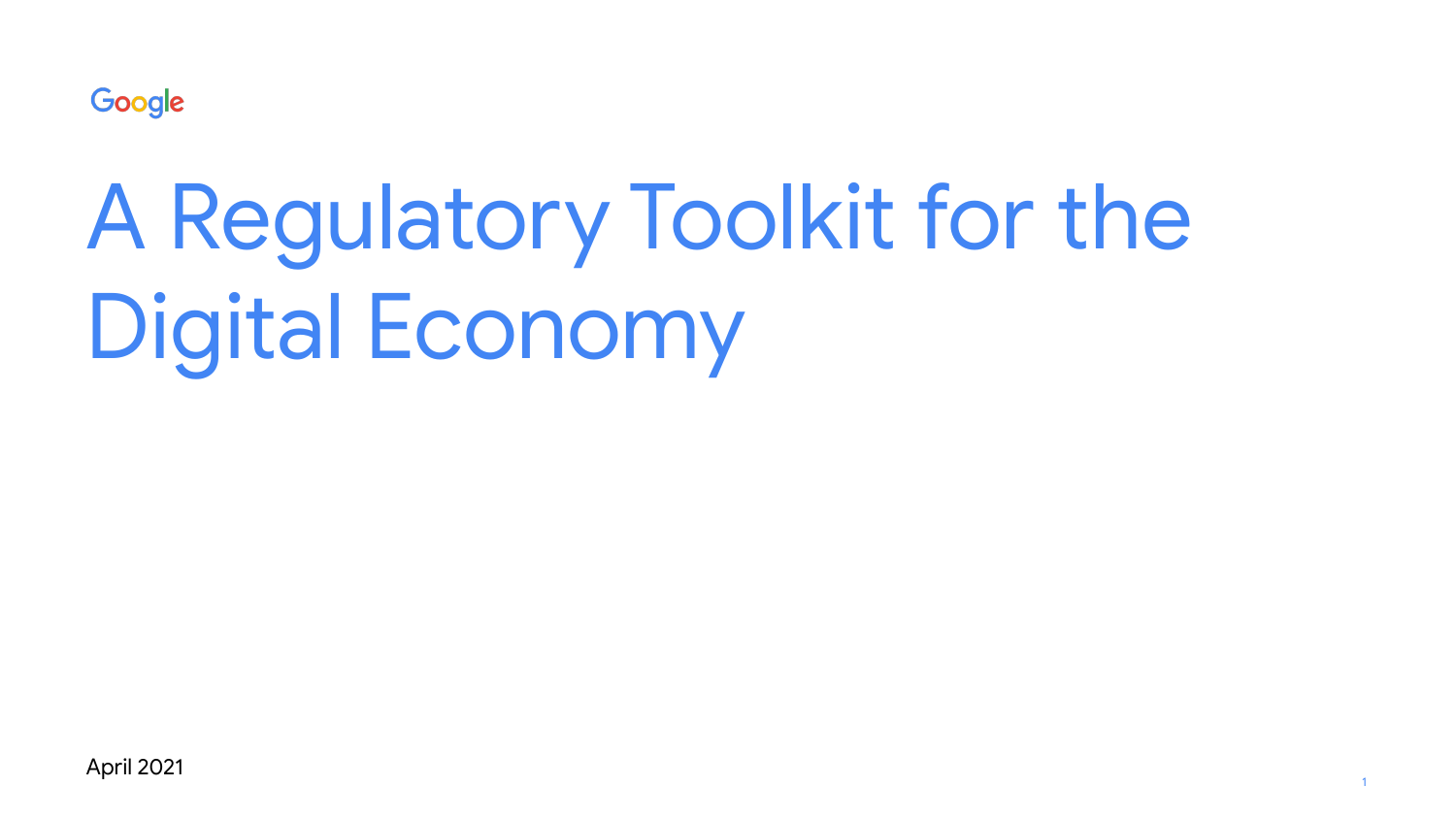# Table of contents

- Introduction
- Observation
- Education
- Suasion
- Self-Regulation
- Co-Regulation
- Experimental Regulation
- Formal Regulation
- Enforcement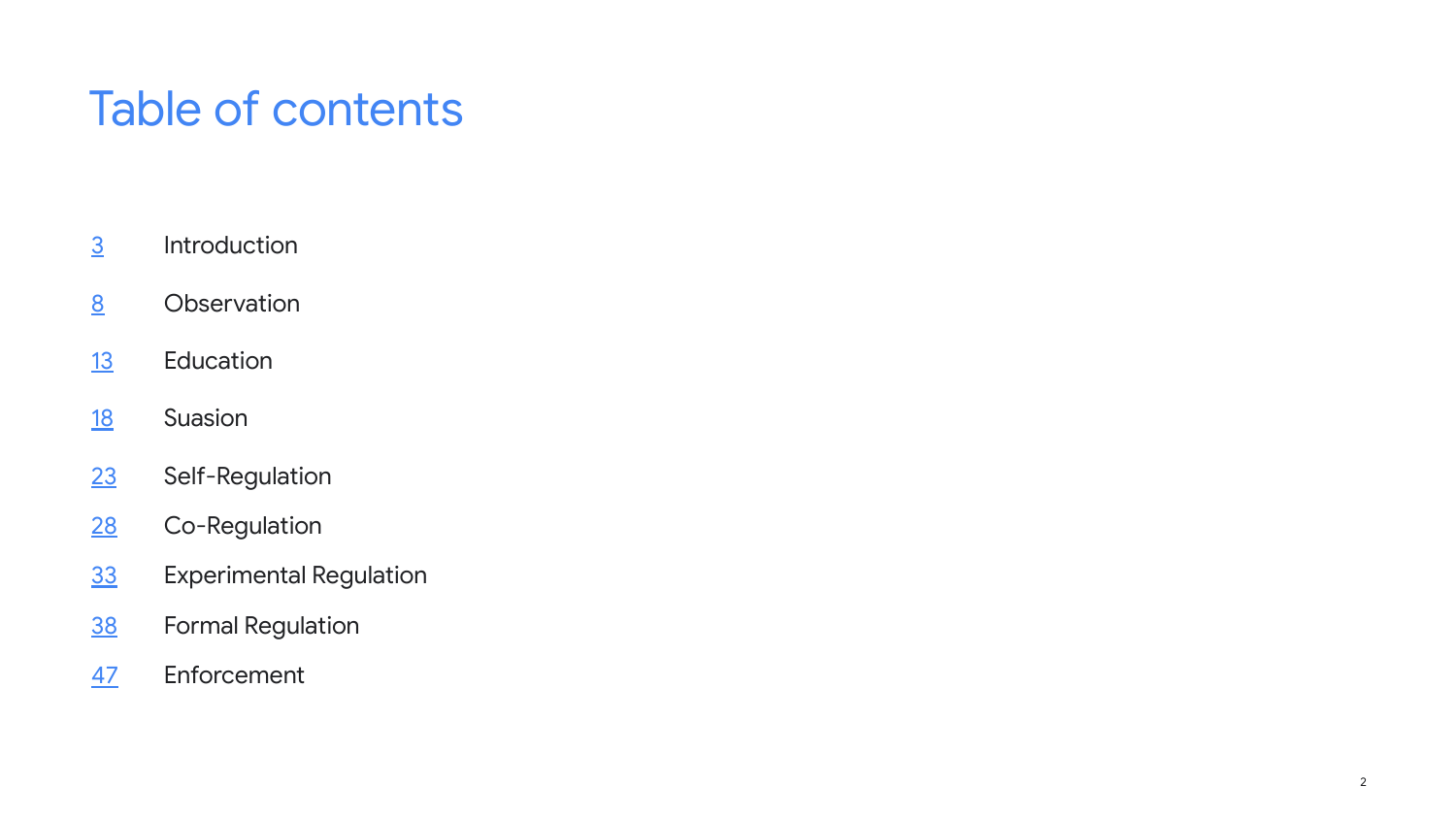# <span id="page-2-0"></span>**Introduction**

This deck was created to discuss Regulatory Tools at a high level. For a deeper dive you can check out the full white paper.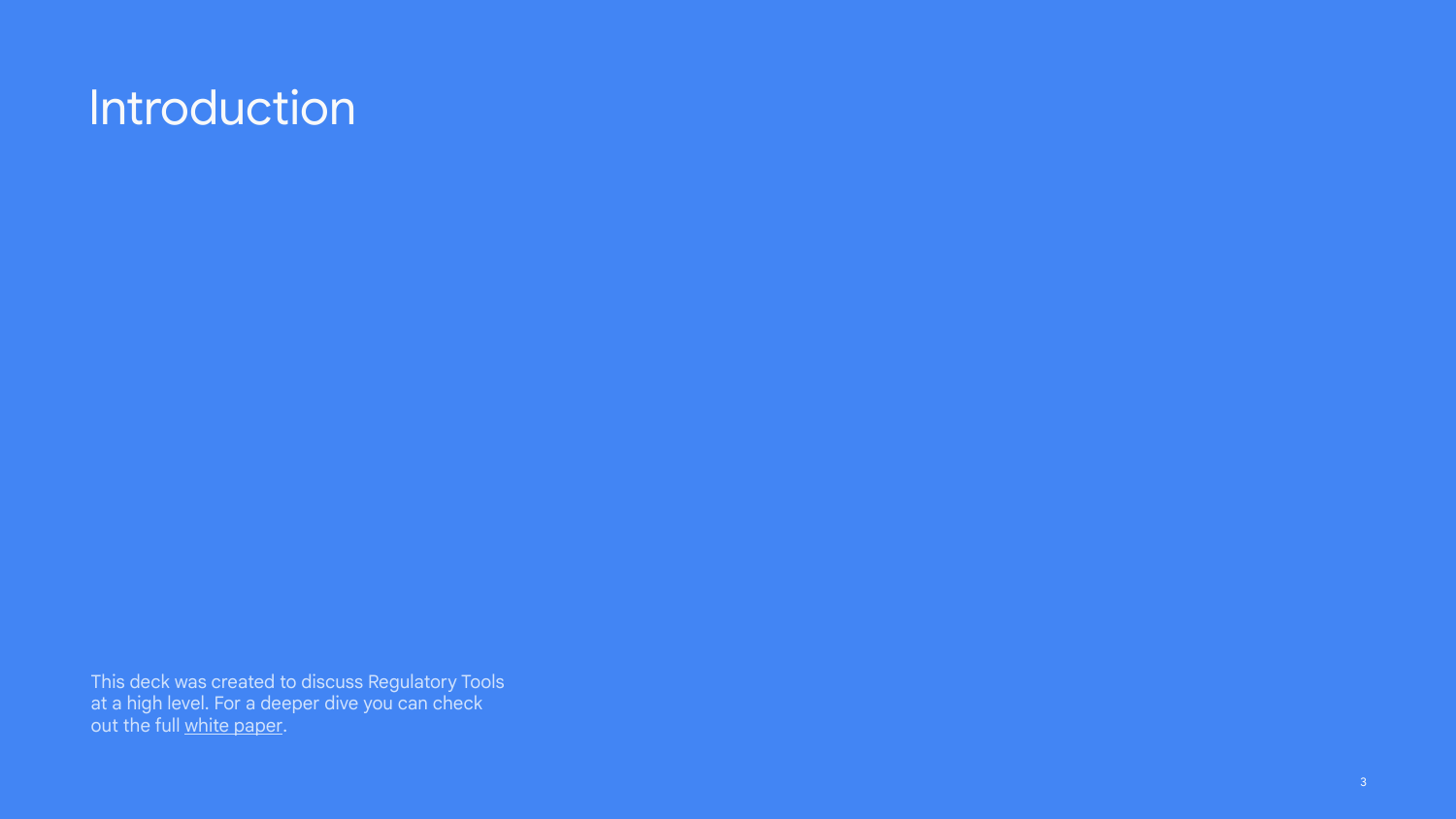# General objectives for regulatory policy

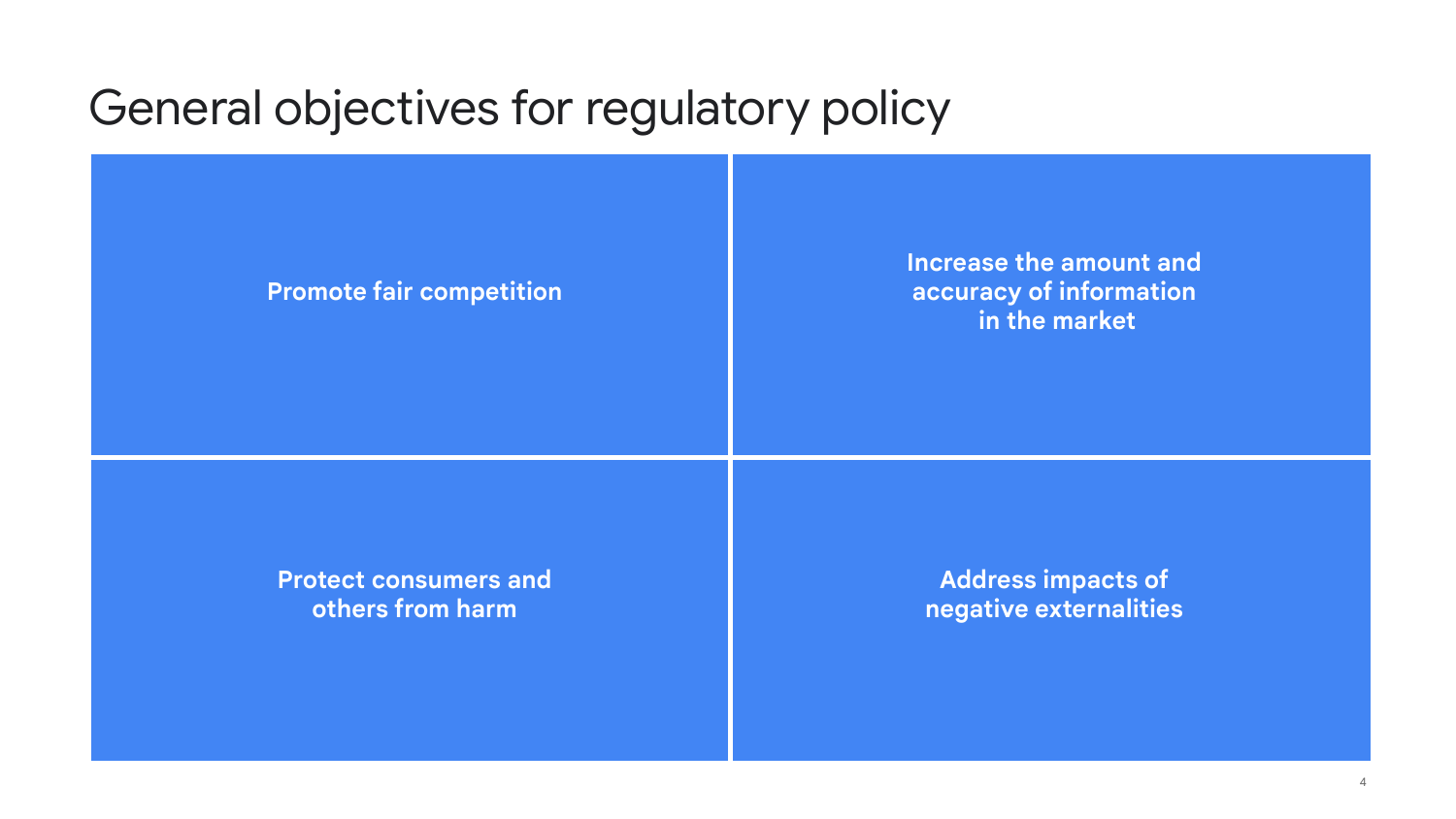Innovative services and rapidly evolving markets require thoughtful, considered approaches from regulators and policymakers

Critical questions for policymakers in highly fluid technology markets, include:

Is there an issue in the market that warrants regulatory attention?

What is the issue and its scope?

What is the significance of the issue? Is it resulting in harm?

What may be causing the issue?

Is government intervention necessary to address it?

What action(s) can effectively address the issue while limiting unintended or adverse impacts?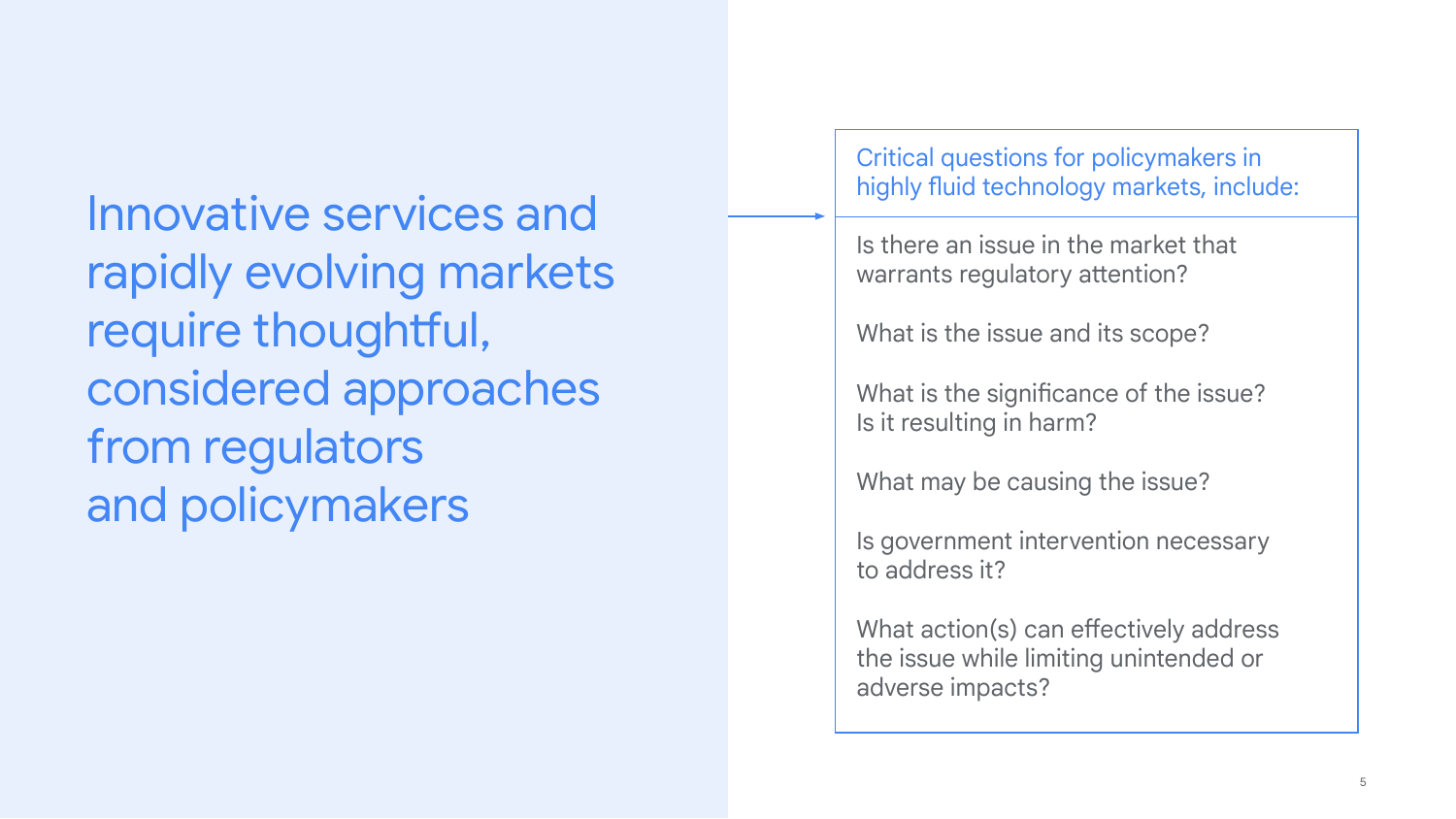# Decision makers should consider regulators and regulators regulators and regulators regulators regulators regulators and regulators regulators and regulators regulators regulators and regulators regulators regulators regul options carefully

There are a variety of regulatory tools available, each with its own opportunities and challenges.

To avoid making counterproductive, ineffective, or unnecessarily restrictive regulatory decisions, especially in dynamic markets, decision makers should carefully consider the most appropriate form of regulatory action, starting with observation.

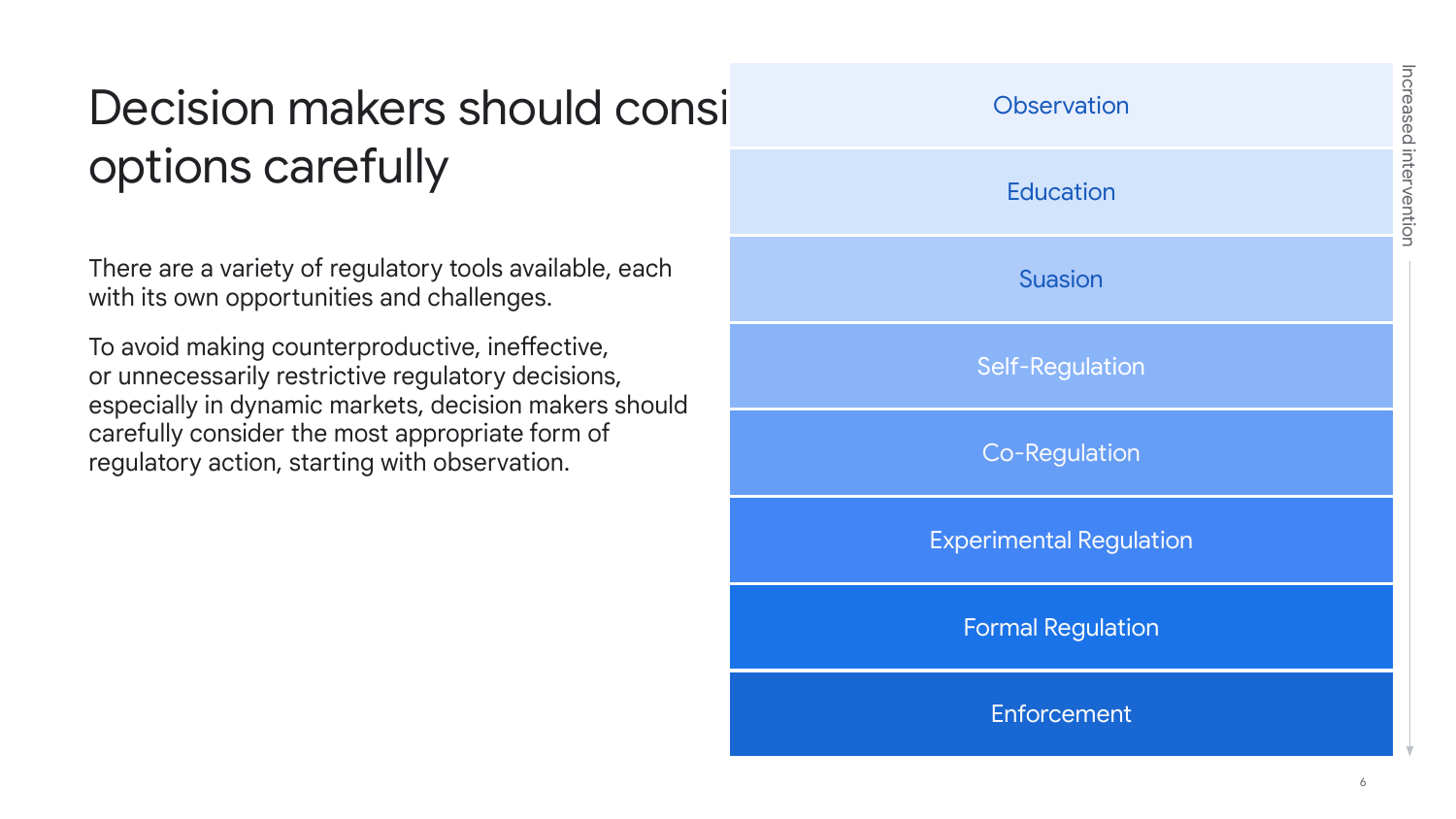# Case studies show how regulators have used these tools<sup>\*</sup>

| <b>U.S. FAA UAS</b><br>Integration<br><b>Pilot Program</b>                             |                 | UK Office of Gas and<br><b>Energy Markets (Ofgem)</b><br><b>Innovation Link</b> | -የ                    | <b>Monetary Authority of</b><br>Singapore (MAS) Fintech<br><b>Regulatory Sandbox</b>                    | 53                    | European<br><b>Cyber Security</b><br>Month                                                                                                                                             | <b>A</b>              |
|----------------------------------------------------------------------------------------|-----------------|---------------------------------------------------------------------------------|-----------------------|---------------------------------------------------------------------------------------------------------|-----------------------|----------------------------------------------------------------------------------------------------------------------------------------------------------------------------------------|-----------------------|
| Australia Financial<br><b>Capability Strategy</b>                                      | 一               | <b>UK NewsWise</b>                                                              | 8 <sup>o</sup>        | <b>FTC &amp; NHTSA</b><br><b>Connected Cars</b><br>Workshop                                             | $E_1^*$               | <b>EU Business</b><br>Innovation<br><b>Observatory</b>                                                                                                                                 | <u>-Ö.</u>            |
| <b>UK Ofcom Research</b><br>into Online Harms                                          | 2.              | U.S. Children's Online<br><b>Privacy Protection</b><br>(COPPA) Rule             | $\mathbf{\Theta}$     | <b>EU Audiovisual Media</b><br><b>Services Directive</b>                                                | $\blacktriangleright$ | <b>U.S. Federal Aviation</b><br>Administration                                                                                                                                         | $\blacktriangleright$ |
| <b>Internet Corporation for</b><br><b>Assigned Names and</b><br><b>Numbers (ICANN)</b> | <u>litin</u>    | <b>UK Code of Broadcast</b><br>Advertising                                      | $\blacktriangleright$ | <b>CARU Safe Harbor Program</b><br>for US Children's Online<br><b>Privacy Protection Act</b><br>(COPPA) | $\mathbf{G}$          | <b>U.S. Federal Trade</b><br>Commission                                                                                                                                                |                       |
| <b>Consumer Affairs</b><br><b>Victoria</b>                                             | П<br><b>COL</b> | <b>UK Competition and</b><br><b>Markets Authority</b>                           |                       |                                                                                                         |                       | *This deck does not seek to endorse the approaches in the selected case studies that are<br>included within each chapter, but to provide illustrations across a range of applications. |                       |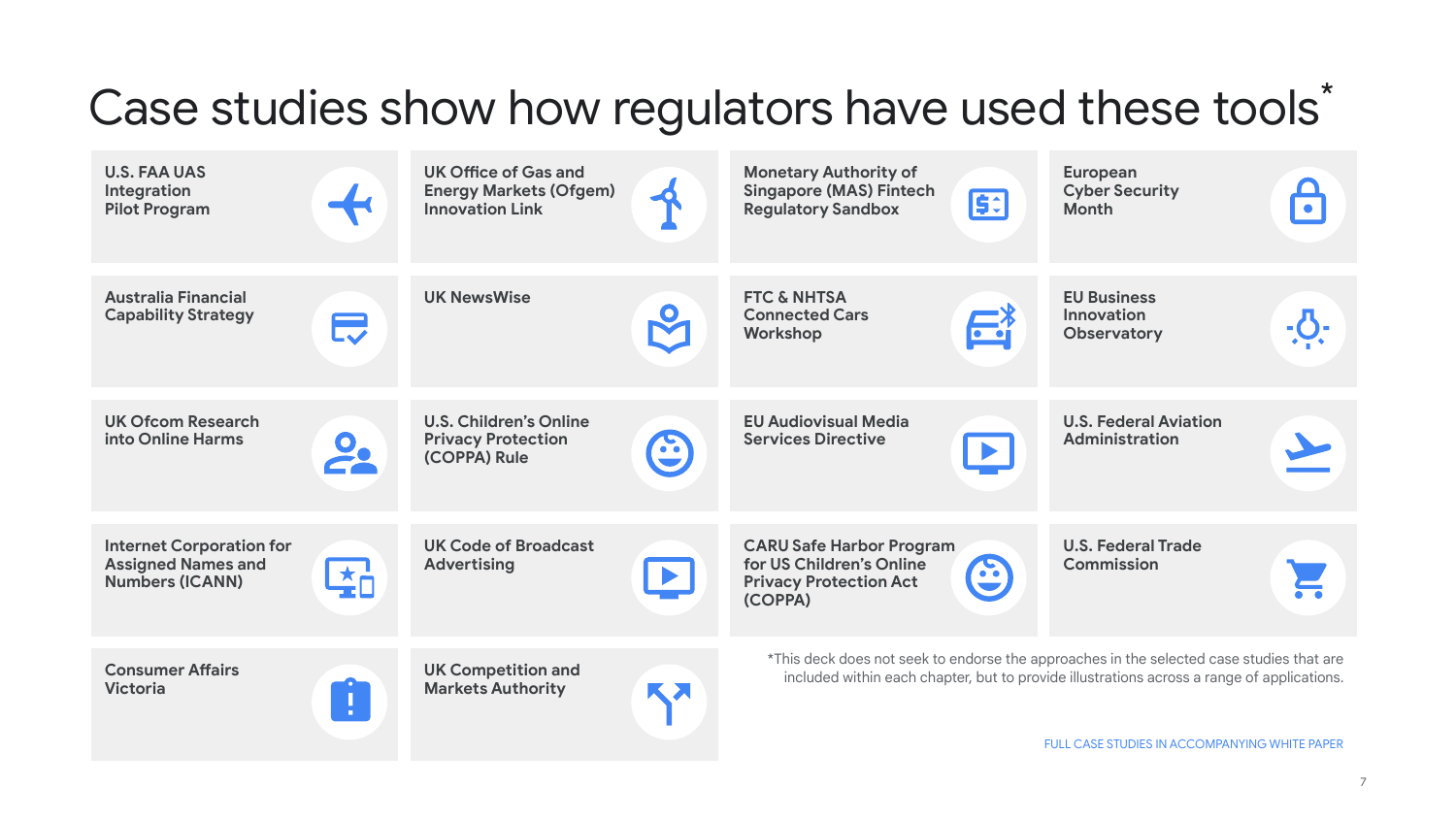# <span id="page-7-0"></span>**Observation**

For a deeper dive on observation you can check out the full <u>white paper.</u>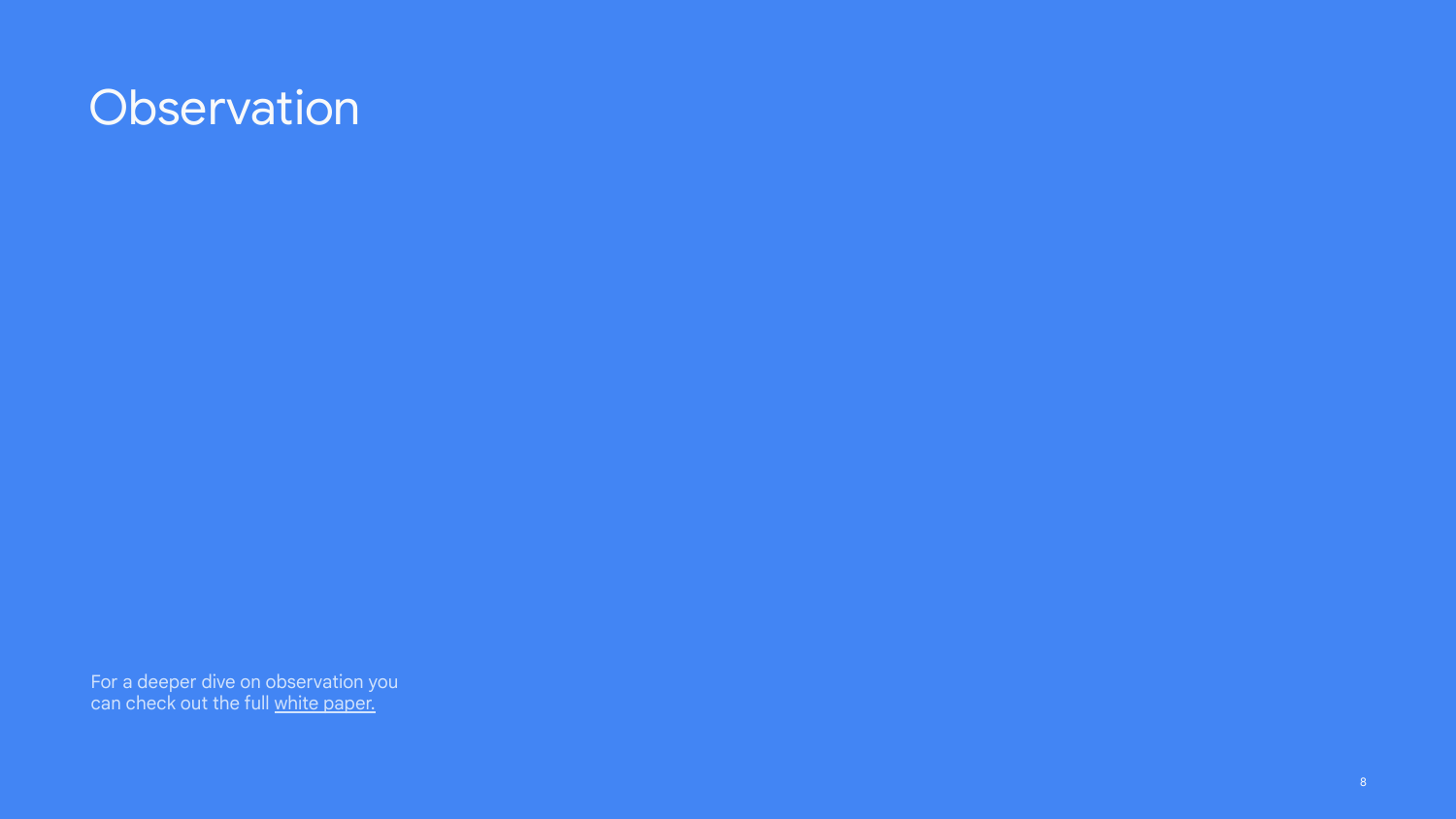# Observation is the foundation for effective regulation

| <b>Key methods of observation</b>                                                                                                                                                                                                | <b>Key questions</b>                                     |
|----------------------------------------------------------------------------------------------------------------------------------------------------------------------------------------------------------------------------------|----------------------------------------------------------|
| Workshops                                                                                                                                                                                                                        | How is the market operating today?                       |
| <b>Surveys</b>                                                                                                                                                                                                                   | Does industry understand regulatory policy?              |
| <b>Research</b>                                                                                                                                                                                                                  | Is current regulation effective?                         |
| <b>Complaints data</b>                                                                                                                                                                                                           | Are there market failures or other issues<br>to address? |
|                                                                                                                                                                                                                                  | What is the cause of the issue(s)?                       |
| <b>Behavioral economics</b><br>As regulators increasingly incorporate behavioral<br>economics into their analysis and modelling, robust<br>observation becomes even more important to<br>understand the factors driving conduct. | Is regulatory action needed?                             |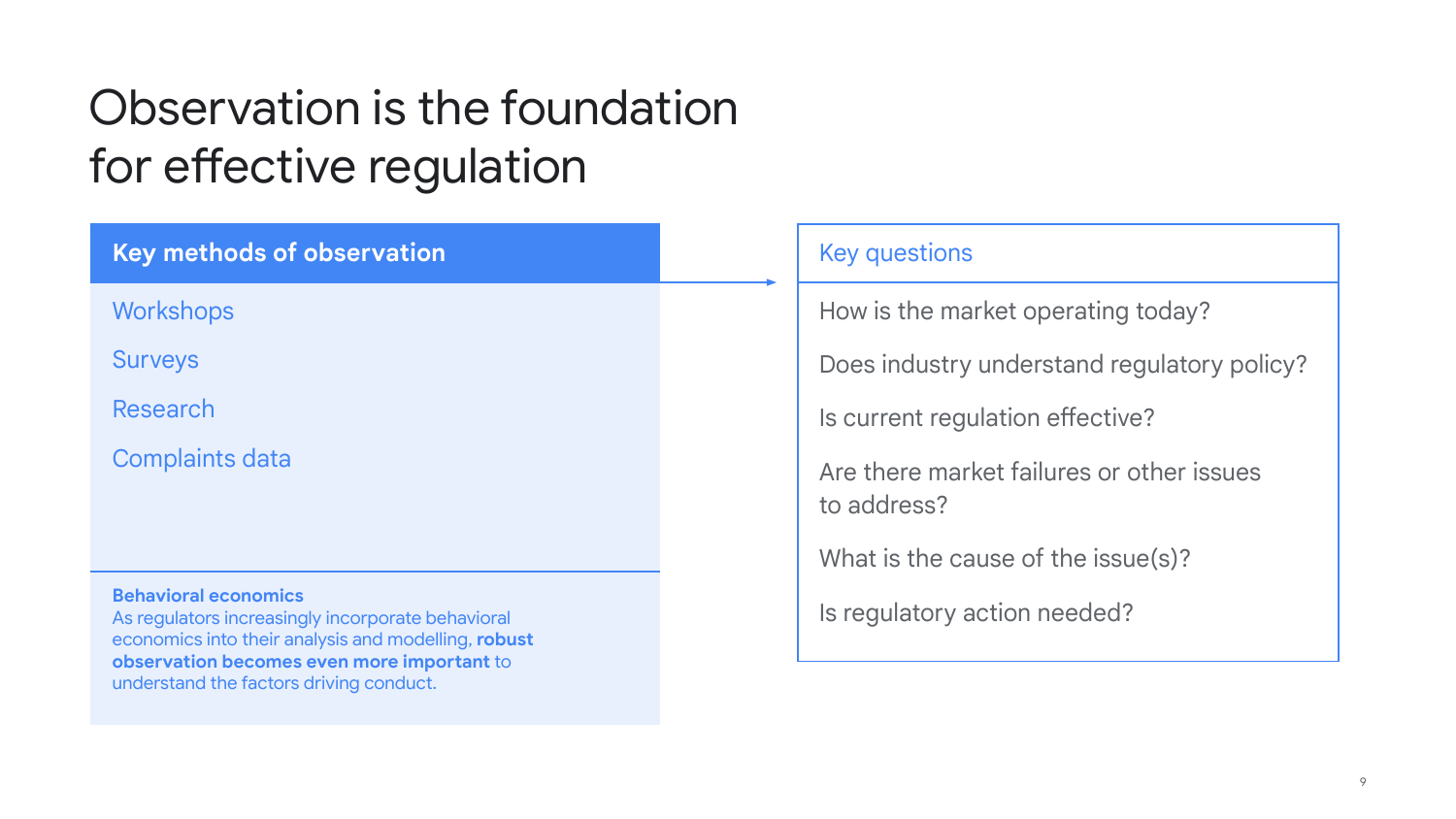# **Benefits of observation**

#### **Take smart regulatory action**

By identifying issues or concerns in a given market, the causes of any concerns, their magnitudes, and the likely evolution of the market, regulators can develop informed strategies.

#### **Prioritize their efforts**

Detailed information helps regulators focus on issues and actions that will best achieve policy goal.

### **Frame issues for stakeholders**

Deeper understanding promotes better justification for action. This can help regulators establish and maintain credibility, and encourage active stakeholder participation in policymaking.

# **Challenges for observation**

### **Developing a full picture**

A limited range of sources will provide an incomplete understanding of the market. This may occur, for example, by focusing on consumer or competitor complaints without also considering the positive experiences of non-complainers; or relying on publicly available information, without also soliciting inputs from industry and subject matter experts.

### **Prolonged observation can lead to unnecessary delays**

Extensive processes may prevent regulators from acting when there is a clear need for regulation or an industry is proactively seeking regulation. It may be appropriate in certain circumstances for regulators to limit the timeframe for observation..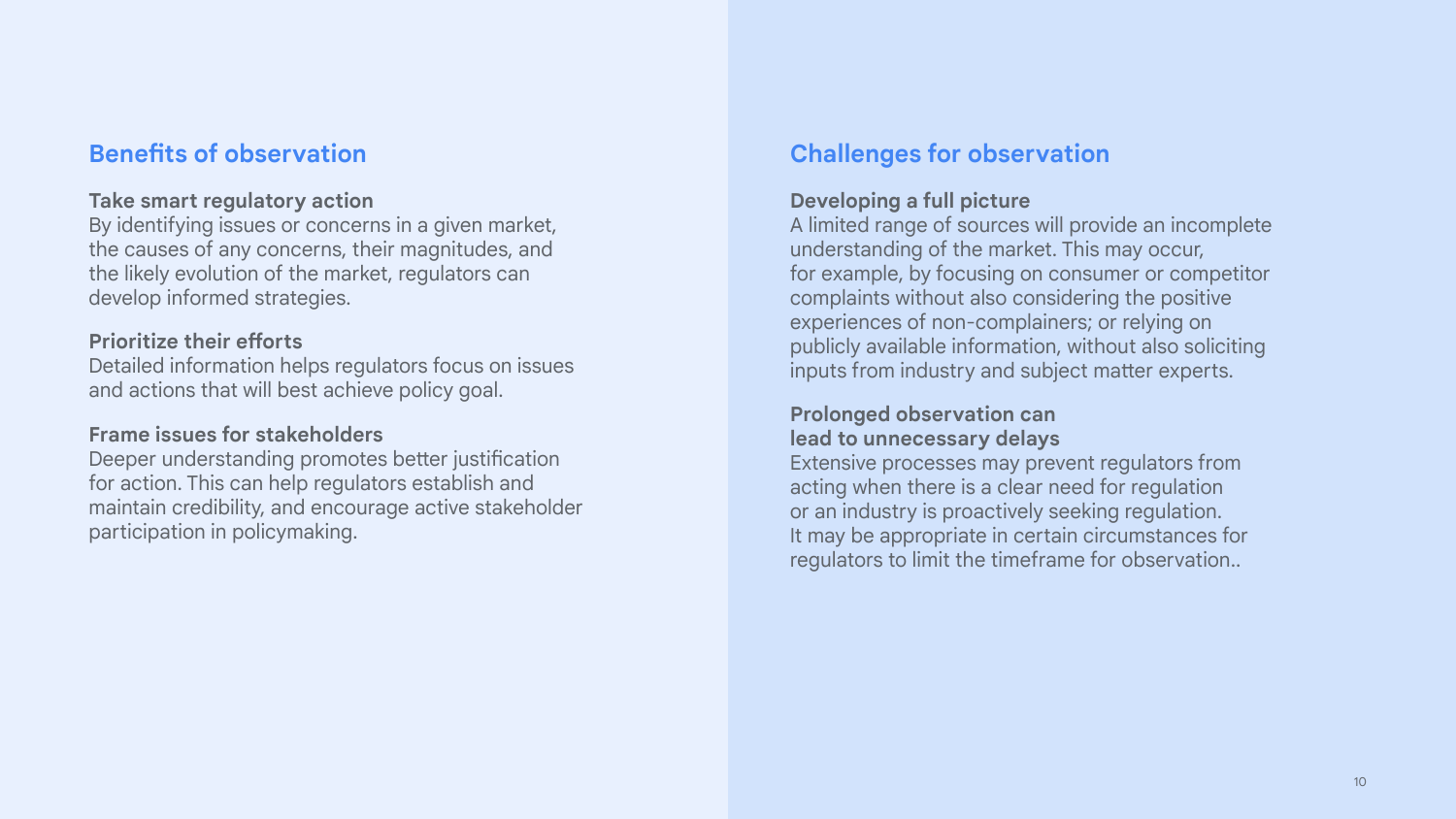# Effective observation

### **Leverages third party resources**

Third party researchers often are better equipped to conduct research activities, which can reduce costs to regulators, and specialists may help obtain and analyze relevant, statistically significant results.

### **Uses diverse and comprehensive inputs**

Additional sources of information might include: research conducted by consumer groups, academics, trade associations, localities, industry, or consulting firms; workshops or similar public fora; surveys of consumers or businesses; and focus groups.

# **Assesses issues and concerns**

For example, regulators should consider providing opportunities to share information confidentially. This may allow industry and other stakeholders to discuss market practices, technological innovations, business practices, and other issues with regulators more robustly.

# **May involve collaboration with other regulators**

Authorities in other jurisdictions or with overlapping oversight responsibilities may have additional insights into the potential effects of regulatory intervention and how market practices may evolve in the long term.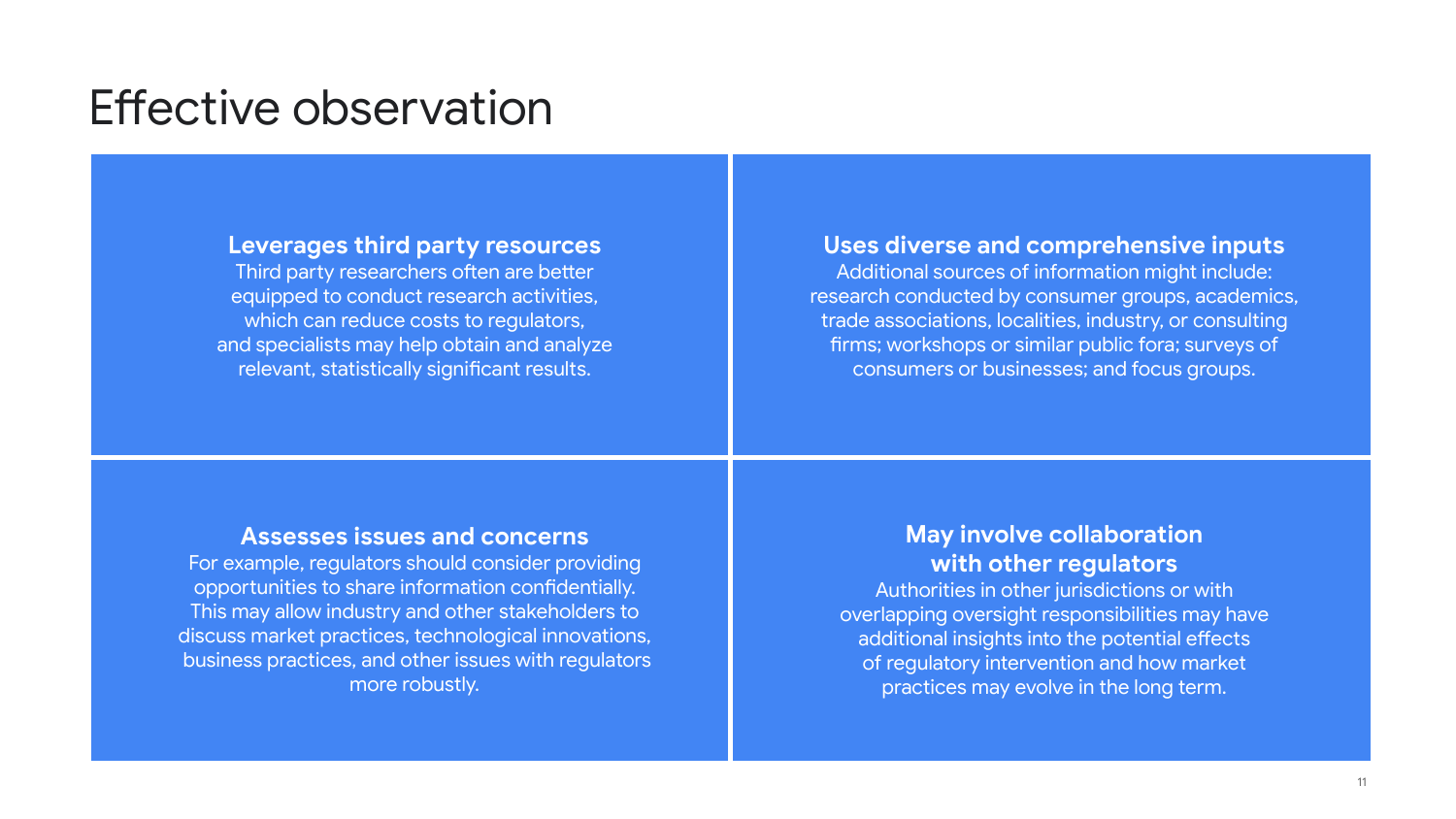# Observation - case studies

**FTC & NHTSA Connected Cars Workshop**



**EU Business Innovation Observatory**

 $-\frac{1}{2}$ 

**UK Ofcom Research into Online Harms** 



Solicited multi-stakeholder inputs

Collaboration between regulators

Focus on benefits and challenges

Prompted industry to address relevant issues without regulation. Uses third parties to produce reports

Assesses trends, opportunities, barriers

Seeks to inform policymakers and regulators across sectors

Engages market research firms to study consumer attitudes

Encourages information sharing between regulators

Considers potential impacts of intervention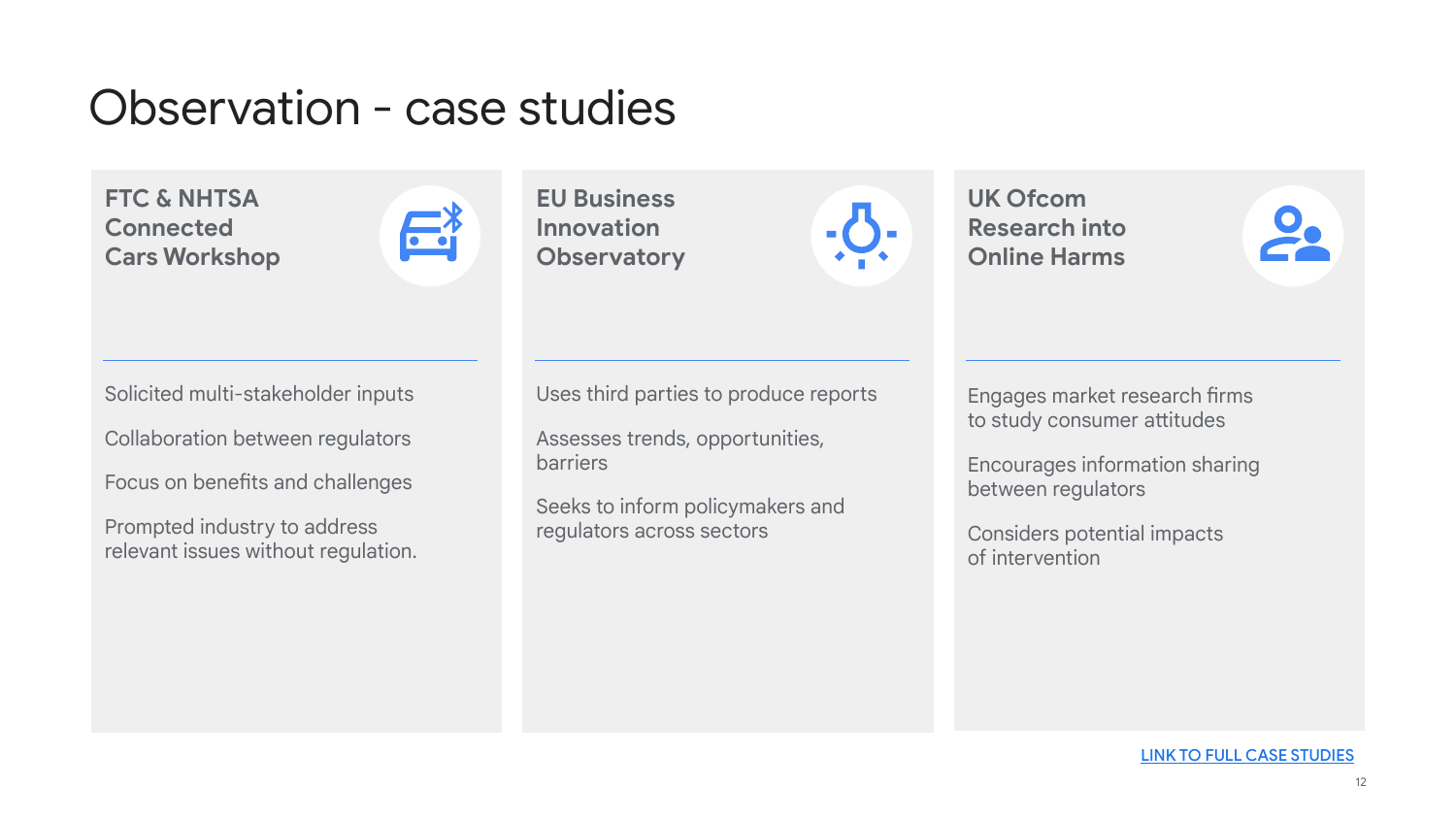# <span id="page-12-0"></span>**Education**

For a deeper dive on education you can check out the full <u>white paper.</u>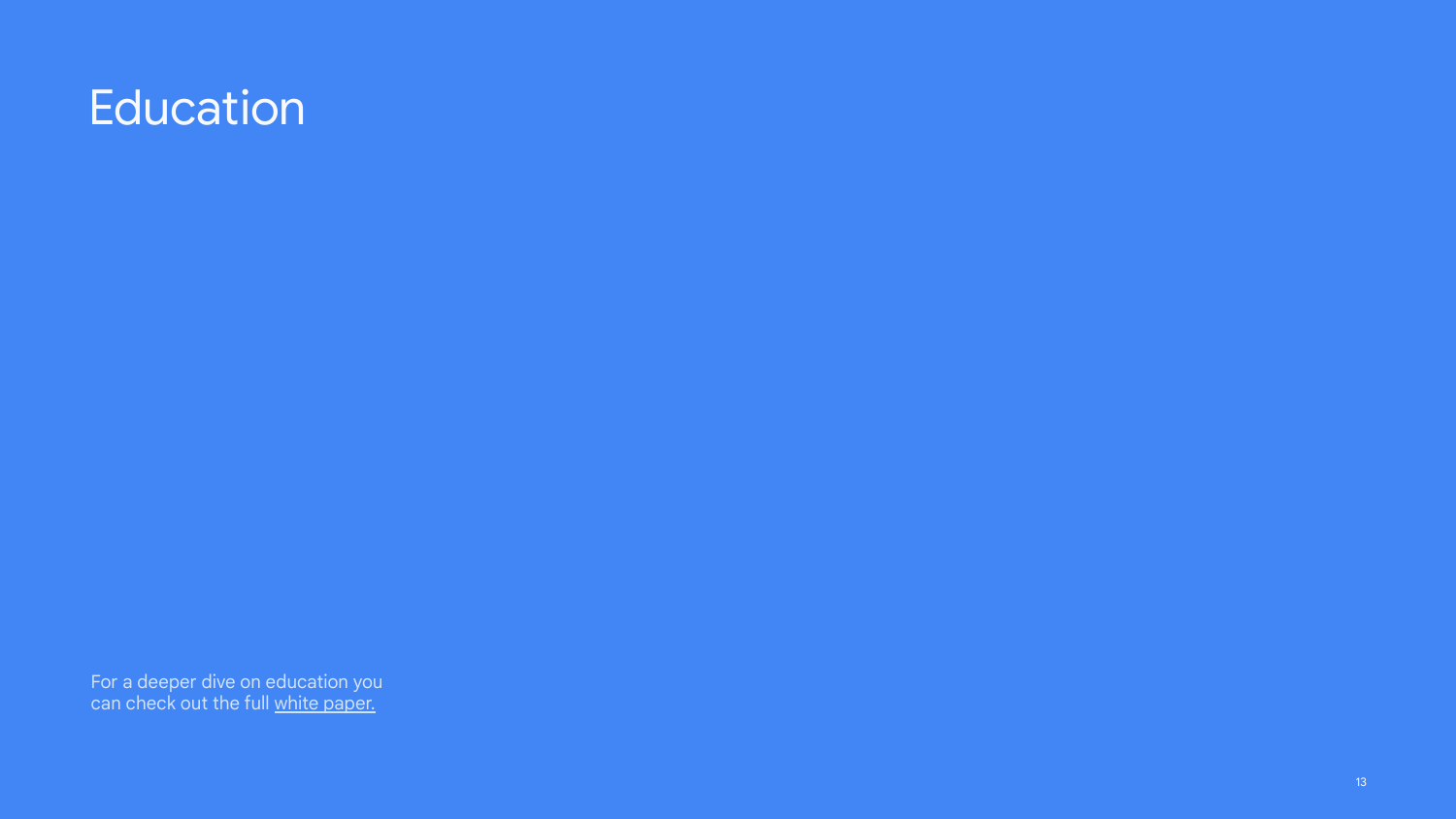# Education campaigns inform users, industry and other stakeholders

| <b>Methods</b>                                      | Topics can include:                                                                       |
|-----------------------------------------------------|-------------------------------------------------------------------------------------------|
| Short-term awareness-raising<br>on pertinent issues | Applicable legal frameworks<br>Market practices                                           |
| <b>Workshops</b><br>Instructional campaigns         | The costs/benefits of engaging in<br>certain actions                                      |
| Comparison tools to<br>support consumers            | The potential impacts of new<br>technologies,<br>business practices, or regulatory policy |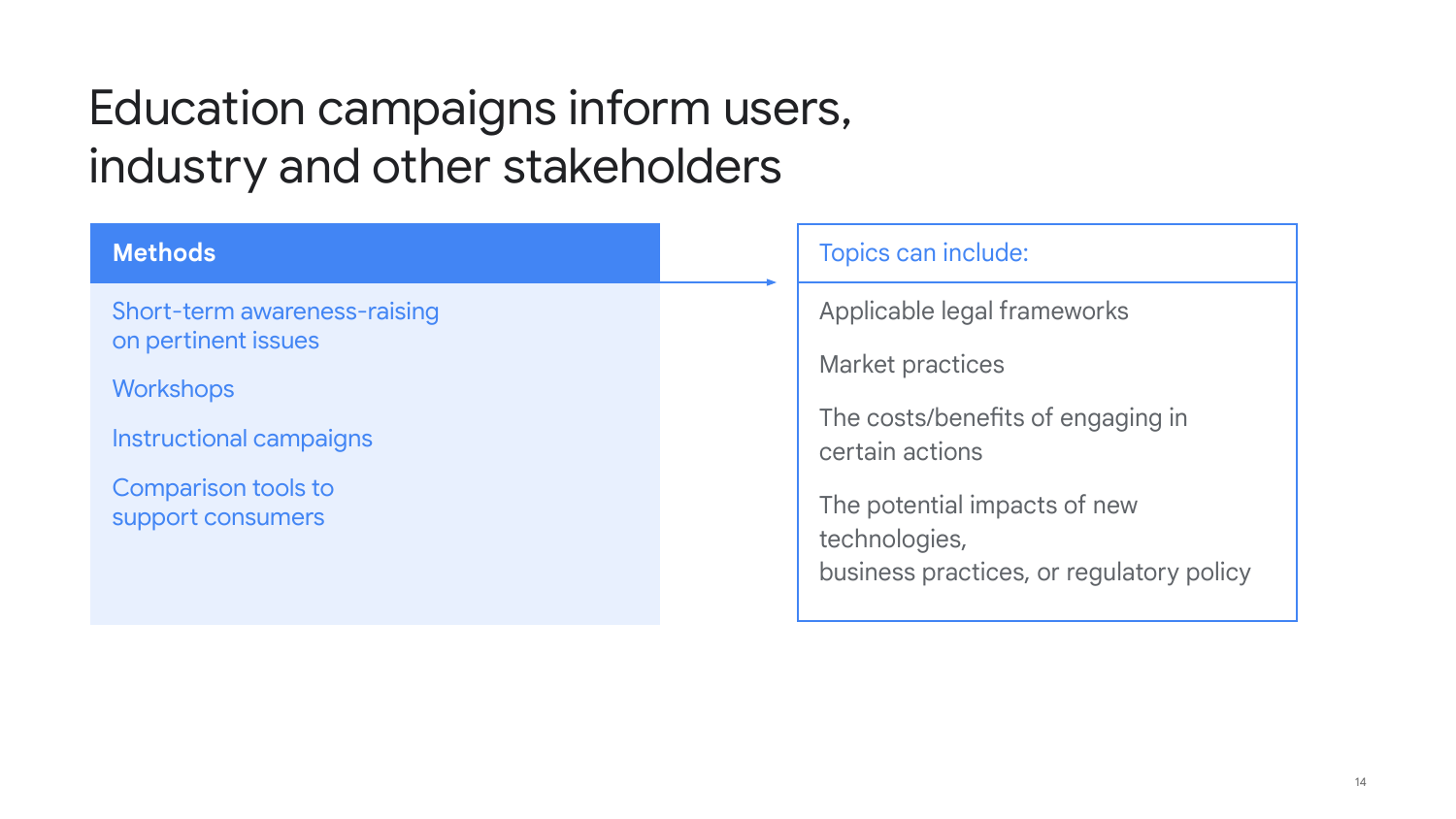# **Benefits of education**

### **Less interventionist, and can be highly effective; suitable for dynamic markets**

Education initiatives are easier to craft and adapt than more interventionist regulatory tools, such as formal regulation. Particularly beneficial for markets involving innovative and rapidly evolving technologies. Regulators can address potential issues by positively influencing behavior.

### **Helps reduce costs for regulators**

Regulators typically can launch education initiatives without having to go through time-consuming, notice-and-comment proceedings like those associated with formal regulation. Moreover, education initiatives generally do not require ongoing oversight or enforcement activities.

# **Challenges for education**

### **Regulators may lack relevant experience**

Regulators tend to have strong experience in traditional, core activities like promulgating and enforcing regulations, may not have extensive experience in designing campaigns. Effective education initiatives must have clearly defined objectives, target the appropriate audience, and engage that audience.

#### **Poorly designed, it can risk unintended negative consequences**

For example, when regulators warn consumers about potential risks in a market, they must take care not to cause undue alarm or other unintended side effects.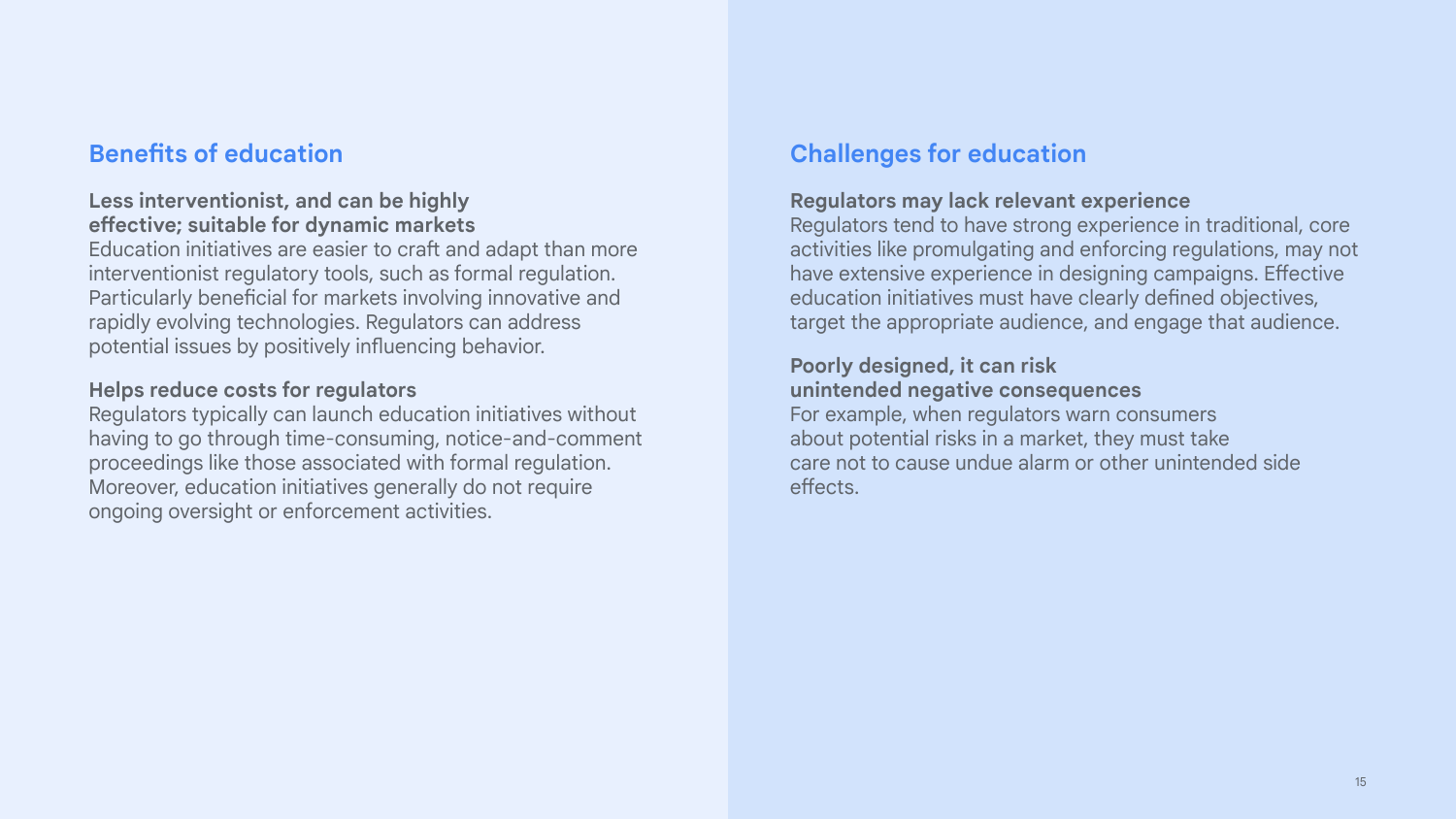# Effective education

### **Defines and evidences the objectives**

Explicitly defined policy objectives, informed by consumer and market research, will help campaign design and delivery. Behavioral economic models can help to assess likely motivations and factors influencing consumer behavior and identify paths of influence.

### **Coordinates with relevant stakeholders**

Working with other stakeholders may help reach target groups, for example, where companies have ready access to audiences through email or social media; in some cases, regulators may require that industry pay for education initiatives; and for content delivered in schools, regulators should coordinate with schools, colleges and education agencies.

### **Develops engaging, accessible content**

To promote audience engagement, develop memorable, interactive or multimedia content that is delivered via familiar and regularly used channels/modalities.

### **Targets the right audience**

Taking into account the composition and characteristics of the relevant audience, including: age, social demographic, education level, rural/urban location, type of consumer, and channels used by that audience to find consumer information.

**Evaluates and learns from past efforts** 

Helps identify opportunities to improve future initiatives and policies.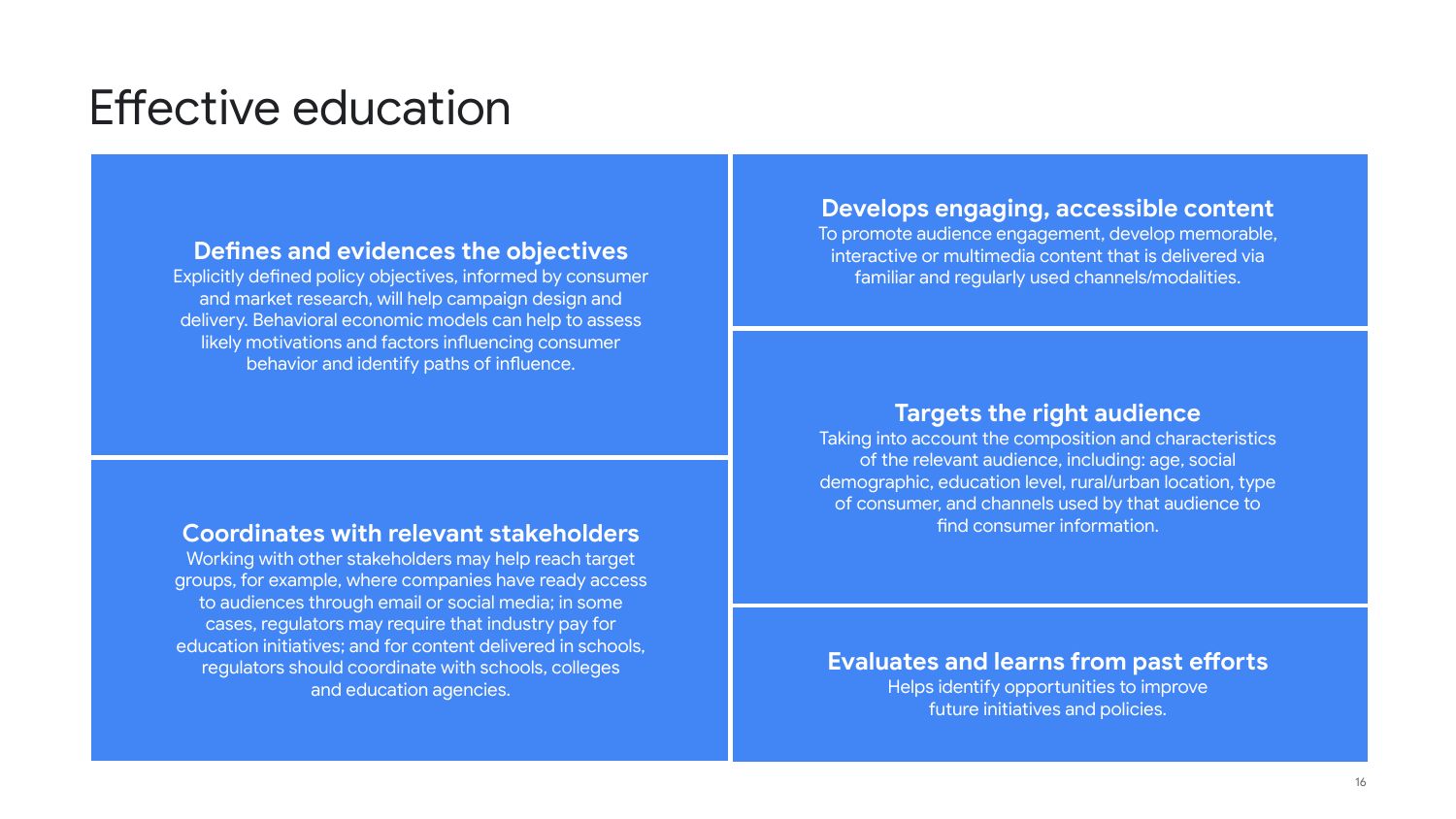# Education - case studies

**European Cyber Security Month**



**Australia Financial Capability Strategy**

# **UK NewsWise**

 $\bullet$ 

Annual campaign

Focuses on specific cybersecurity issues

Delivered via multiple channels

Collaboration with a wide range of partners

Financial literacy campaign developed in partnership with industry

Coordinates with schools to integrate with curriculum

Online tools for specific financial issues

News literacy program developed by NGOs

Leverages online games to engage with younger audiences

Targeting populations at higher vulnerability for misinformation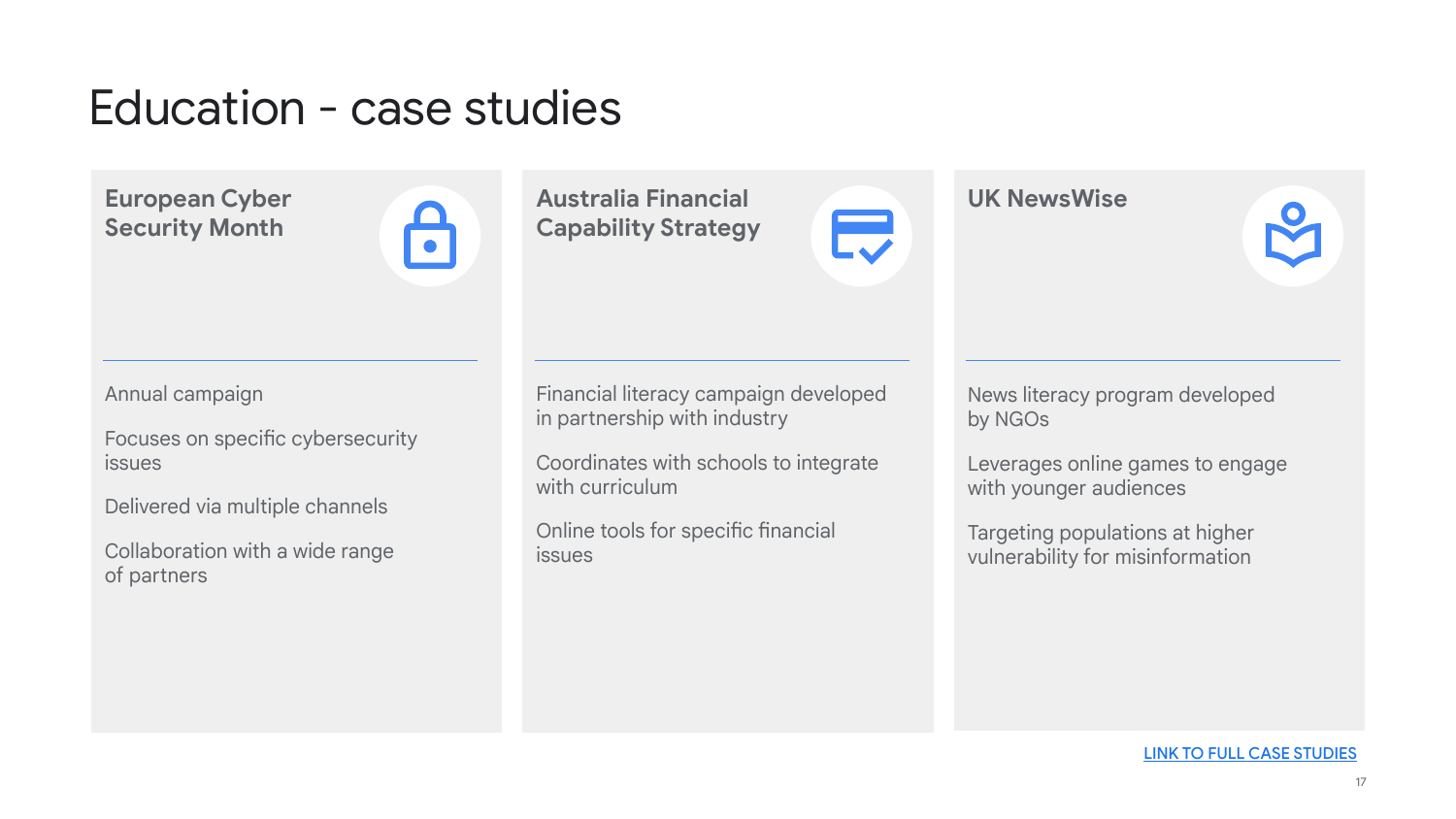# <span id="page-17-0"></span>Suasion

For a deeper dive on suasion you can check out the full <u>white paper.</u>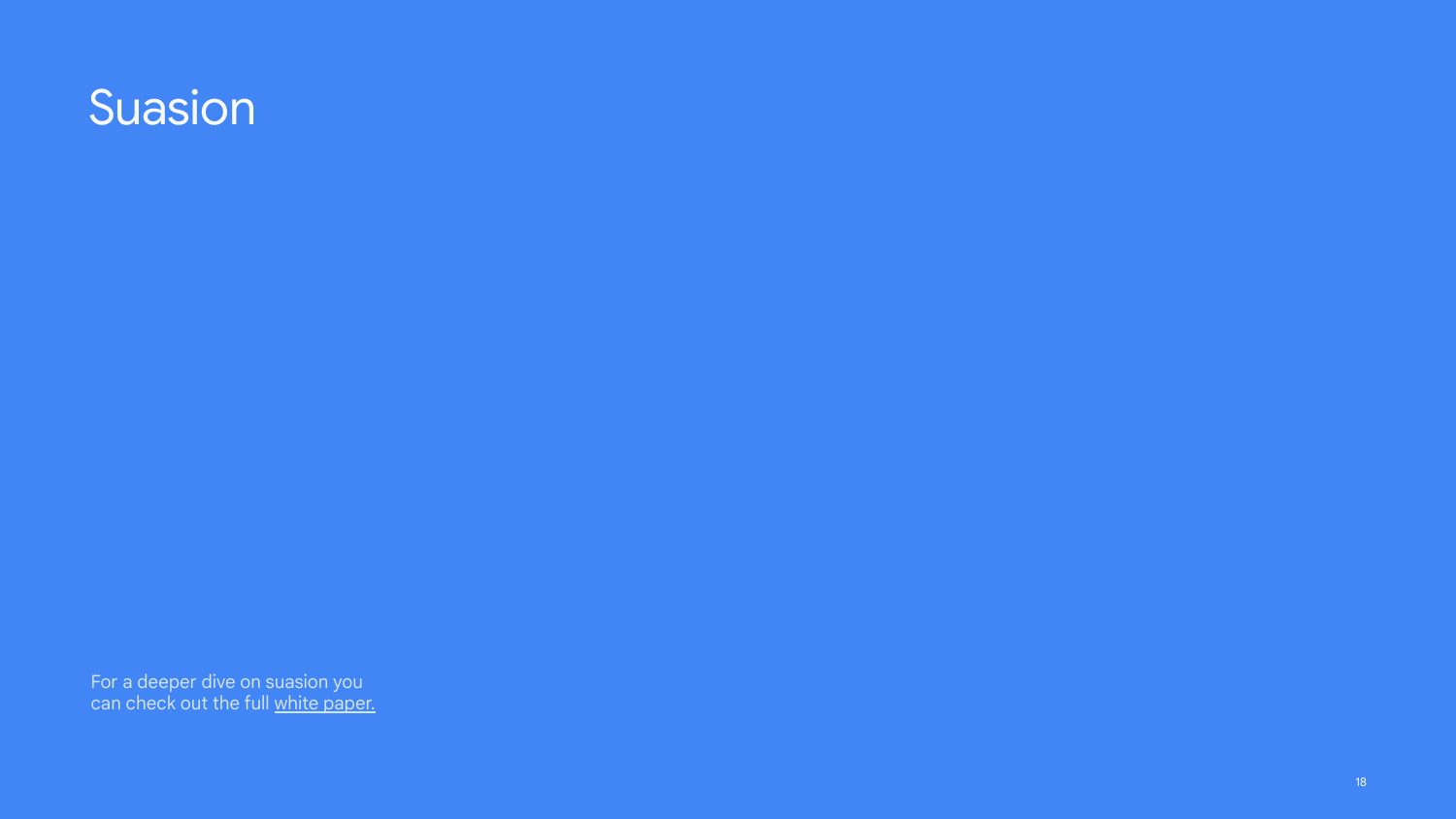# Suasion influences behaviour without formal action

| <b>Regulator's decision:</b><br>should we run a<br>suasion initiative? | <b>Factors</b>                                                                               | <b>Inputs</b>                                                                                         | <b>Suasion methods</b>                                                                                                                                     |
|------------------------------------------------------------------------|----------------------------------------------------------------------------------------------|-------------------------------------------------------------------------------------------------------|------------------------------------------------------------------------------------------------------------------------------------------------------------|
|                                                                        | Policy goals - market<br>behaviours seeking<br>to be influenced<br>Enforcement<br>strategies | Up-to-date<br>observational findings<br><b>Behavioural</b><br>understandings<br>Cost/Benefit analysis | <b>Publishing best</b><br>practices<br>Naming and shaming<br><b>Convening workshops</b><br><b>Issuing warnings</b><br><b>Praising favored</b><br>practices |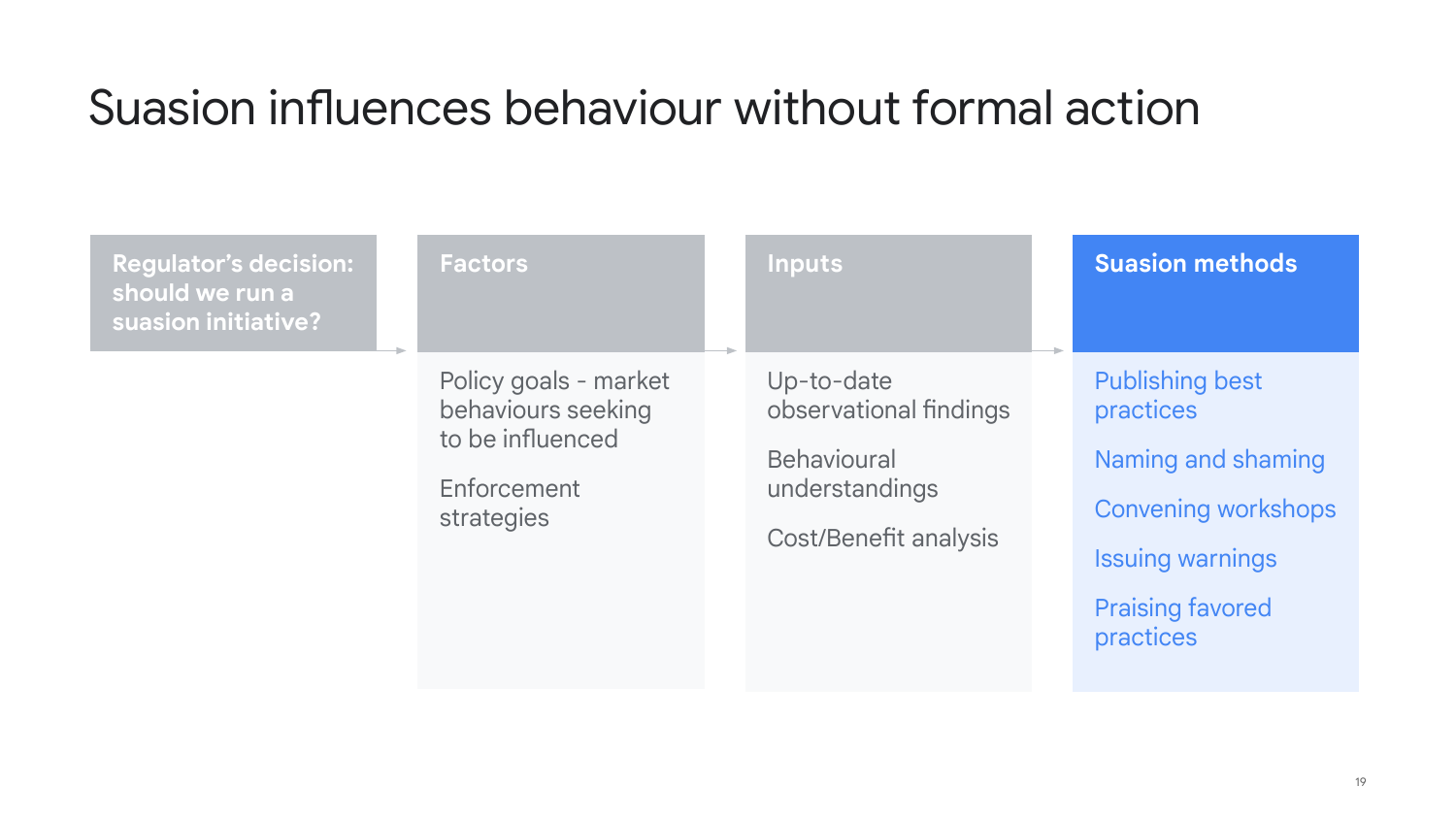# **Benefits of suasion**

### **Preserves regulatory flexibility**

Compared to more interventionist tools, suasion can more readily be adapted in light of changed circumstances.

#### **May be deployed more rapidly**

Especially if the regulator has a robust market understanding and evidence base. Suasion does not require regulators to engage in lengthy notice-and-comment processes.

#### **Can enhance efficiency**

For example, regulators can communicate their expectations to support market participants adapting their behaviors without the agency having to conduct a formal rulemaking. Suasion may also avoid prohibiting potentially beneficial practices in markets or activities where the impacts of formal regulation may not be fully understood.

# **Challenges for suasion**

#### **Requires trust**

Industry must believe in the regulatory objectives, and in the regulator's compliance expectations or enforcement priorities.

#### **Intervention must be possible**

Industry participants must believe that the costs of ignoring regulatory appeals will exceed the costs of following them.

#### **Requires policy coherence**

Without clearly defined objectives or a full understanding of industry motivations and applicable regulatory frameworks, regulators risk launching suasion campaigns that fail to achieve desired goals and that may create market confusion.

#### **May become less effective over time**

Industry willingness to engage voluntarily may fluctuate. For example, if it becomes aware that not all firms are changing their behaviors, incentives will be reduced.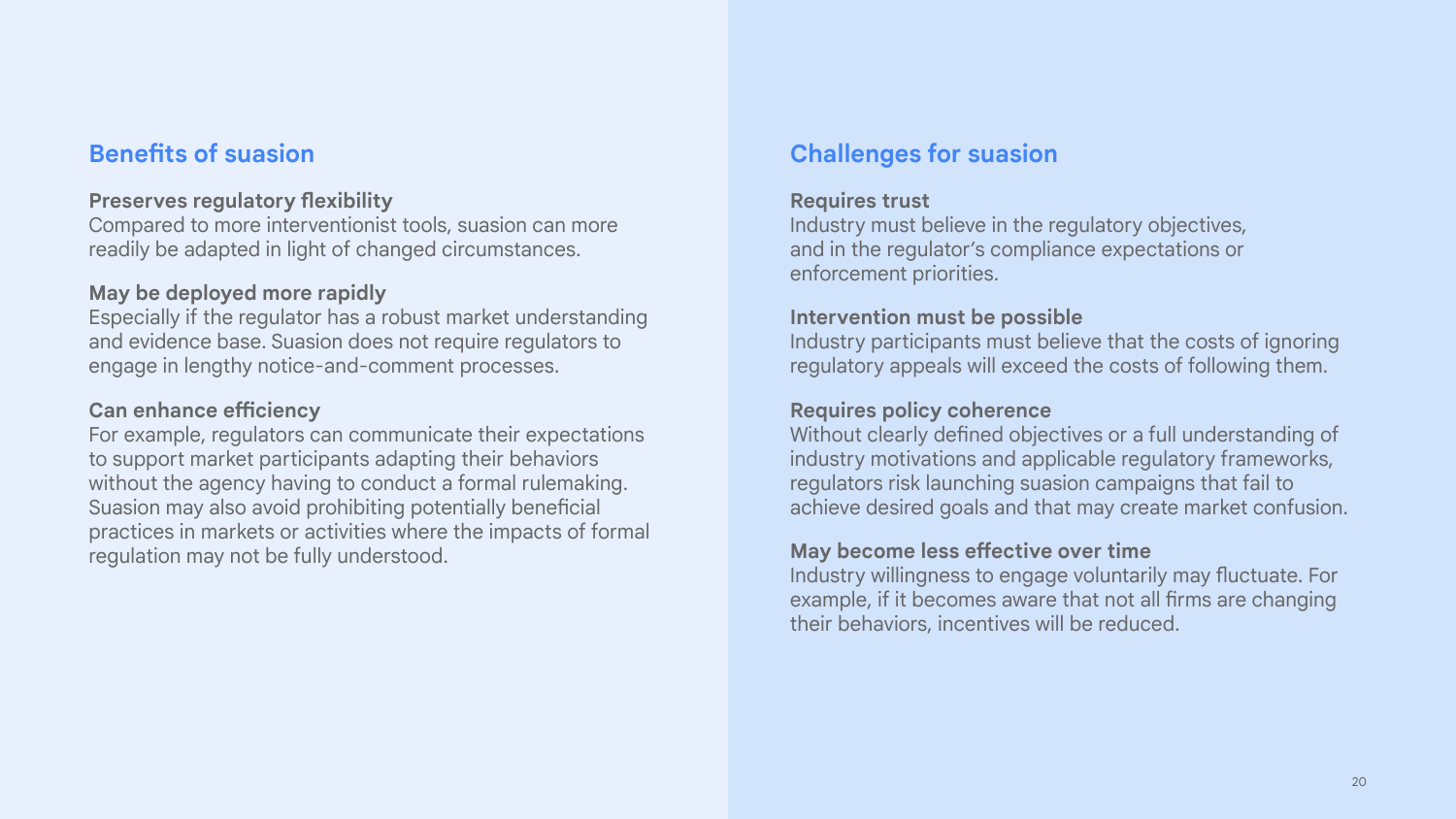# Effective suasion

#### **Defines objectives**

Before undertaking suasion campaigns, regulators should identify the specific behaviors they wish to influence, and confirm that sufficient justification exists to support changing market behavior.

### **Uses the right channels for the circumstances**

Regulators can deploy suasion via speeches at industry conferences, comments before legislative or other government bodies, press releases, social media, direct conversations with market participants, published reports, or media briefings. As statements can move markets and greatly impact the marketplace, timing is also a key consideration.

### **Avoids overuse**

Suasion efforts may lose effectiveness if used too frequently. Regulators should therefore assess whether the time is right for suasion.

### **Minimizes benefits to firms that ignore suasion**

Market participants must feel confident that "non-compliers" will not be able to unfairly capitalize on the advantages obtained by ignoring regulatory calls to adopt best practices. Regulators can praise firms that adopt best practices, maintain pressure on and bring public attention to those that do not, and credibly indicate the possibility of formal regulation.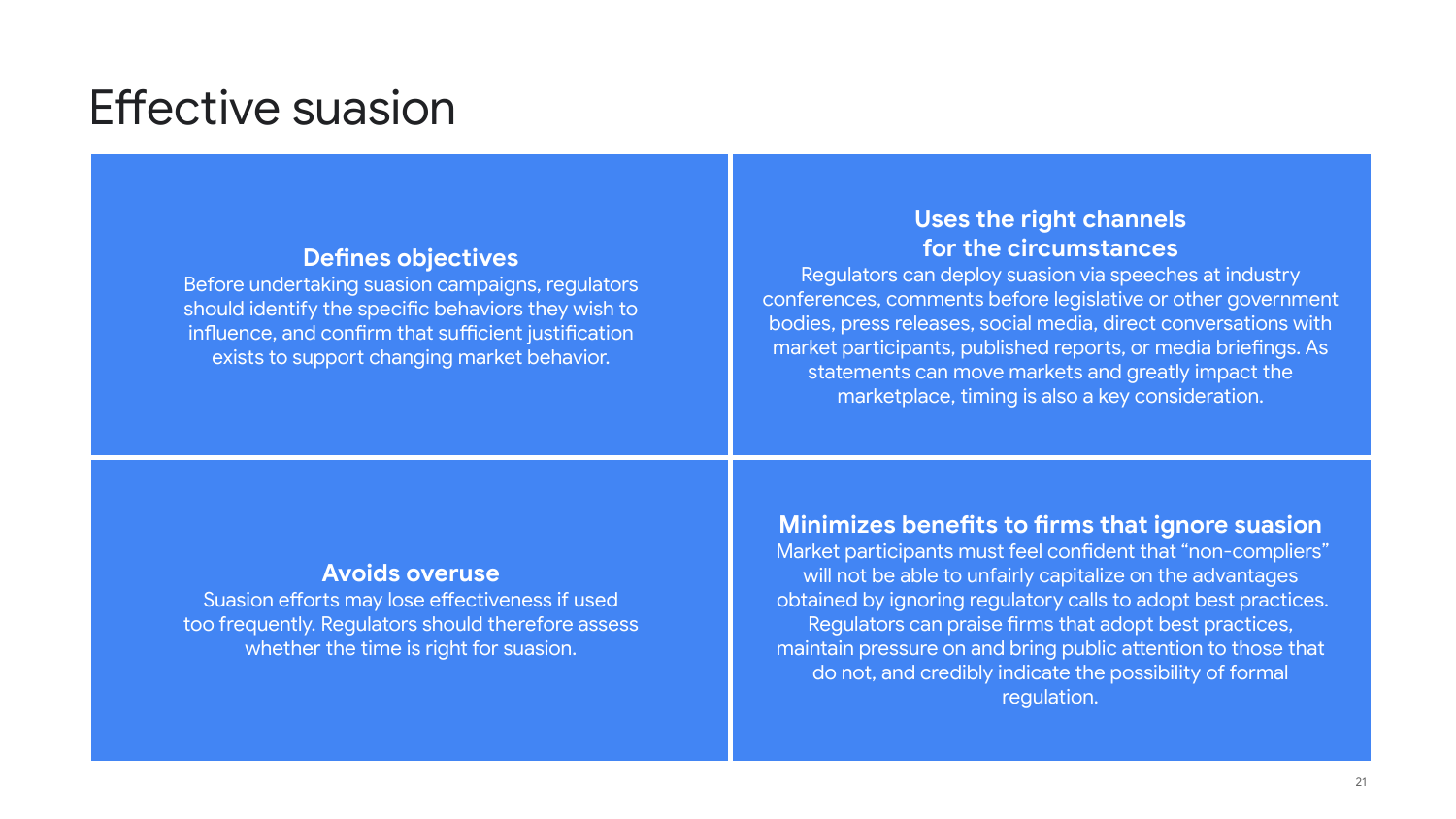# Suasion - case studies

**UK Ofcom Phone and Broadband Customer Service Report** 

î

**US FTC and Online Behavioral Advertising** 

**Hong Kong Privacy Commissioner - Ethical Accountability Framework**

Annual public report comparing customer service for mobile, home broadband, and landline services

Easily accessible to consumers shopping for services, including and online tool for comparing selected providers

Support and resources for journalists Incentivises firms to improve service

2007 - Convened multi-stakeholder workshop to address privacy concerns regarding OBA

FTC identified self-regulation as solution, and published/sought comments on proposed principles

Spurred prompt industry action - the Digital Advertising Alliance formed in 2009

Data privacy regulator partners with think tank to develop guidance

Financial sector regulators join data privacy regulator to promote framework adoption

Consistent messaging from regulators with overlapping areas or responsibility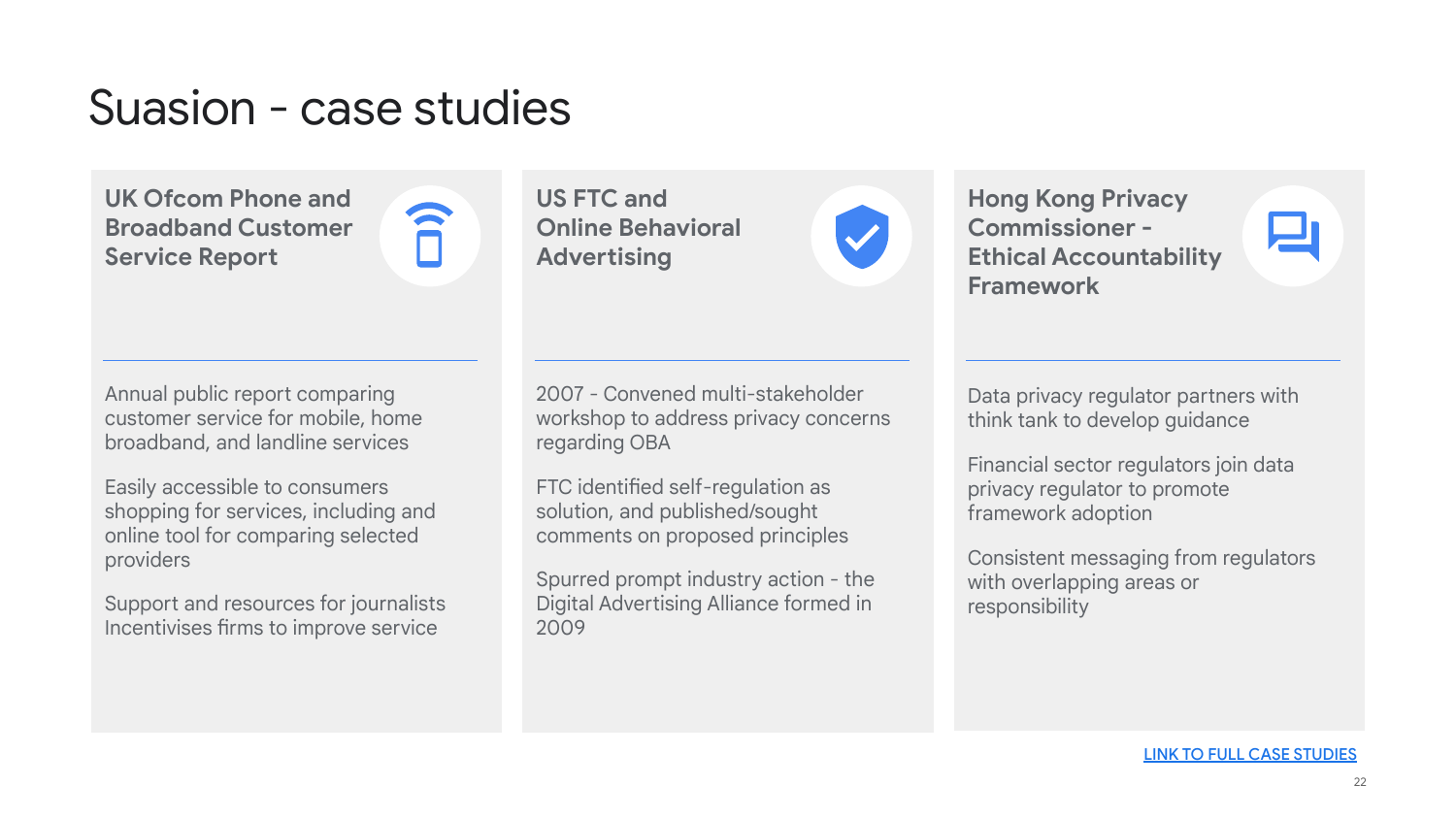# <span id="page-22-0"></span>Self-Regulation

For a deeper dive on self-regulation you can check out the full <u>white paper.</u>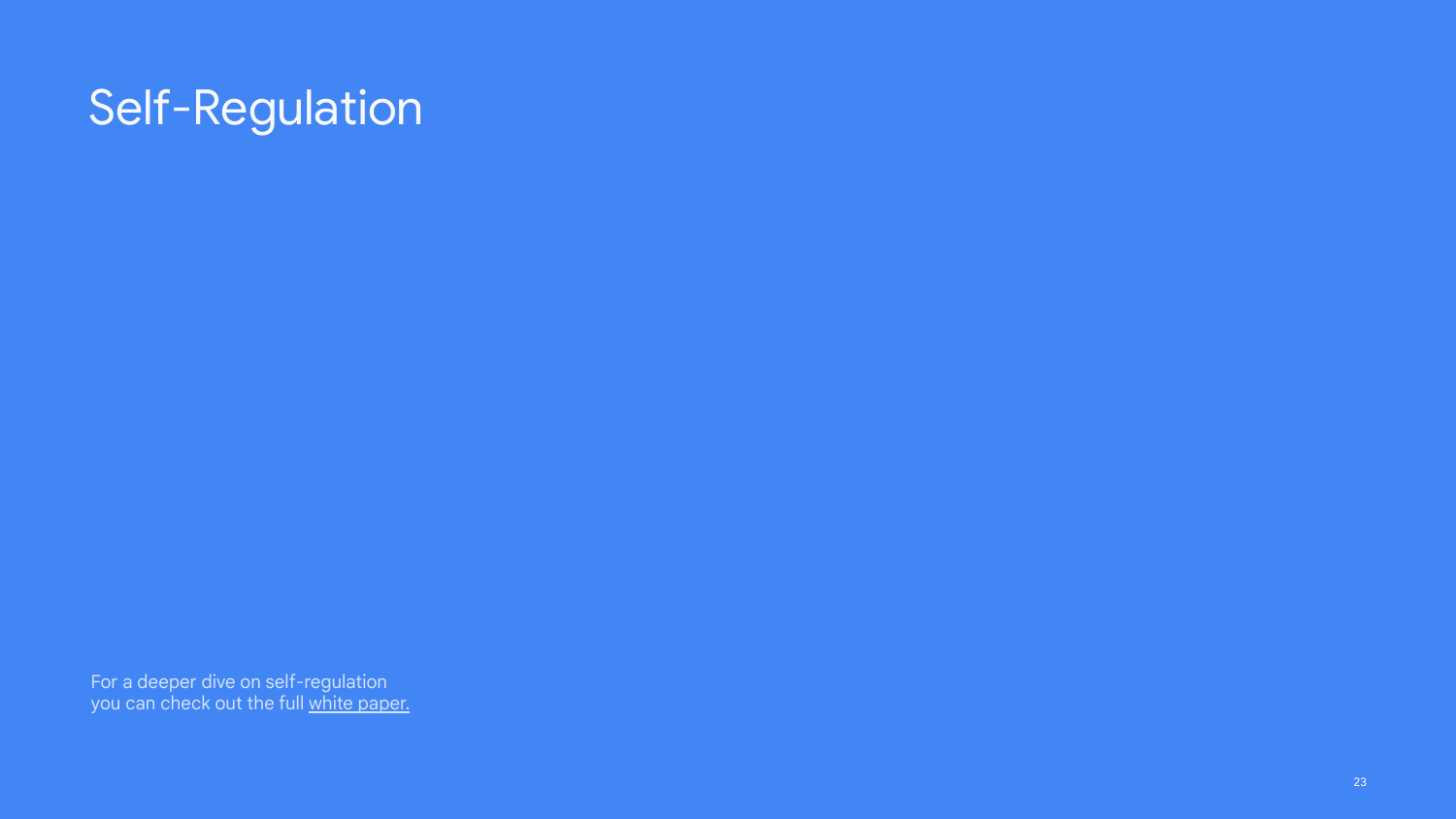# Private sector collaboration to address societal concerns

Self-regulation may take place in parallel with less invasive action by a state regulator

**Societal concerns about industry impacts**

# **Forms of self-regulation**

Technical standards

Codes of conduct that guide industry behaviors

Substantive rules

Accountability mechanisms

# **Forms of regulatory action**

**Observation** 

**Education** 

### Enforcement

Industry groups may retain enforcement responsibilities or delegate to an independent body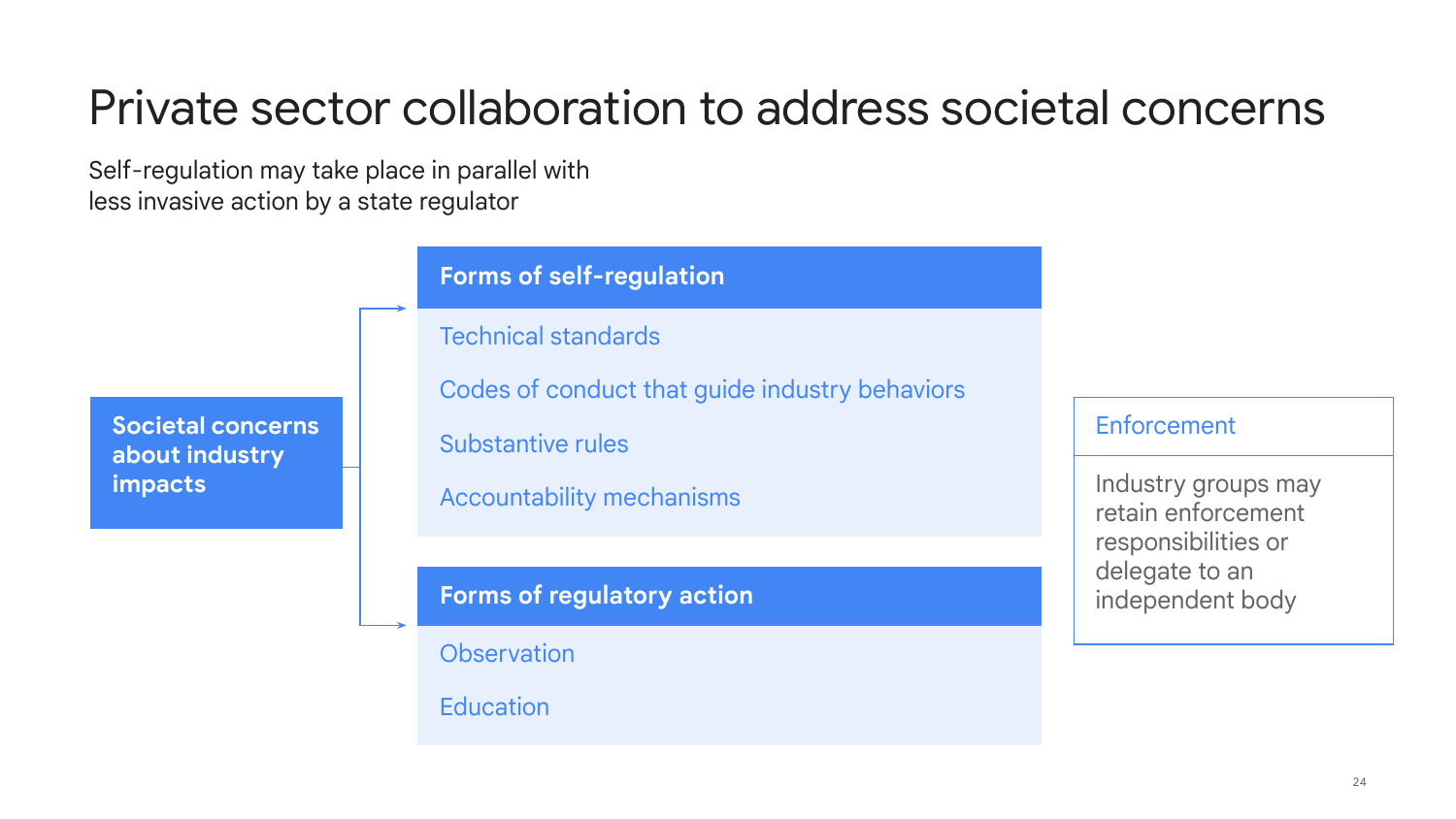# **Benefits of self-regulation**

### **Effectiveness**

Industry expertise may promote more practical solutions

### **Accountability**

Industry may be more likely to comply with standards it has developed

# **Potential for faster implementation**

Does not require regulators to gather an evidence base and market understanding

# **Transparency of market practices**

Especially for frameworks that rely on publicly reported independent audits or assessments

# **Challenges for self-regulation**

### **A credible framework**

For self-regulatory frameworks to have long-term impact and efficacy, self-regulation must transparently impose substantive requirements backed by enforcement mechanisms.

# **Free-riding**

Non participants may benefit from the reputational benefits of co-regulation without undertaking any of the industry costs or constraints associated with self-regulation.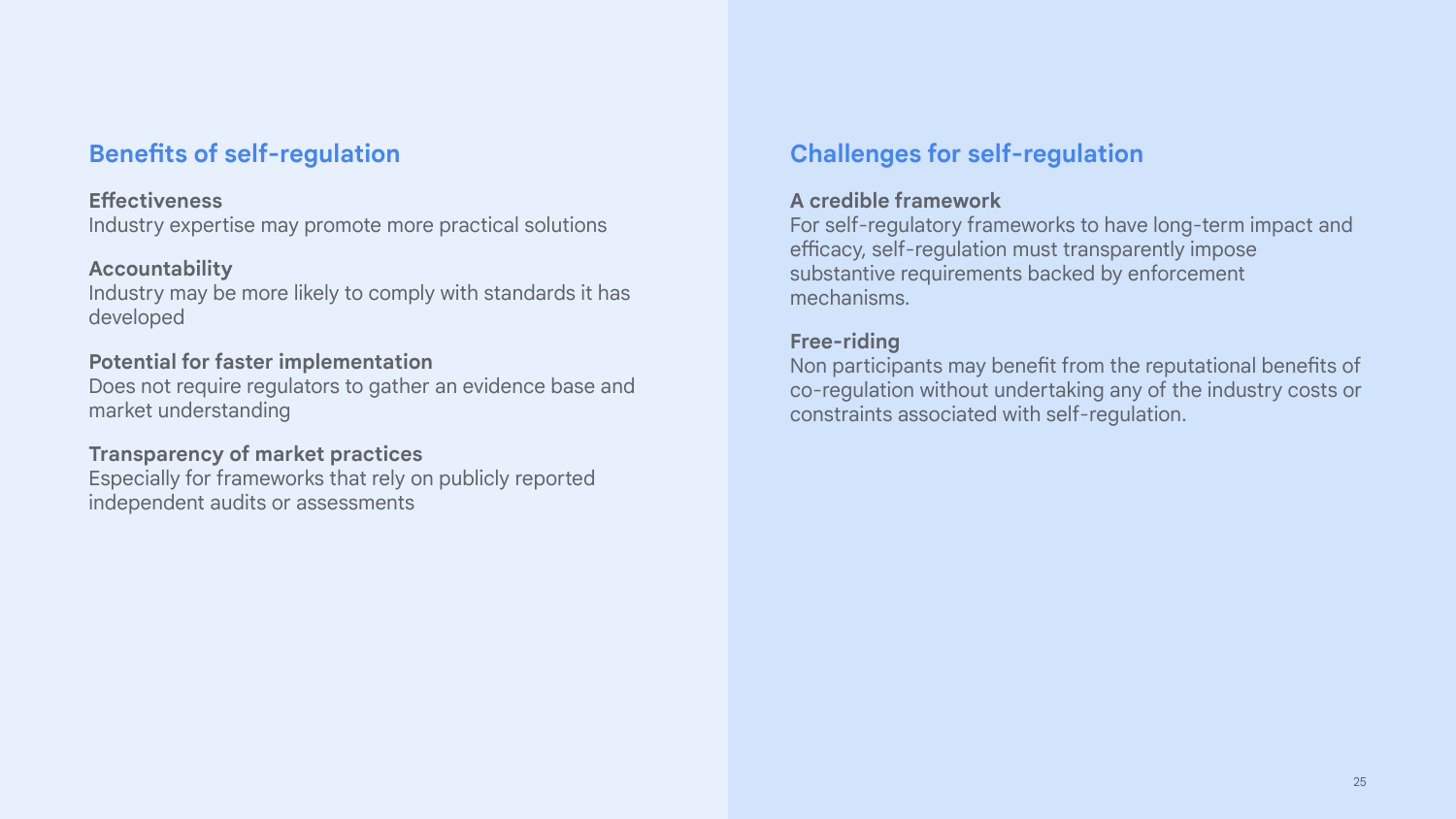# **Benefits of PBR compared to prescriptive regulation**

#### **Supports lower regulatory costs, flexibility and innovation for industry**

Setting goals and letting market actors use their expertise to determine the best way to meet them may result in lower prices and a greater range of options, especially in dynamic and innovative sectors. Technology-neutral policies avoid picking 'winners and losers'.

### **More effective and efficient outcomes**

PBR allows regulators to focus on policy goals and industry on how to meet them.

### **Appropriate for dynamic or evolving sectors**

PBR enables regulators and industry participants to accommodate market and technological developments

**Compared to prescriptive rules, potentially more supportive of global trade** PBR can reduce the risk of conflicting approaches between jurisdictions.

# **Challenges for PBR**

### **Requires substantial resources**

As compared to less interventionist measures, PBR typically can consume time and resources that may, in certain circumstances, be better spent elsewhere.

### **May increase uncertainty**

If performance requirements are unclear, regulated entities may unnecessarily limit or forego otherwise effective compliance approaches. Under less interventionist regulatory regimes, entities may be willing to engage with regulators to understand expectations. Under unclear PBR-based frameworks, the risk of enforcement may dissuade firms from coordinating with regulators.

### **Potentially burdensome for SMBs**

While many firms may prefer the flexibility offered by PBR as compared to prescriptive regulation, other market participants, including small businesses, may prefer the certainty of understanding exactly what they need to do to comply.

### **Amendments can take time**

Given the formal notice and comment process requirements for formal regulation, regulatory frameworks—including PBR—can be difficult to change and update to respond to evolving market conditions. As a result, once performance-based regulations are adopted, they may become entrenched even where technologies and markets adapt to render the regulations obsolete.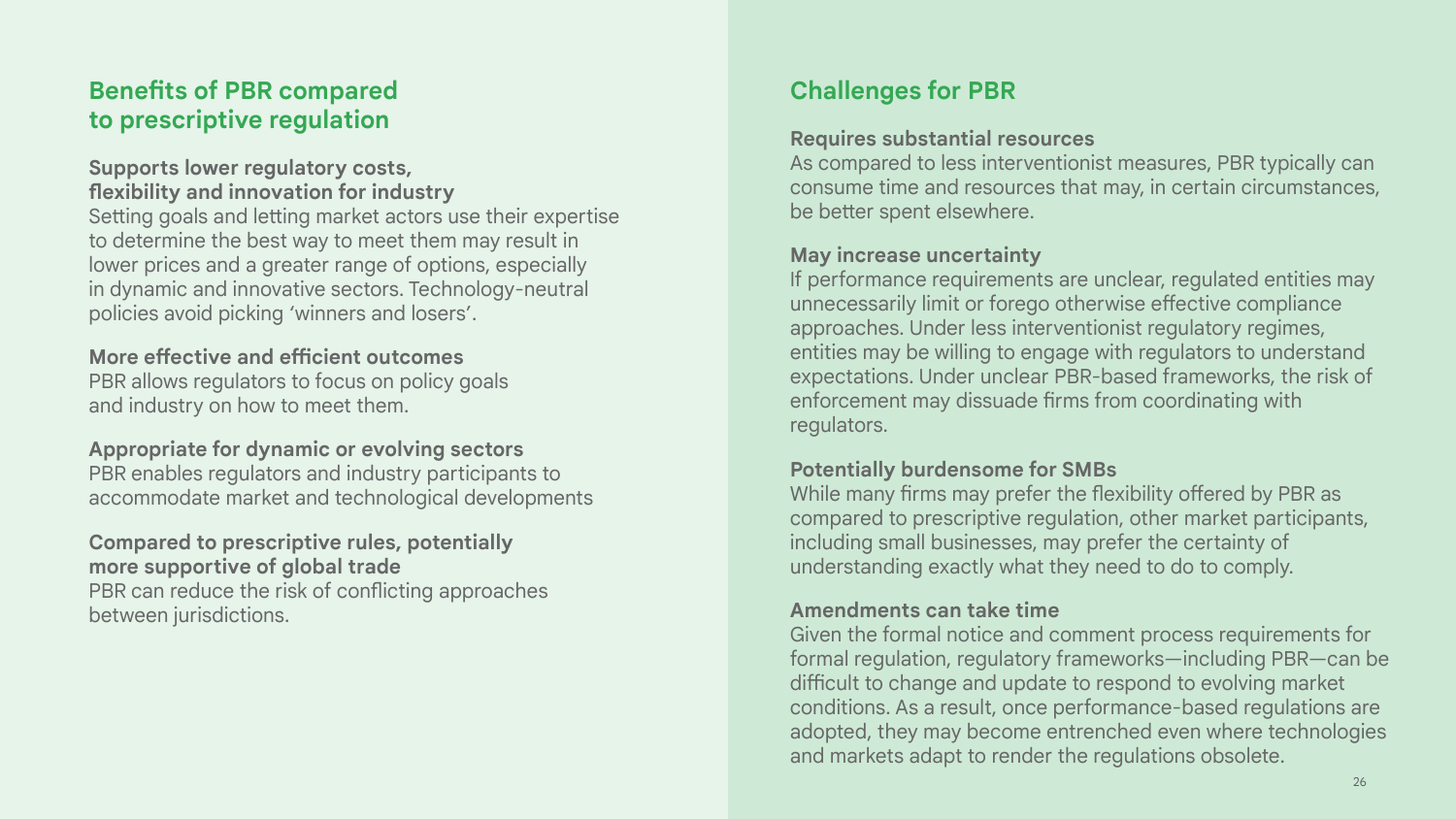# Effective self-regulation

### **Transparent development**

When an industry seeks self-regulation in an attempt to satisfy regulatory concerns, there is a risk that critics may view the process as self-serving or uninformed. Self-regulatory initiatives can address this by adopting fair, transparent processes.

### **Broad industry buy-in**

Regulators and the public may view weak participation by industry or sectoral firms as a sign that the framework does not address an important issue or that the industry, as a whole, lacks concern about the issue and a commitment to it.

**Input from acknowledged experts**  Promoting confidence in the standards agreed.

### **Independent third-party review**

Promoting additional credibility and helping to avoid "blind spots," including areas of potential concern to regulators/other stakeholders that are not readily understood by industry.

**Accountability mechanisms**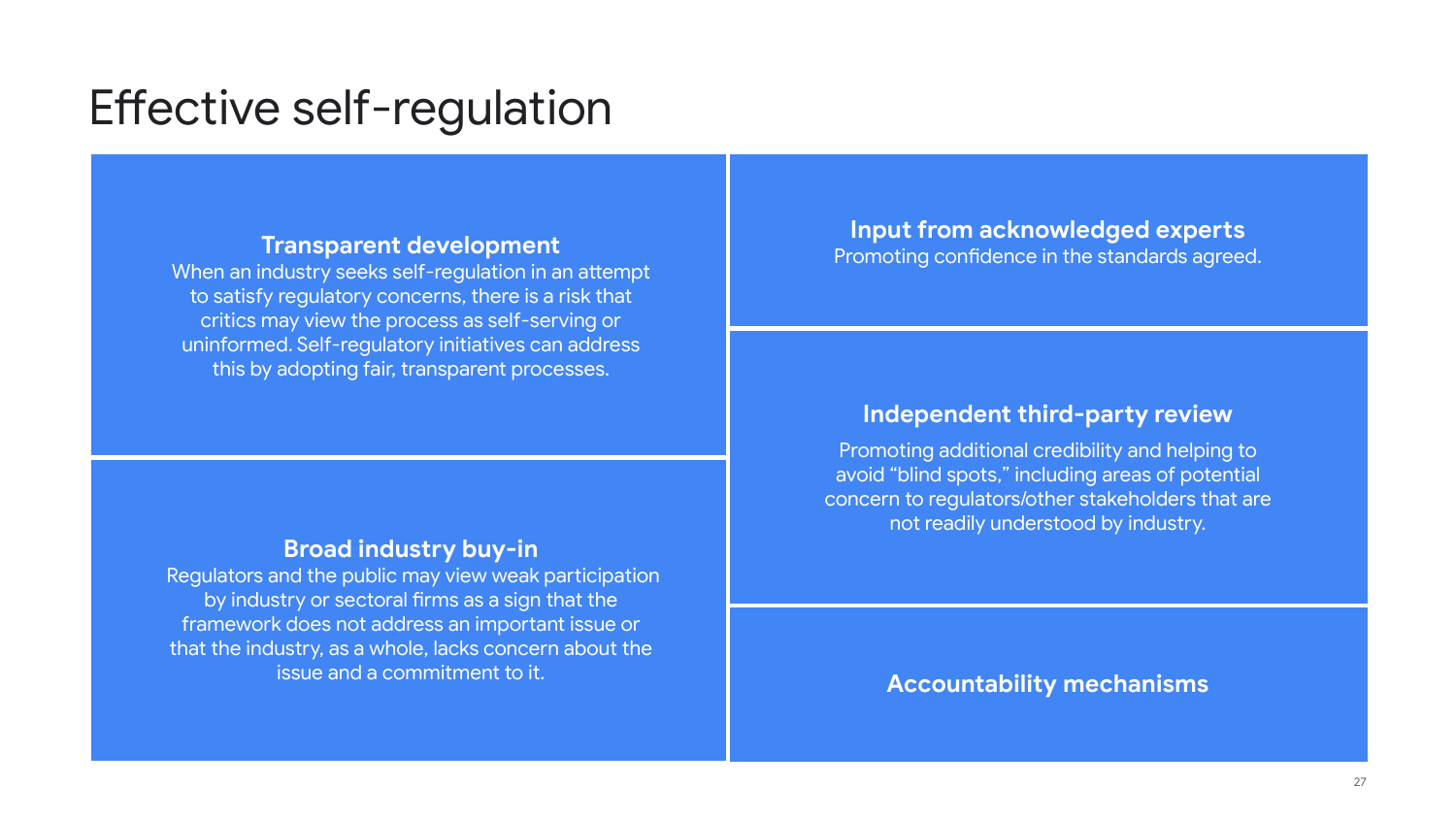# Self-regulation - case studies

**International Organization for Standardization (ISO)**



**European Advertising Standards Alliance**

**Data Driven Marketing Association of Singapore**



Global network of national standards bodies (165 countries)-develops and publishes international standards for array of industries and markets

Engages market research firms to study consumer attitudes

Development process involves consumers, industry experts and country representatives

Pan-European framework for promoting/facilitating self-regulation

Develops best practices for self-regulation

Provides a cross-border complaint mechanism

Guidelines for self-regulatory systems in specific markets

Non-profit trade organization for the marketing industry

Monitors and enforces a code of practice

Dispute resolution mechanism for members / customers/ public

Strong accountability mechanism backed by sanctions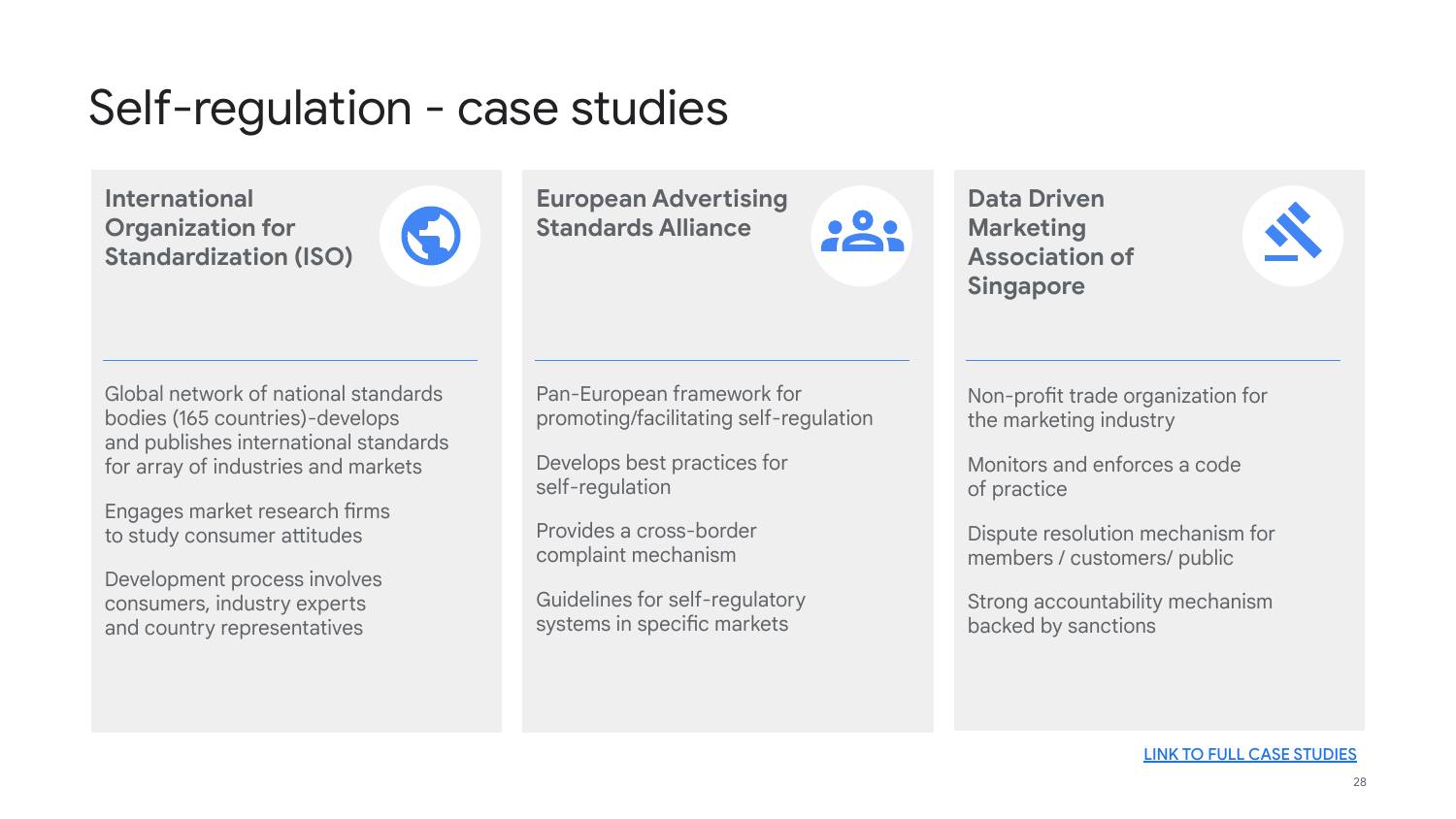# <span id="page-28-0"></span>Co-Regulation

For a deeper dive on co-regulation you can check out the full <u>white paper.</u>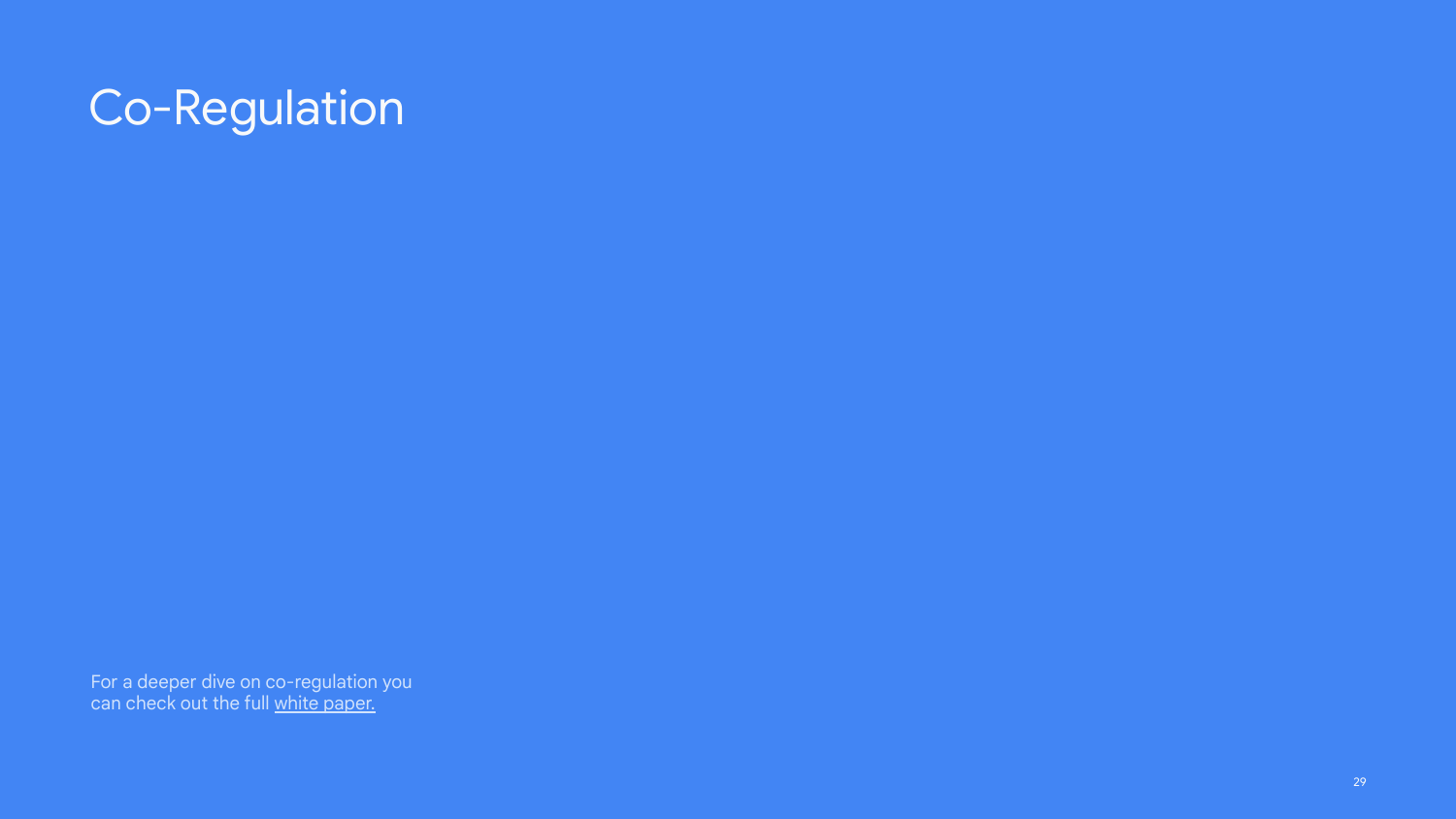# Private sector collaboration with regulators

There are numerous models of co-regulation, with differing levels of regulator involvement

**Regulators provide input for self-regulatory frameworks**

**Regulators delegate enforcement responsibilities to private sector**

**Regulators enforce frameworks developed by industry**

Examples of co-regulation include:

The development of internationally recognized standards, guides, and recommendations;

Internationally recognized private sector conformity assessment systems;

And Mutual recognition arrangements.

More regulator involvement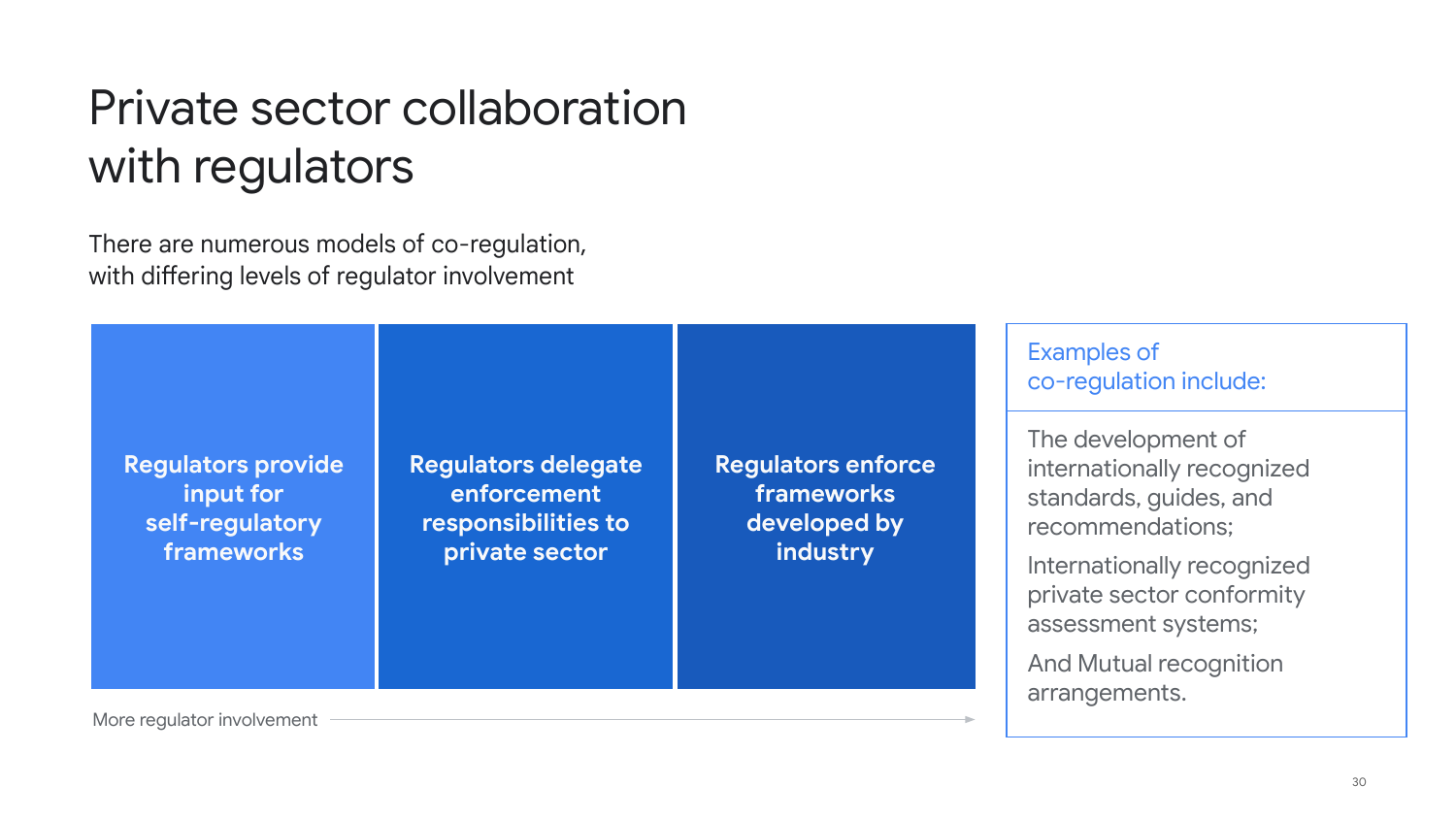# **Benefits of co-regulation**

### **Industry accountability**

Industry may be more likely to comply with standards it has directly shaped.

### **More flexibility**

Co-regulation provides flexibility in the regulatory design process to the benefit of both regulators and business.

### **Mutual education**

Collaboration may provide regulators with insights into market practices, and industry on the interests of regulators.

# **Enhances efficiencies for regulators**

For example, private sector participants can, depending on the framework, support implementation, assess compliance, or maintain responsibility for enforcement.

# **Challenges for co-regulation**

# **Getting the right stakeholders in the room**

### **Clear process design**

The risk of regulatory uncertainty may be increased if the process If the process is not well-designed for collaboration or lacks firm deadlines..

### **Free-riding**

New entrants may benefit from the reputational benefits of co-regulation, if they are shared by all industry actors, without undertaking any of the industry costs associated with co-regulation.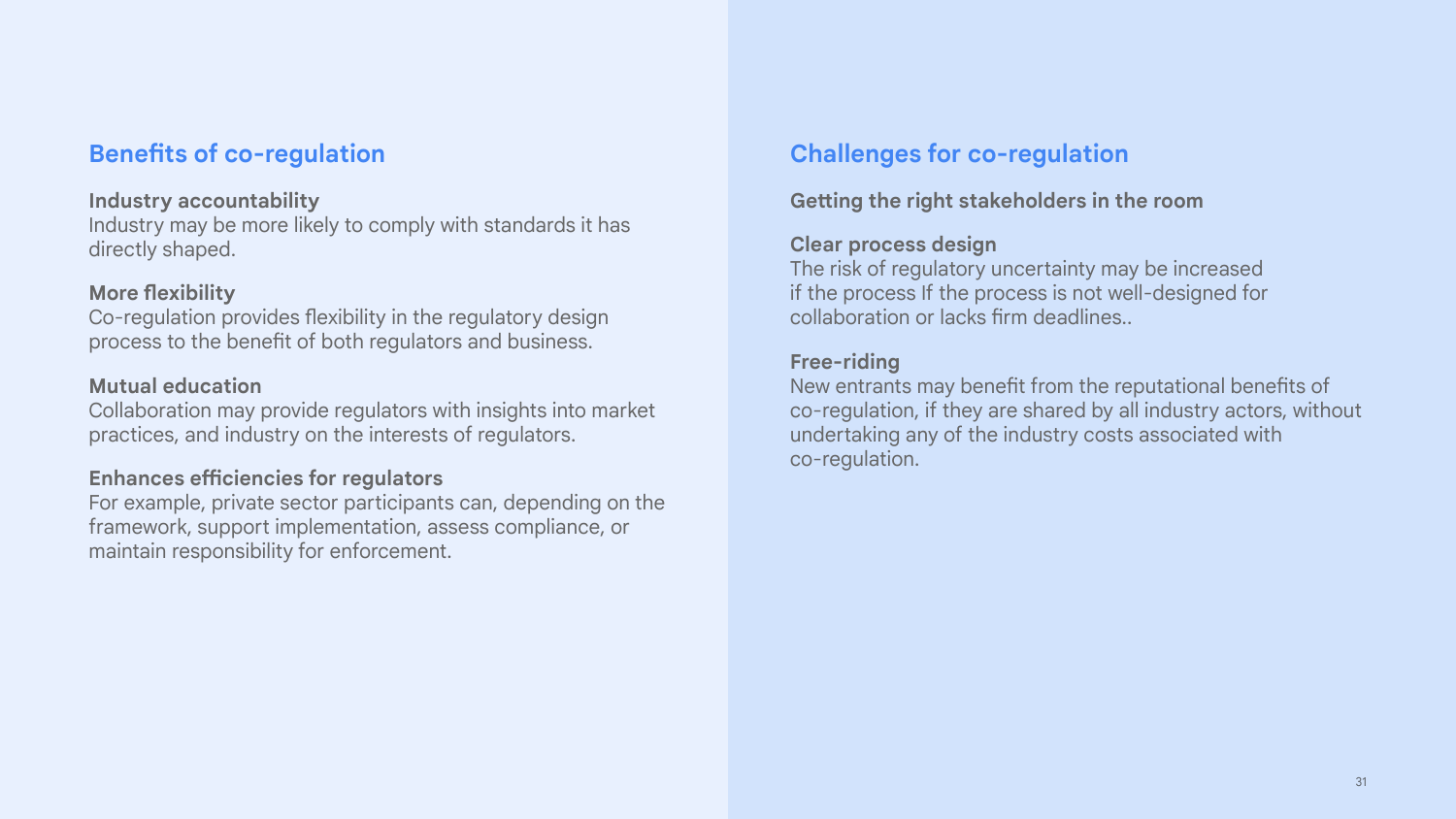# Effective co-regulation

### **Strong state-industry collaboration**

Promoting constructive communication and cooperation among private and state actors.

# **Clear standards and accountability mechanisms**

To demonstrate that industry is subject to substantial obligations and that the co-regulatory framework is more than aspirational guidance. Enforcement responsibilities can be allocated to industry, regulators, independent third parties, or to a combination.

### **Clearly defined process**

All stakeholders must understand and commit to their roles in the regulatory process and to the deadlines set for milestones.

### **Input from acknowledged experts**  Promoting confidence in the standards agreed.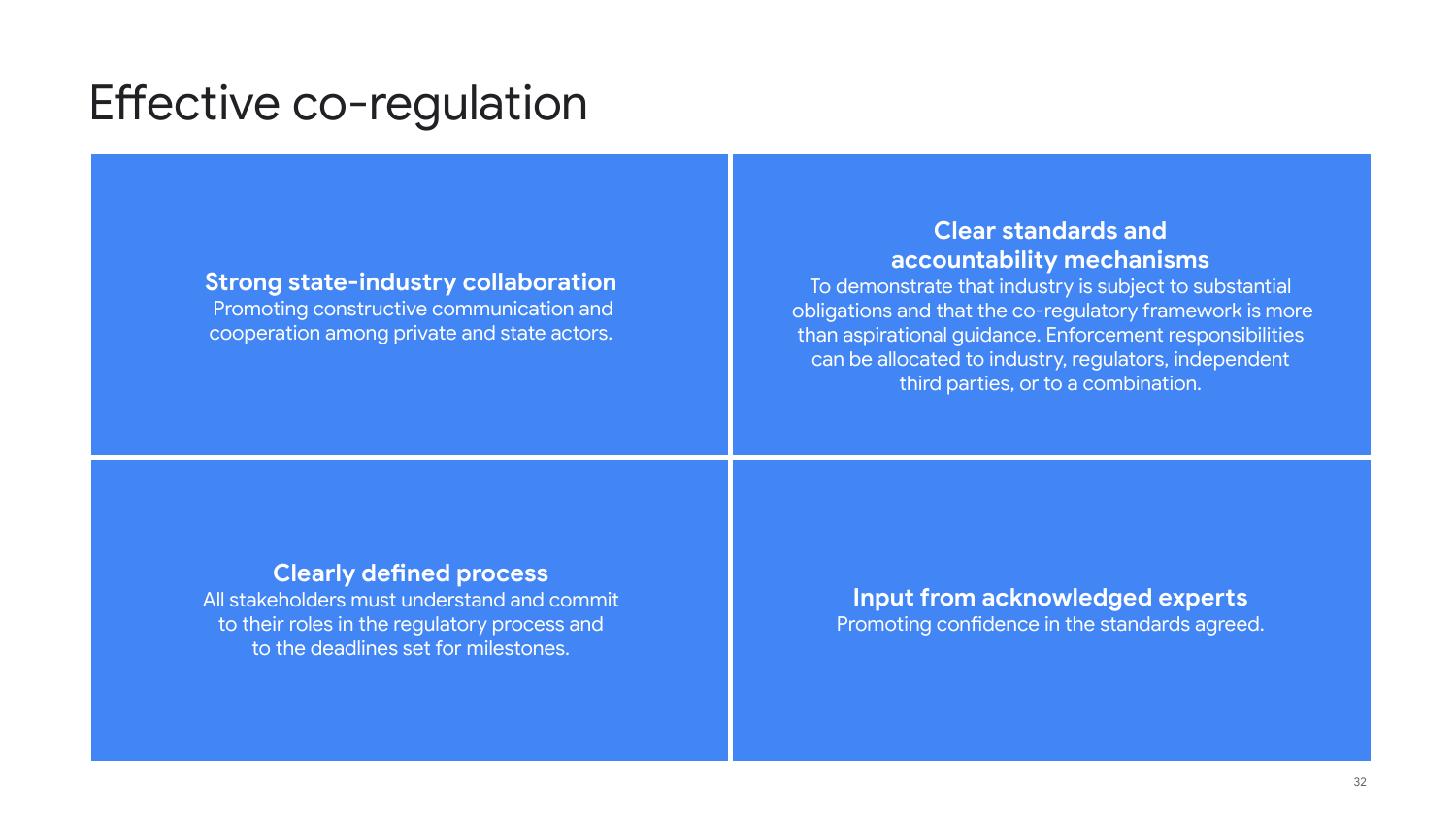# Co-regulation - case studies

**Internet Corporation for Assigned Names and Numbers (ICANN)**

Ķ,

**UK Code of Broadcast Advertising**

**CARU Safe Harbor Program for US Children's Online Privacy Protection Act (COPPA)**



Global coordination of Domain Names To perform functions in the public interest, contracts with government agencies

Diverse private & public participants

Clear allocation of responsibilities; developed a Consensus Playbook to facilitate multistakeholder initiatives that lead to productive outcomes

Regulator delegates development and administration of the code of conduct to private sector organization (ASA)

Clear allocation of responsibilities via statute and memorandum of understanding

Regulator maintains oversight

Industry-established framework for COPPA compliance

CARU sets and monitors standards

CARU will work with members on voluntary self-correction, and can refer uncooperative firms to the US Federal Trade Commission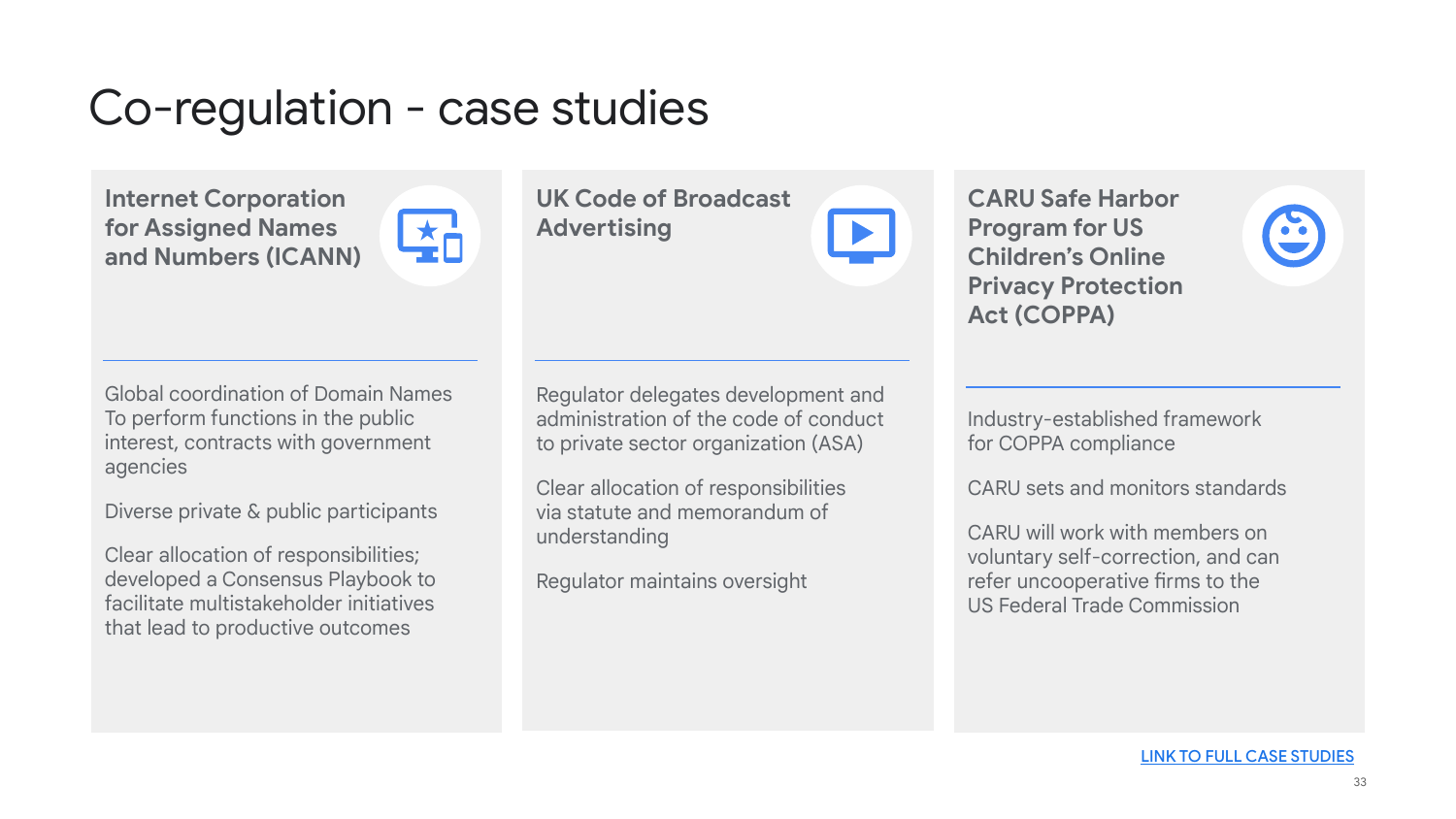# <span id="page-33-0"></span>Experimental Regulation

For a deeper dive on experimental regulation you can check out the full <u>white paper.</u>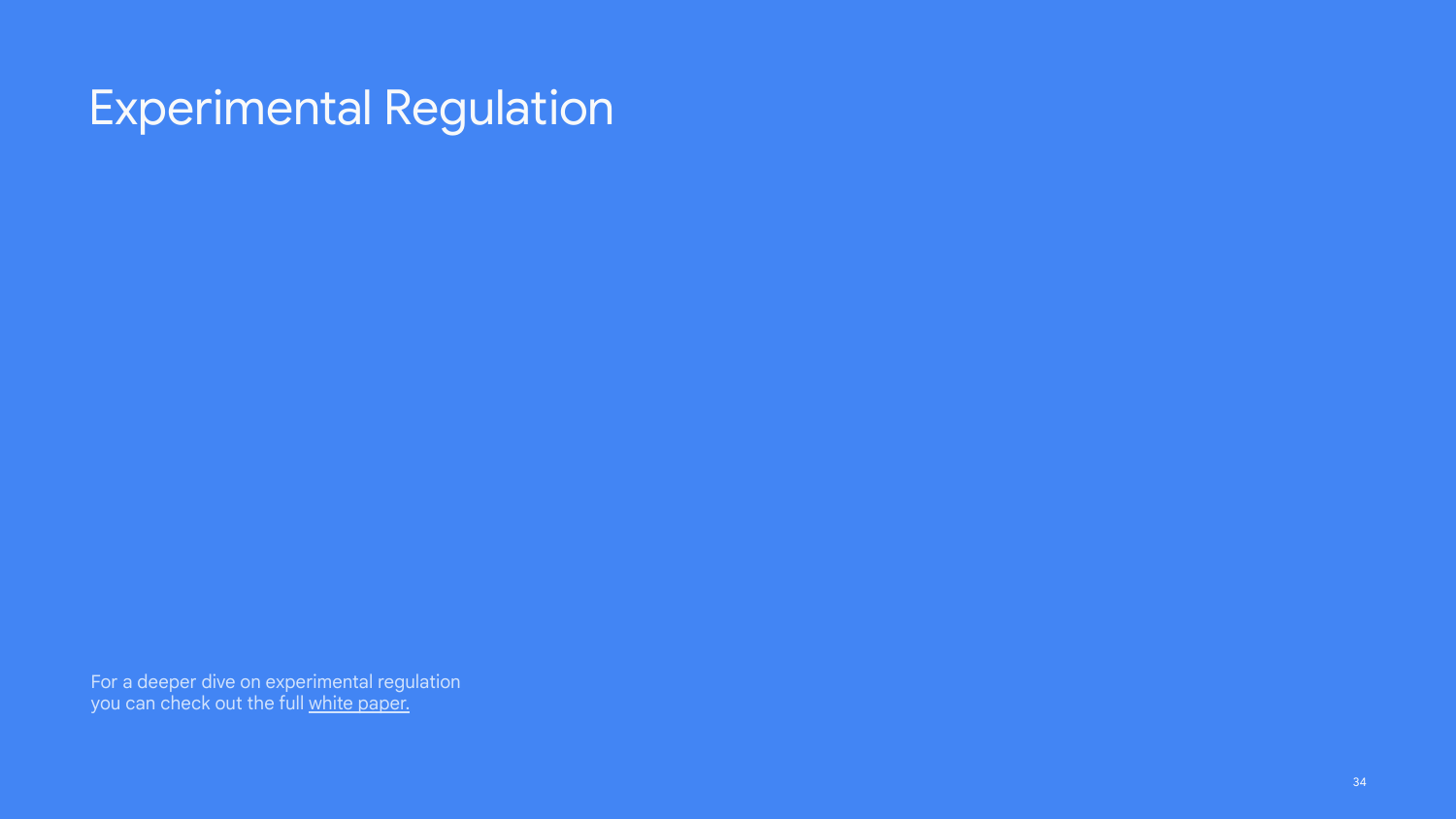# Experimental regulation supports innovation, both in the market and in policy approaches

Regulators observe and supervise the testing, refinement, and deployment of innovative technologies within defined markets or subject to specific operating parameters.

Regulators may partner with private enterprise, states or localities, academic institutions, or other organizations.

# **Sandboxes Firms** use innovative technologies or business practices within controlled environments under regulatory supervision. Established within limited timeframes and limited markets. **Waivers & Exemptions** For example, where existing regulations appear to be outdated or ill-suited for innovative technologies or business practices. **Pilot programs Experimental licenses**

#### **TYPES OF EXPERIMENTAL REGULATION**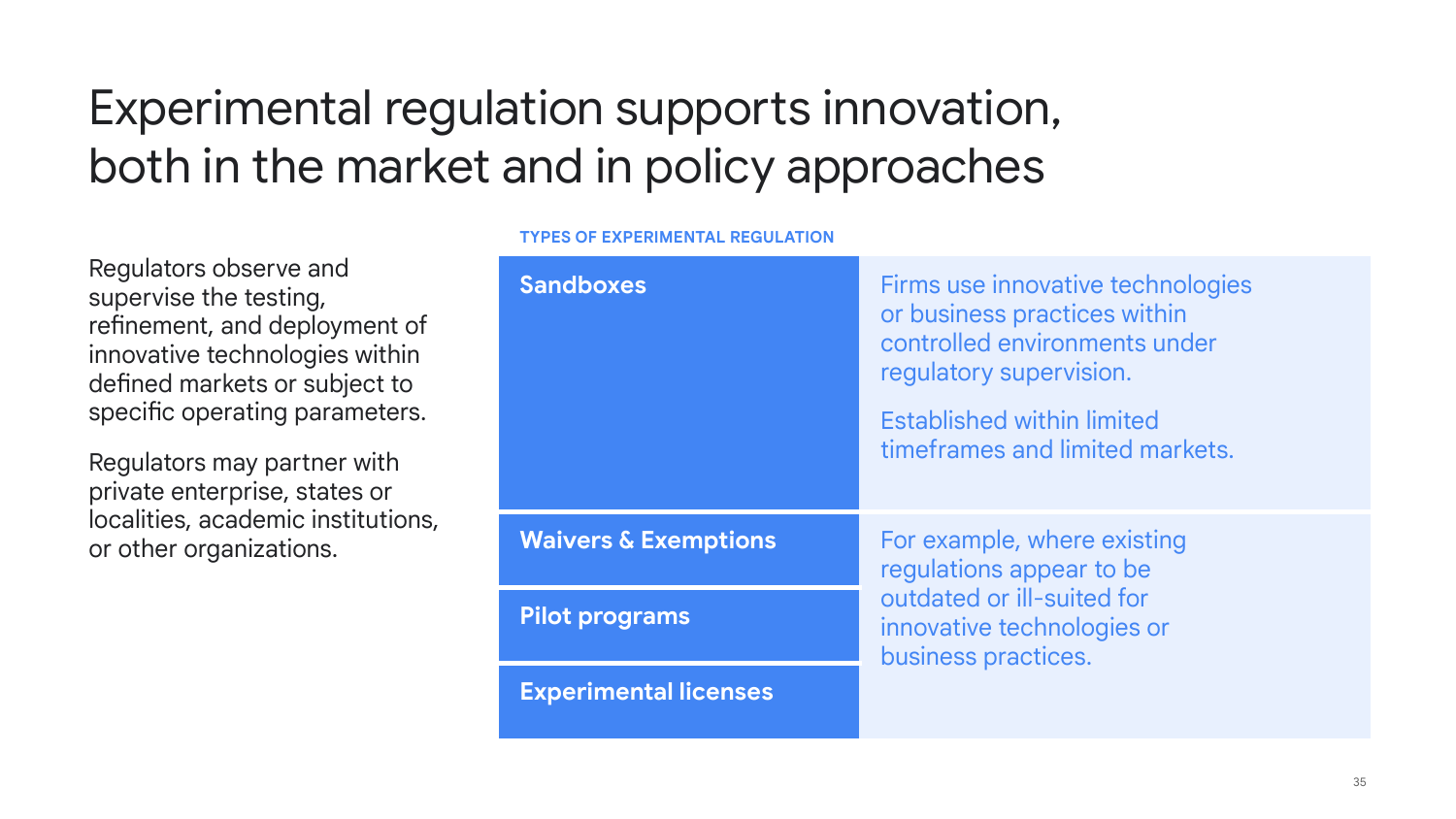# **Benefits of experimental regulation**

#### **Promotes innovation & competition**

By supporting the development, testing, and rapid deployment of new technologies and services. May reduce regulatory barriers for new firms/SMBs.

### **Reduces unintended consequences**

For example, where the rules apply to technologies, not foreseen when the regulations were designed.

### **Provides teaching opportunities**

To learn about the benefits and potential issues associated with new technologies and offerings. Sandboxes allow trial and error before making regulatory or policy decisions.

### **Supports market growth**

Signals to the entrepreneurs a willingness in that jurisdiction to encourage and enable innovation.

# **Challenges for experimental regulation**

### **A short-term solution**

It tends to be temporary and subject to modification; it does not take the place of broad, long-term regulatory frameworks that may offer industry enhanced certainty about the state of the marketplace or more expansive market deployment opportunities.

### **Criticism if not transparent**

To avoid unfairness, regulators must clearly articulate the guiding principles, shared goals, and relevant rules of the experimental regulatory approach to all relevant stakeholders.

### **Requires investment**

Regulators and participants must allocate sufficient staffing, time and resources to ensure a successful sandbox programme.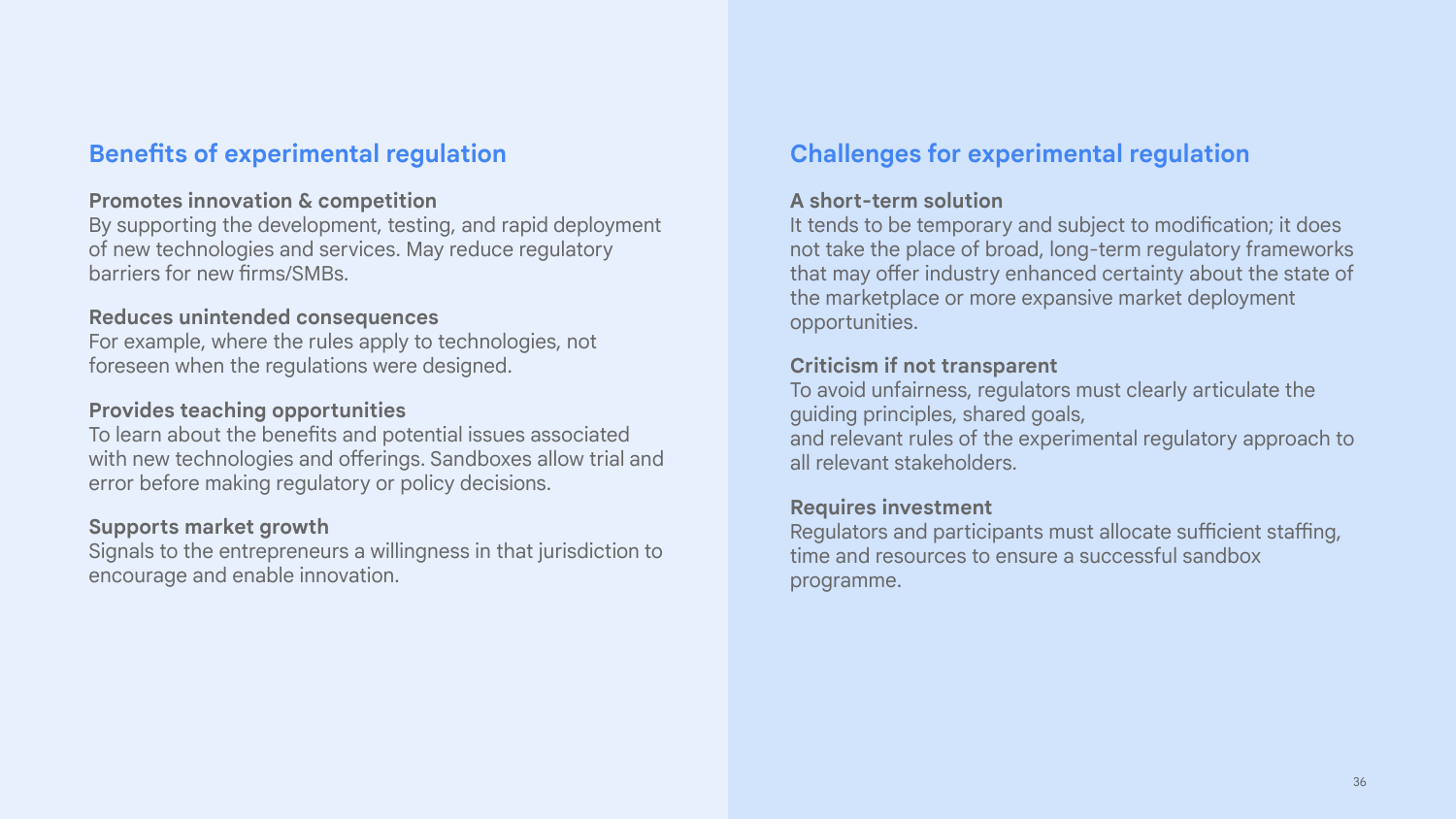# Effective experimental regulation

# **Clear publication of participation requirements**

These help guide agency action, and provide companies with the certainty they need to assess whether to participate. **Use of programs designed to** 

# **Coordination with regulators having overlapping jurisdictions**

In sectors subject to a variety of regulatory and authorities, all relevant regulators should be consulted in designing the program. Without collaboration and broad buy-in from relevant regulators, industry participants may be reluctant to participate.

# **deliver useful insights**

For example, by **carefully defining regulator data needs**. Regulators and industry must agree up front the types of information that will be collected, what parties will have access to the information, and how it will be shared. And by **encouraging diverse participation** - to avoid unduly favouring participant regulated entities, and to support generalized conclusions.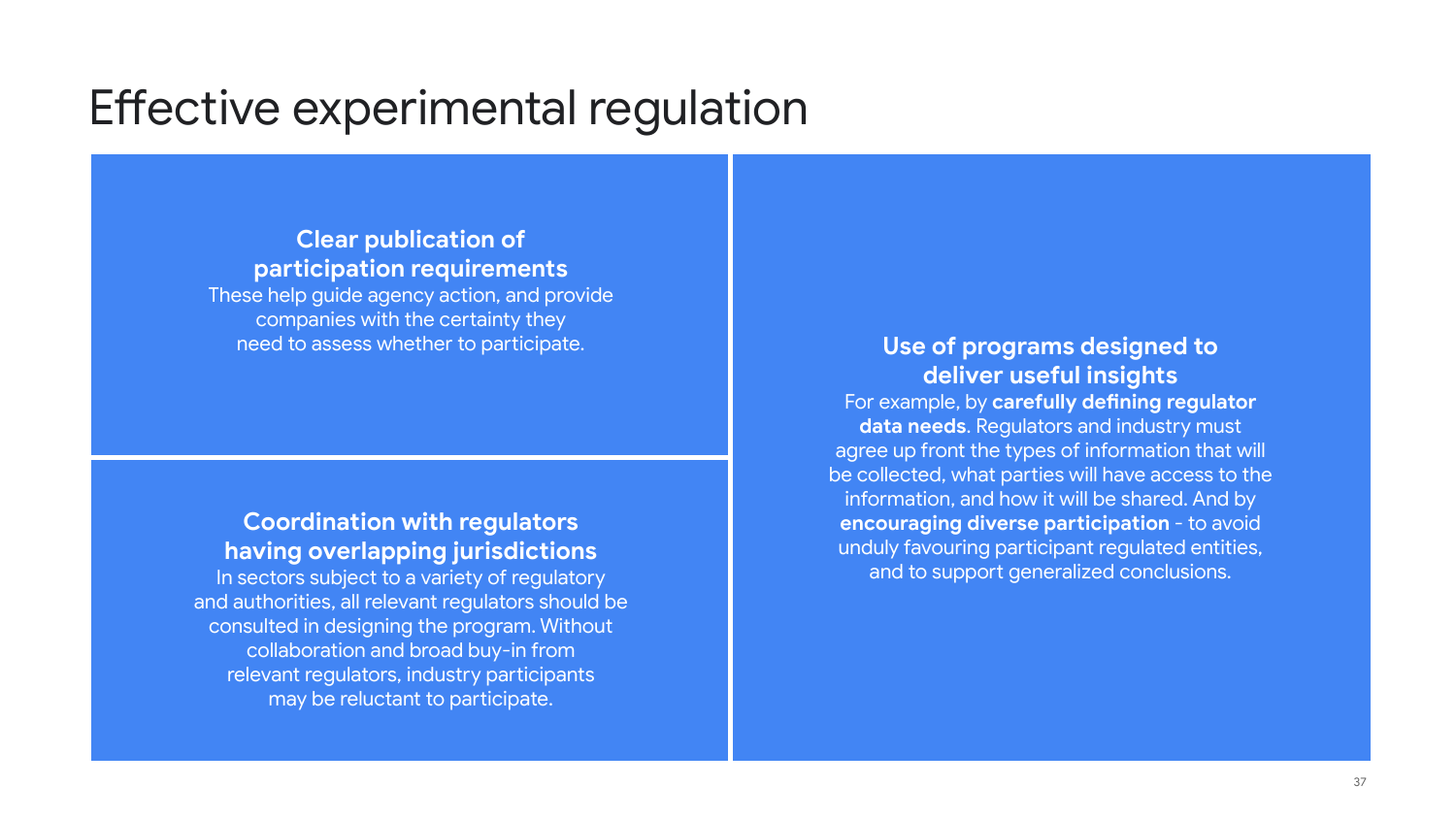# Experimental regulation - case studies

**South Korea Automated Driving Initiatives**



Ministry of Land, Infrastructure and Transport (MOLIT) pilots for cooperative-Intelligent Transport Systems (C-ITS)

Designed to attract innovative firms to Korea and to improve traffic safety

In 2018, MOLIT opened the Korea Automobile Testing and Research Institute (KATRI)-testbed for self-driving vehicles, open to all industry players, incl. start-ups, research institutes, and universities **UK Office of Gas and Energy Markets (Ofgem) Innovation Link**

**Monetary Authority of Singapore (MAS) Fintech Regulatory Sandbox**



Regulator delegates development and administration of the code of conduct to private sector organization (ASA)

Clear allocation of responsibilities via statute and memorandum of understanding

Regulator maintains oversight

Clearly defined objectives, participation criteria, and experiment boundaries

Time-limited programs with evaluations at conclusion

Safeguards designed to minimize effects of failures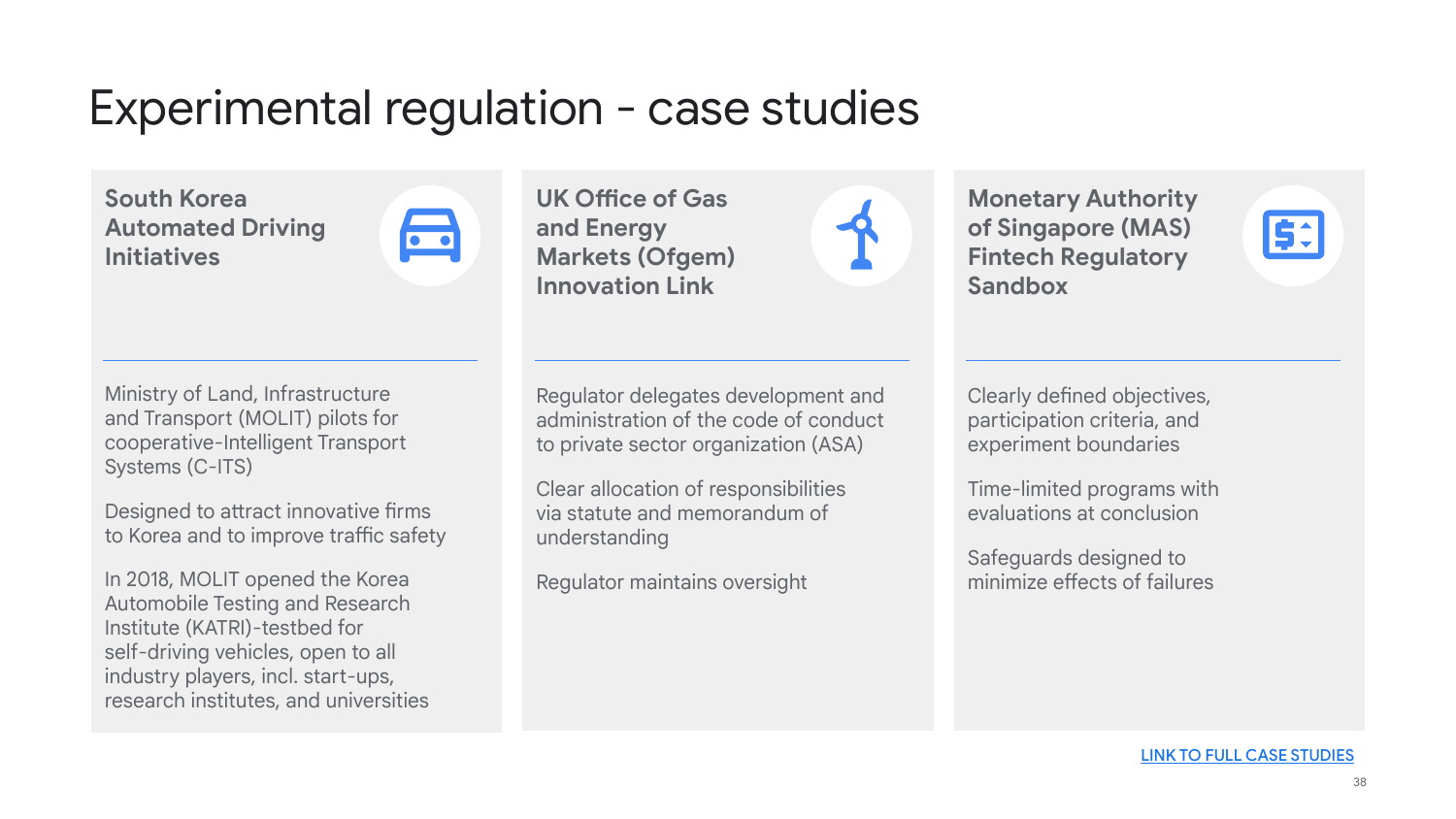# <span id="page-38-0"></span>Formal Regulation

For a deeper dive on formal regulation you can check out the full <u>white paper.</u>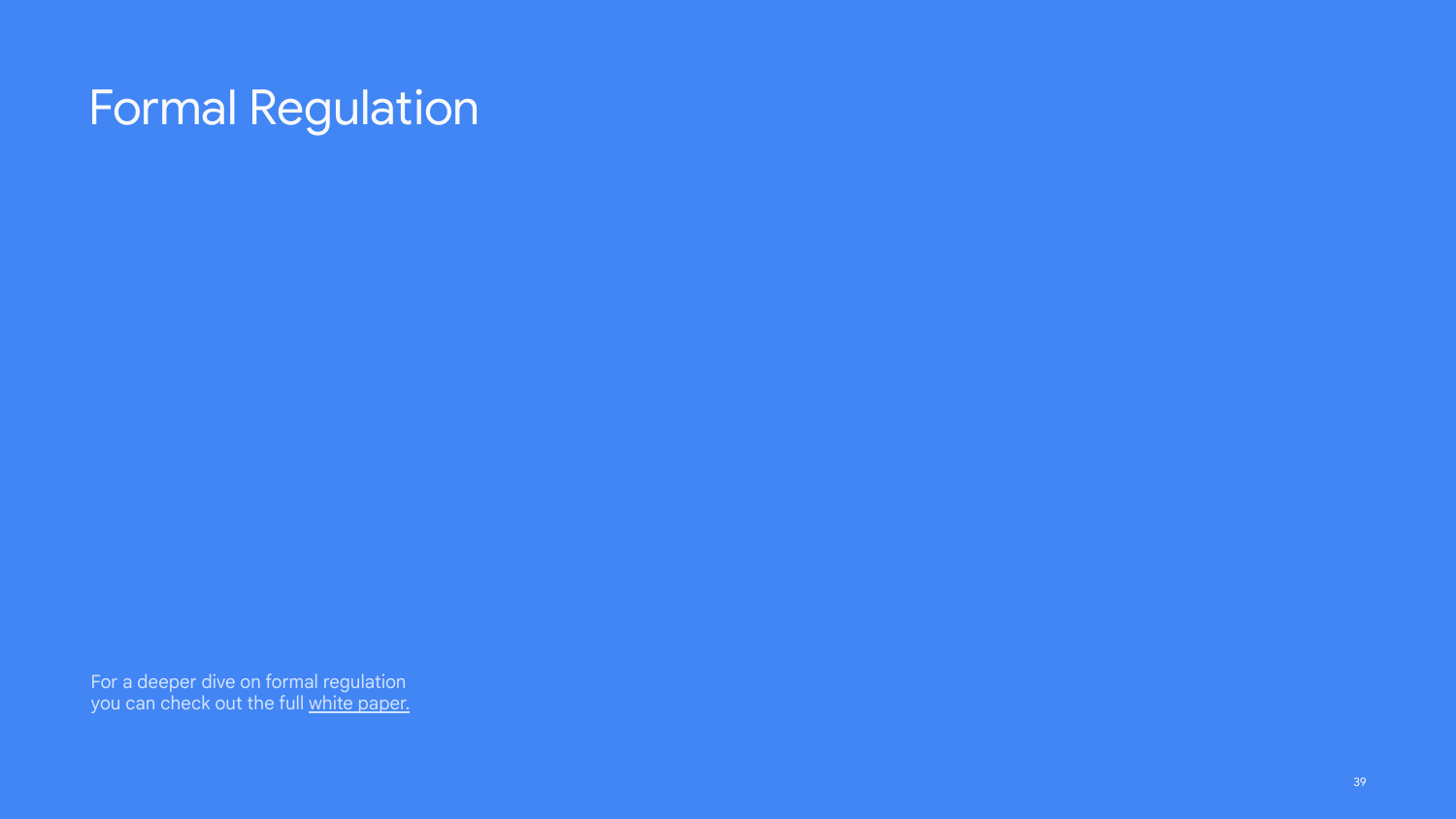# Formal regulation may be performance-based or prescriptive

# Performance-based (PBR)

Rules that establish performance goals without requiring or prohibiting specific methods, processes, or other activities to achieve that goal.

PBR has gained increasing global support over the last few decades, including from the OECD and WTO.

# Prescriptive (aka "command and control")

Rules that impose specific requirements, actions, or prohibitions related to market activity

Use cases:

- 1. High risks of identifiable harm
- 2. Consumers cannot make informed choices
- 3. Need for consistency in compliance approaches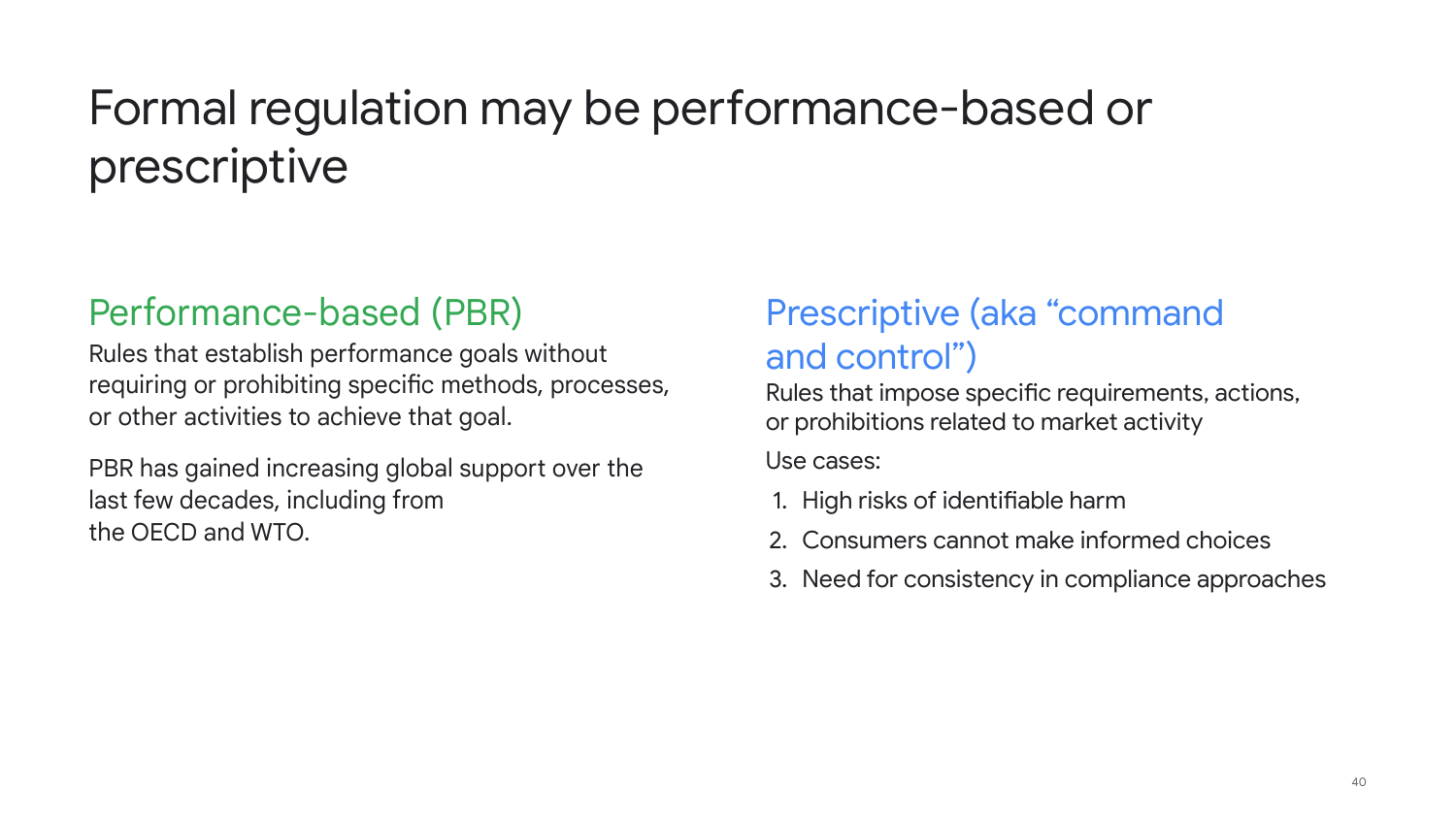# Performance-based and prescriptive examples

| <b>Performance-based (PBR)</b>                                                                                                                                                                                                                                                                                                                                  | <b>Prescriptive</b>                                                                                                                                                                                                                                                                                    |
|-----------------------------------------------------------------------------------------------------------------------------------------------------------------------------------------------------------------------------------------------------------------------------------------------------------------------------------------------------------------|--------------------------------------------------------------------------------------------------------------------------------------------------------------------------------------------------------------------------------------------------------------------------------------------------------|
| Directs presentation of ads in a manner that<br>"reasonably" conveys to consumers that the<br>purpose of the message is to advertise or<br>promote a product or service<br>Mandates "reasonable" security measures<br>when transmitting sensitive information<br>Requires "reasonable" notice about the use<br>of facial recognition technologies in facilities | Requires disclosure that "this is an advertisement"<br>in a font size larger than any surrounding text<br>Mandates use of 3DES encryption when<br>transmitting sensitive information<br>Requires 90cm x 60cm signs disclosing the<br>use of facial recognition technologies at<br>every point of entry |

**Formal regulation can result in rules that contain both performance-based and prescriptive provisions.**  For example, a hybrid rule could include performance-based triggers for the application of prescriptive design requirements, or prescriptive triggers for the application of performance-based requirements.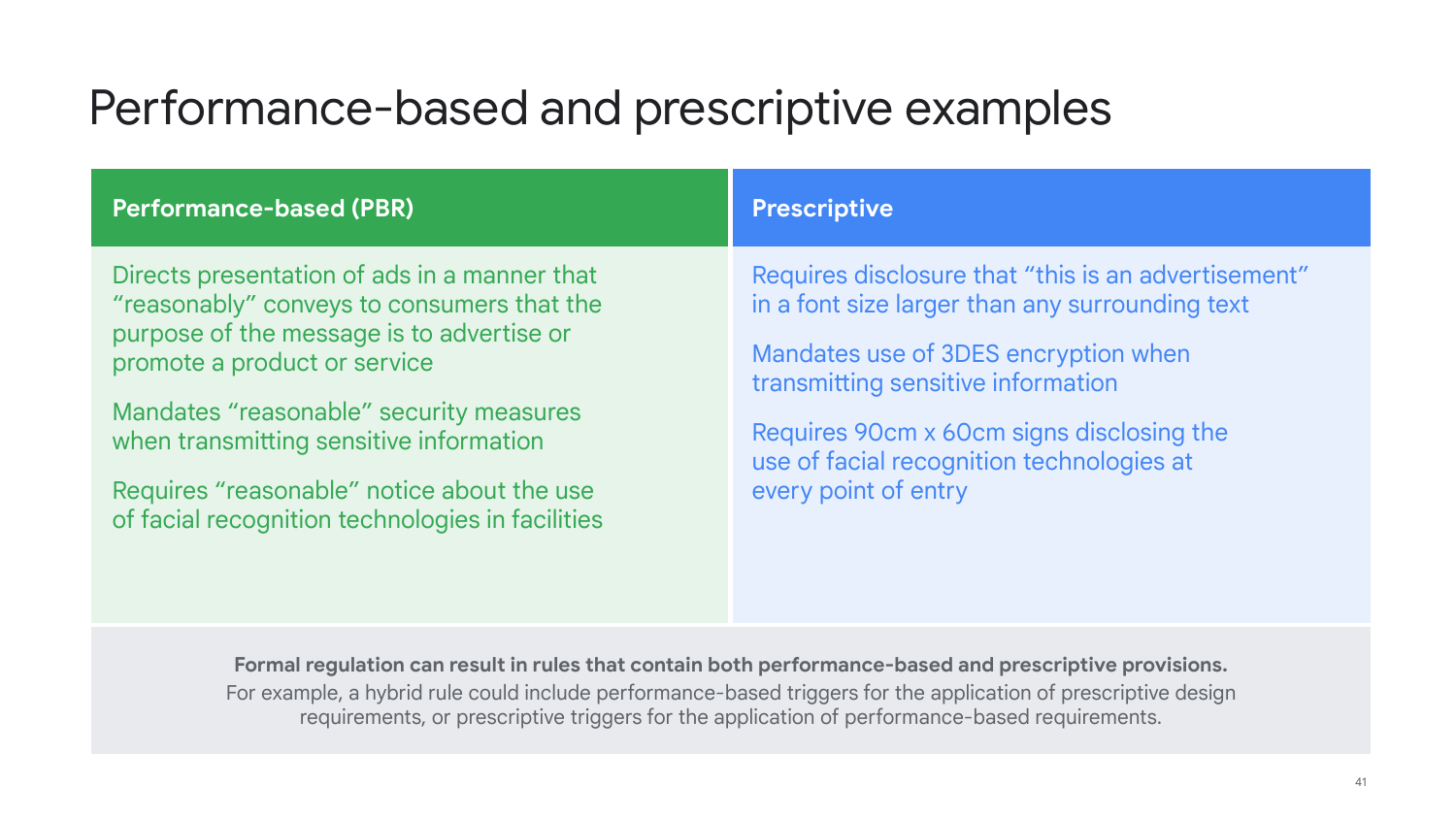# Effective performance-based regulation

**Establishes and communicate clear goals** Drafted in plain language and with appropriate guidance.

# **Provides guidance and compliance tools** Including tools to support measuring or verifying performance.

# **Involves industry during design process**  To provide input on existing and future technologies, products, and capabilities.

**Considers exemptions or other relief if standards unduly burden certain firms**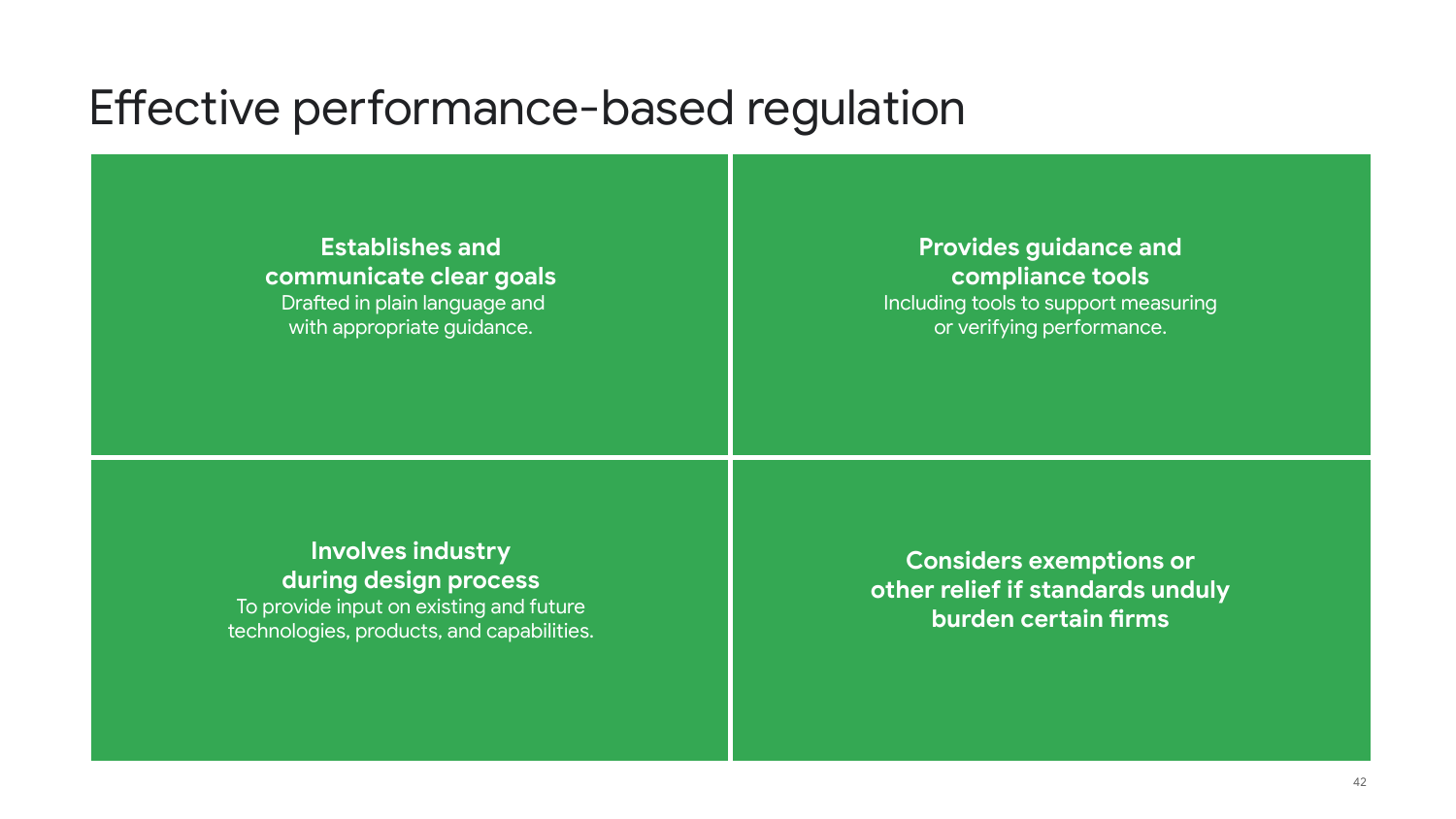# Performance-based regulation - case studies

**Australian National Transport Commission Automated Vehicles**



**EU Cybersecurity of Network and Information Systems Directive**



**UK Gas and Electricity Markets**



The Australian Road Rules, promulgated well before automated vehicles were designed, contained PBR standards which were nevertheless capable of application to automated vehicles

2017 enforcement guidelines provided an indication of how the standard might be applied in the absence of a driver, while still leaving flexibility for interpretation

Requires "appropriate and proportionate" safeguards

Emphasizes flexibility in light of evolving technologies

Directs regulators to avoid imposing undue financial and administrative burdens on regulated firms

Ofgem regulates utilities by setting targets for reliability, availability, customer service, social obligations, safety, and environmental stewardship

Financial incentives offered for achievement of performance goals

Performance levels benchmarked for industry comparisons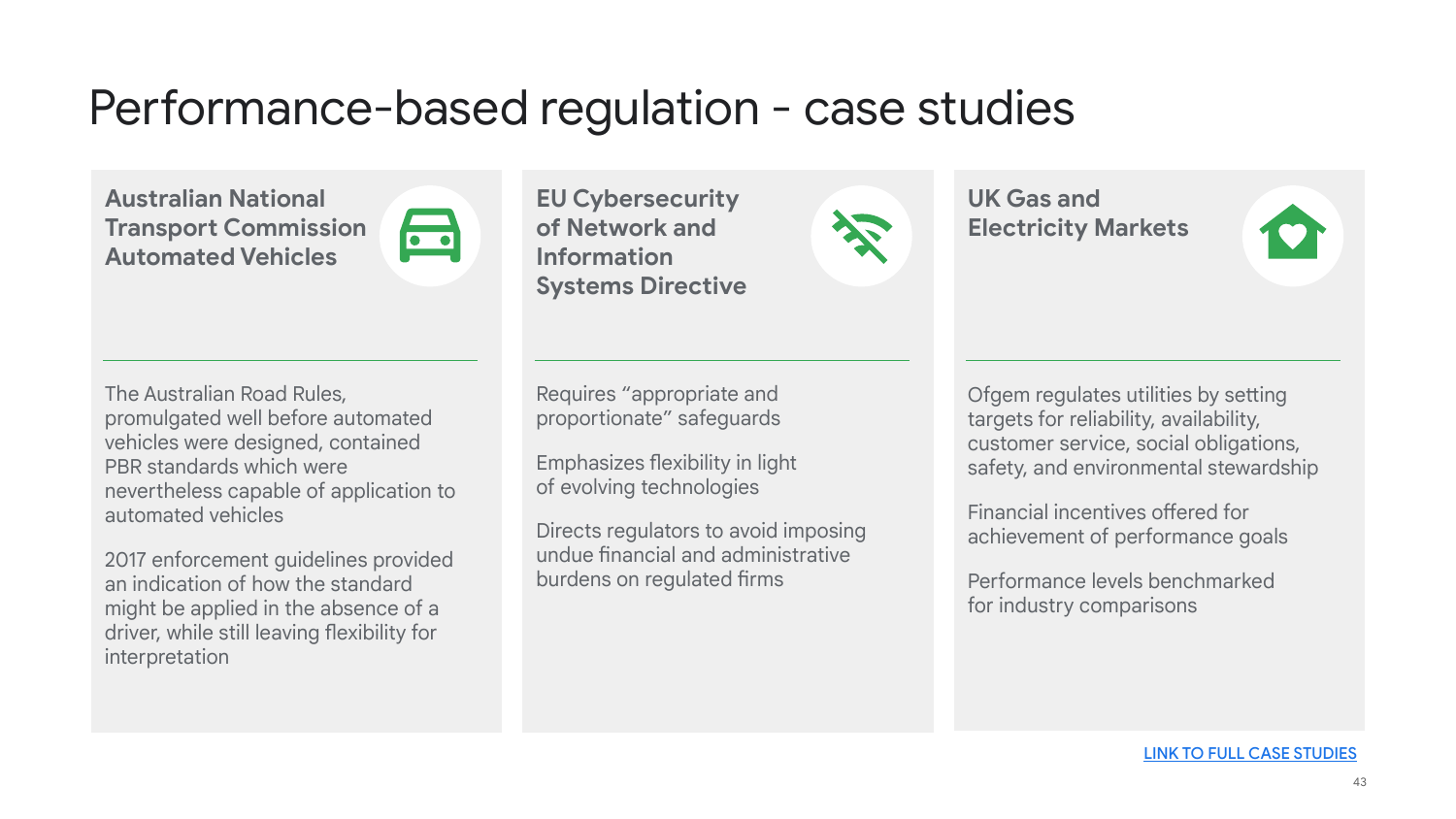# **Benefits of prescriptive regulation compared to PBR**

#### **More streamlined compliance review than PBR** Regulators can observe whether required conduct took place.

**Promotes understanding of compliance requirements** Clearly drafted rules may provide certainty and reduce the burden on regulated entities.

# **Challenges for prescriptive regulation**

### **Costs to regulators of designing and defending**

Required level of detail may need more agency resources / significant consultation. May also enhance litigation risks for regulators.

### **Inefficiencies, especially in dynamic/evolving markets**

By their nature, prescriptive rules are not adaptable or flexible, and are. unlikely to accommodate emerging risks, and may fail to capture unforeseen benefits of regulated technologies or activities. Regulators risk picking market winners if a single solution is mandated for industry.

### **Risks to innovation**

If rules prevent industry finding better ways of achieving policy goals.

#### **Amendments can take time**

Given the formal notice and comment process.

#### **Impeding trade and regulatory cooperation** Inconsistent prescriptive regulations increase non-tariff barriers.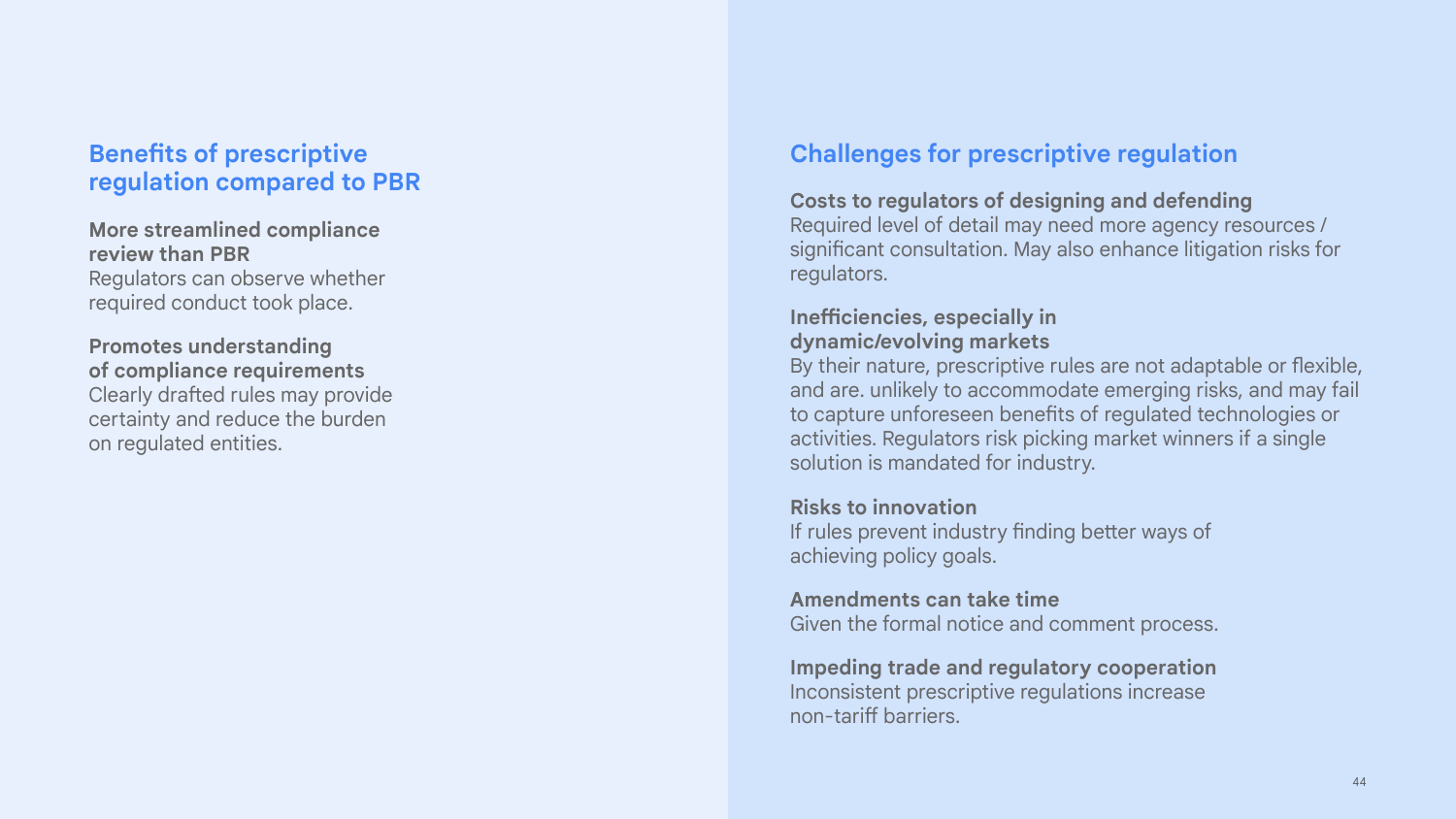# Considerations for prescriptive regulation

### **May be appropriate for defined markets posing high risk of harm**  In areas of higher risk to public life or health, less prescriptive tools may not fully address that risk.

#### **Communicate expectations clearly**

Highly complex or internally inconsistent regulations create challenges for industry, thereby reducing compliance.

**Substantial costs warrant careful consideration of the necessity and benefits**

# **Collaboration with diverse stakeholders promotes effectiveness**

Industry may be better situated to provide information on how proposed rules will impact business practices or promote regulatory objectives, especially in emerging tech sectors and in sectors evolving to new processes and products.

### **Accountability mechanism**

Regulators may consider including waiver mechanisms that allow regulated entities to seek and obtain authorizations to adopt alternative means of achieving regulatory goals.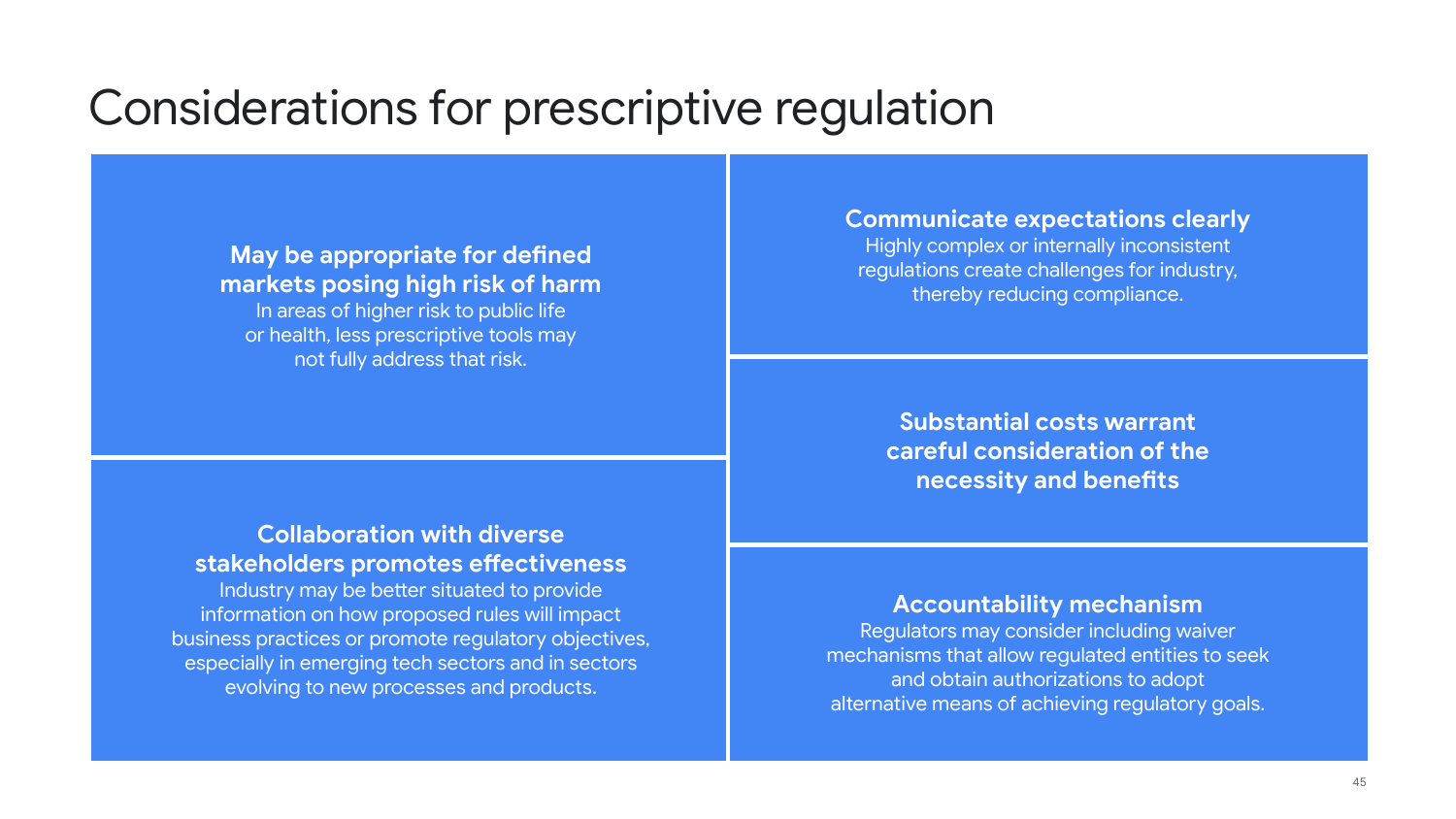# Prescriptive regulation - case studies

**US Children's Online Privacy Protection (COPPA) Rule**



**EU Audiovisual Media Services Directive**

**US Federal Aviation Administration**



Aims to give parents control over the online collection and use of children's personal information

Focused on potential harms to children under 13

Detailed rules supported by guidance documents

Industry can submit self-regulatory prescriptive proposals for approval

Requires EU Member States to adopt laws prohibiting certain advertising for tobacco products and the immoderate consumption of alcoholic beverages

Encourages co-regulation and self-regulation without relinquishing authority to engage in formal regulation

Regulates mature manned aviation industry with limited competition

Substantial risks associated with safety failures

Compliance costs similar across the industry

Regulation aims to promote public trust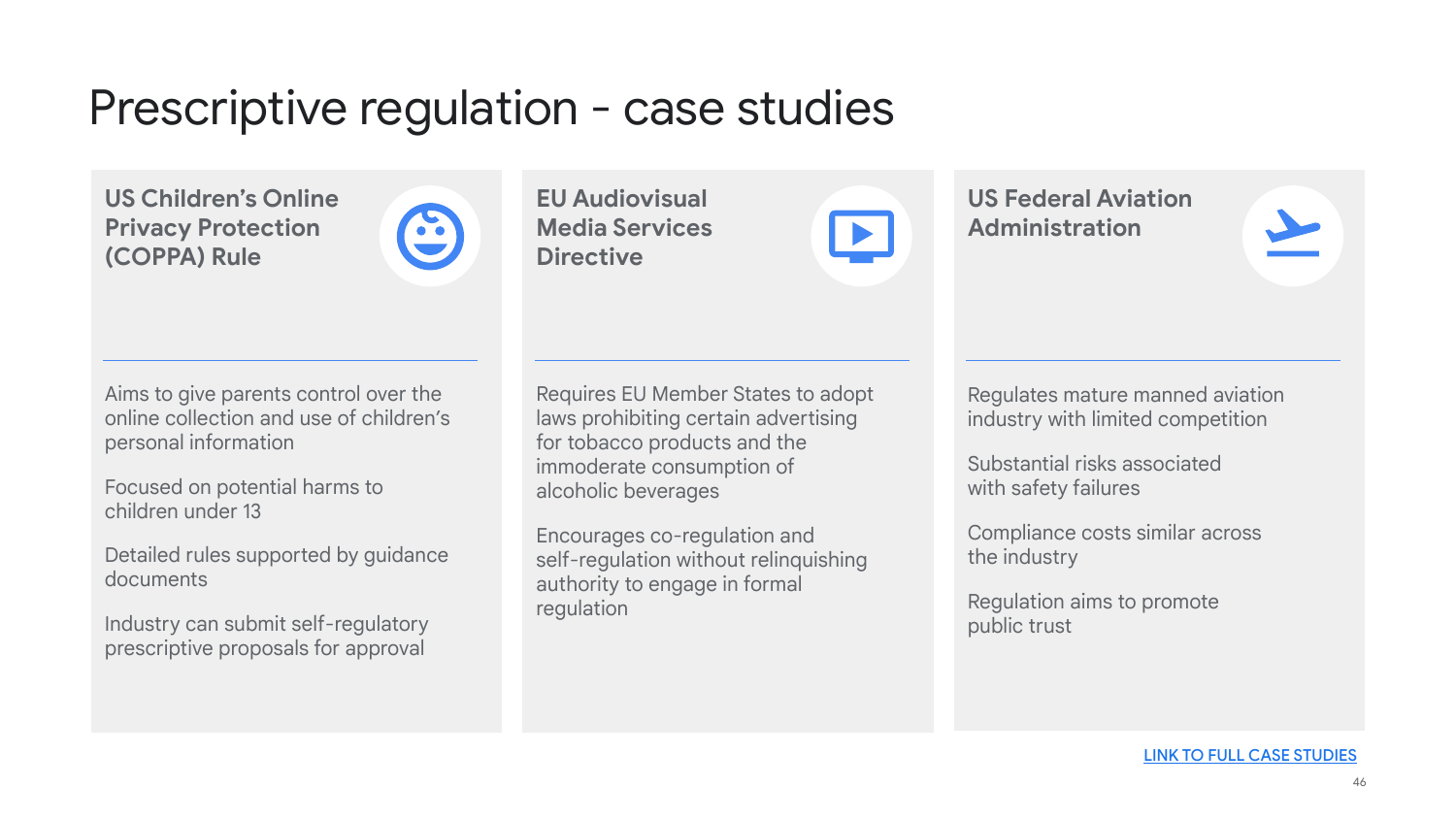# <span id="page-46-0"></span>**Enforcement**

For a deeper dive on enforcement you can check out the full <u>white paper.</u>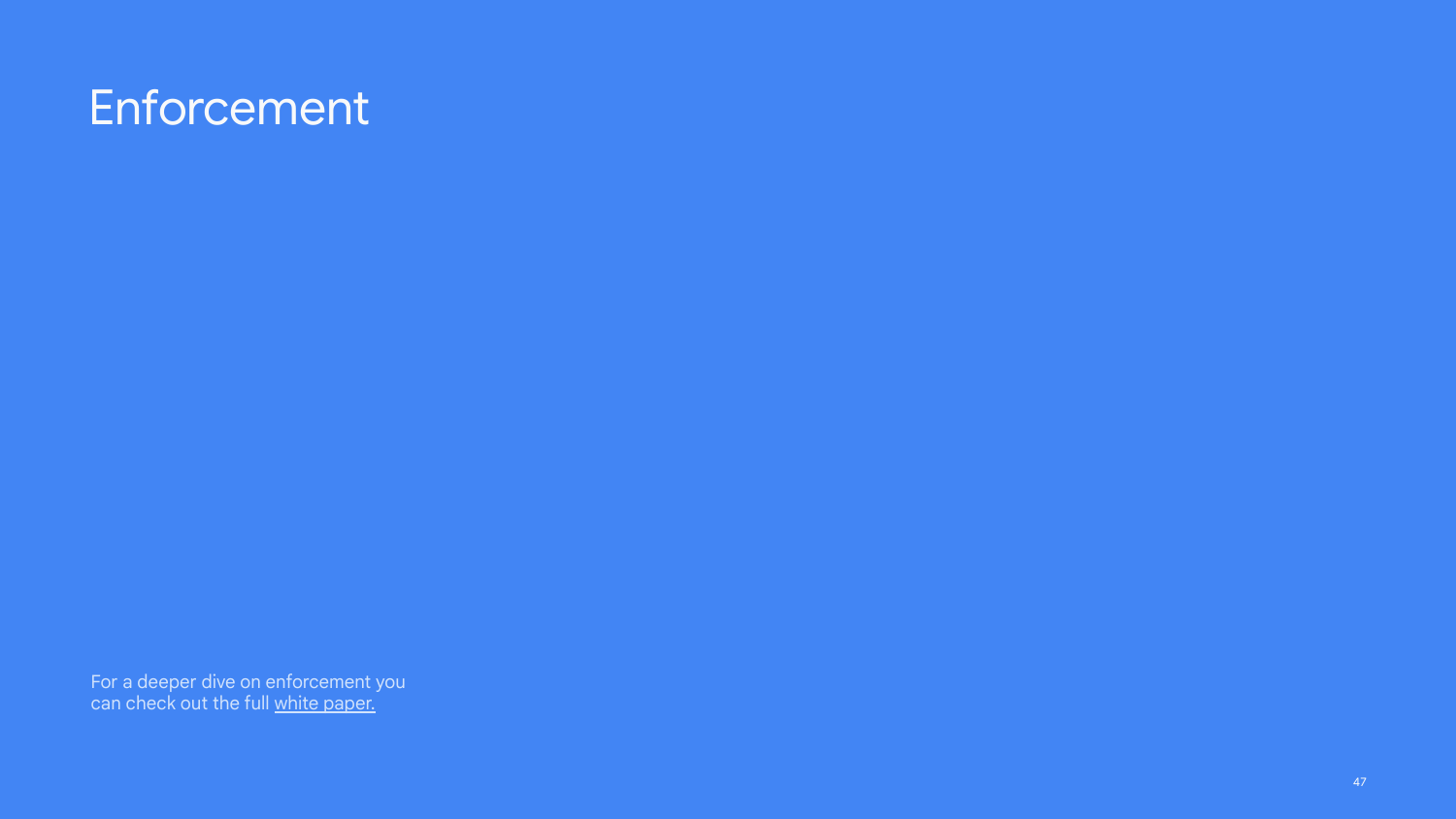# Enforcement tools can penalize non-compliance, deter others, and provide redress

| <b>Regulator's decision:</b><br>how to enforce?                                                                                                                                                                           | <b>Factors</b>                            | <b>Inputs</b>                                                                                         | <b>Enforcement</b><br>methods                                                                                                                                   |
|---------------------------------------------------------------------------------------------------------------------------------------------------------------------------------------------------------------------------|-------------------------------------------|-------------------------------------------------------------------------------------------------------|-----------------------------------------------------------------------------------------------------------------------------------------------------------------|
| Regulators generally<br>have some discretion<br>regarding which tools<br>to use and when to<br>use them, although<br>applicable legal<br>frameworks may<br>specify the available<br>tools or impose other<br>limitations. | Policy goals<br>Enforcement<br>strategies | Up-to-date<br>observational findings<br><b>Behavioural</b><br>understandings<br>Cost/Benefit analysis | <b>Criminal penalties</b><br><b>Warning letters</b><br>Cease-and-desist<br><b>orders</b><br><b>Injunctions</b><br><b>Civil penalties</b><br>License suspensions |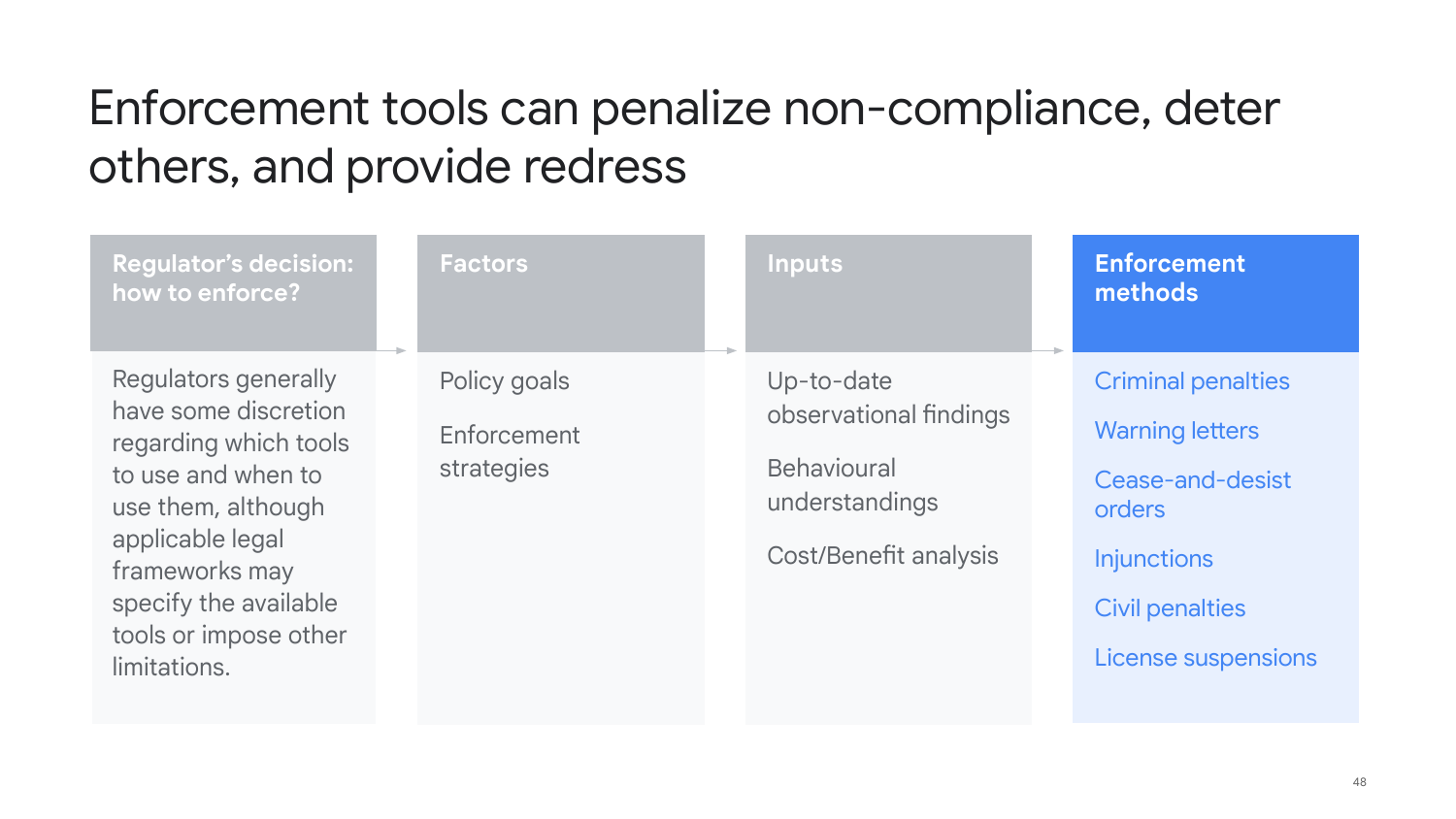# **Benefits of enforcement**

**When less interventionist actions are ineffective, transparent, fair and reasonable enforcement can:**

#### **Create incentives to comply**

Helping reduce risk or prevent harms, promoting trust within markets, and enhancing the public interest

### **Promote stable markets**

If industry understands that regulators will deploy enforcement tools in a transparent, fair, and reasonable manner, they more efficiently design compliance programs.

#### **Support collaboration between industry and regulators**

Industry may be more willing to engage with regulators to address emerging or unsettled issues.

#### **Engenders support for policy objectives**

Regulators can build support by explaining their enforcement priorities, factual/legal grounds supporting enforcement activities, and how enforcement has benefited consumers.

# **Challenges for enforcement**

#### **Can have a chilling effect on developing technologies,**

especially if the underlying compliance requirements are not entirely clear or well-developed.

### **Uninformed enforcement leads to poor regulatory outcomes**

If influenced primarily by limited sources, such as by isolated consumer complaints or advocacy groups, regulators risk focusing their attention on issues that concern a small percentage of stakeholders, with little risk to the market.

### **Poorly prioritized enforcement can impede broader policy goals**

For example, if a regulator is seeking to keep consumer costs low, it may wish to consider action that does not result in smaller businesses existing the market, so increasing consumer costs.

### **Arbitrary, biased, or poorly prioritized**

**enforcement reduces trust in regulators**  And may increase costs for regulators as oversight bodies overturn decisions.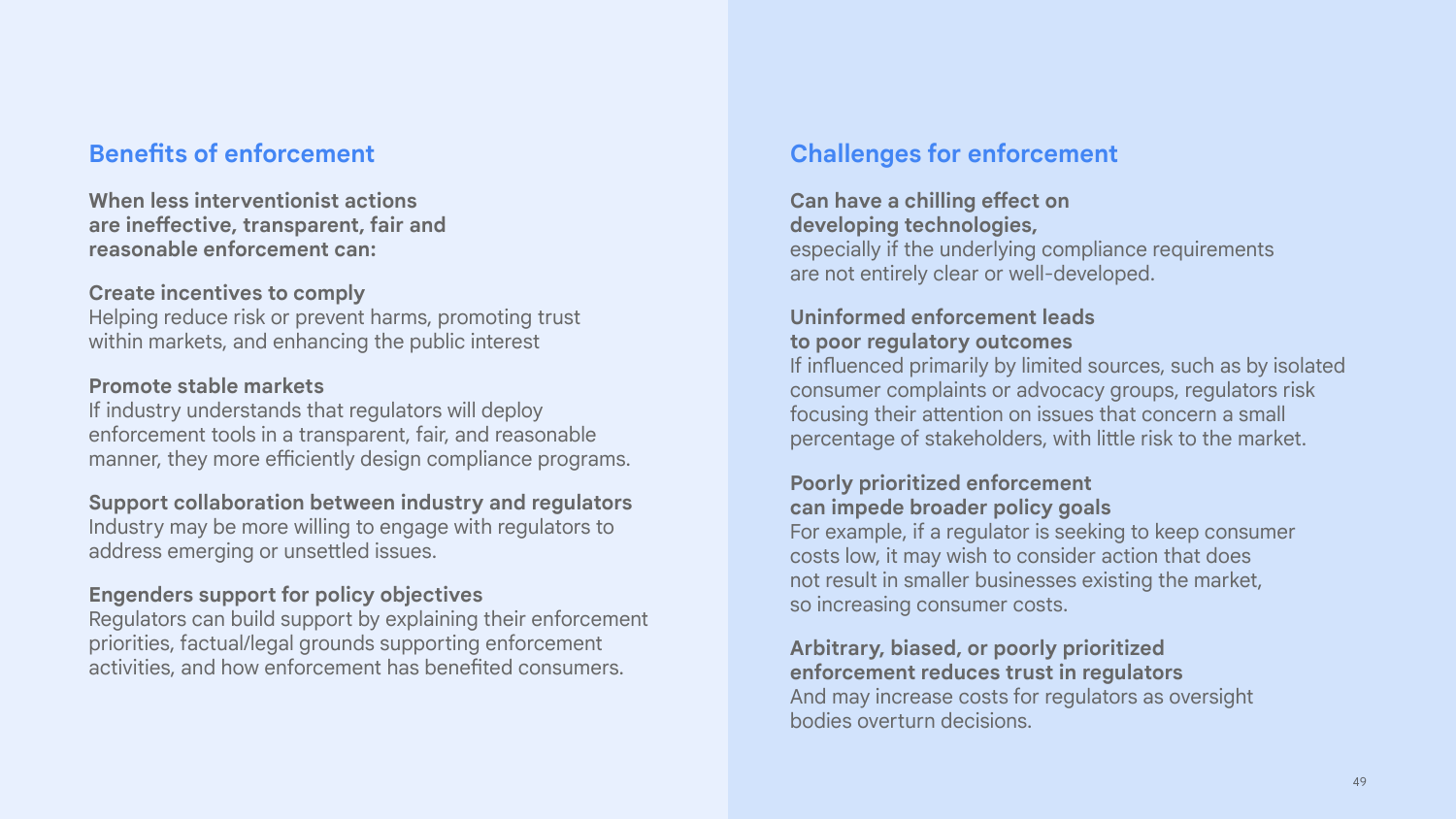# Effective enforcement

#### **Prioritizes enforcement targets**

Regulators should deploy limited enforcement resources where they can have the most impact, for example in case of systemic failures by a firm or group of firms.

# **Uses enforcement tools that will maximize benefits**

Regulators should consider the degree to which the tools available will help achieve policy objectives. For example, warning letters may be sufficient to both change the target's behaviors and signal to the market that the regulator is monitoring compliance. And enforcement alternatives, such as self-reporting with time for correction, may better promote compliance.

#### **Establishes clear objectives**

Regulators should provide tools to support compliance (guidance, checklists etc).

### **Considers potential impacts of enforcement**

Typically, enforcement actions will have impacts on non-compliant firms, and also current and prospective market participants.

# **Considers measures being taken by stakeholders or other regulators**

Self-regulatory bodies, advocacy groups, or other regulators may already be taking action to address specific market issues.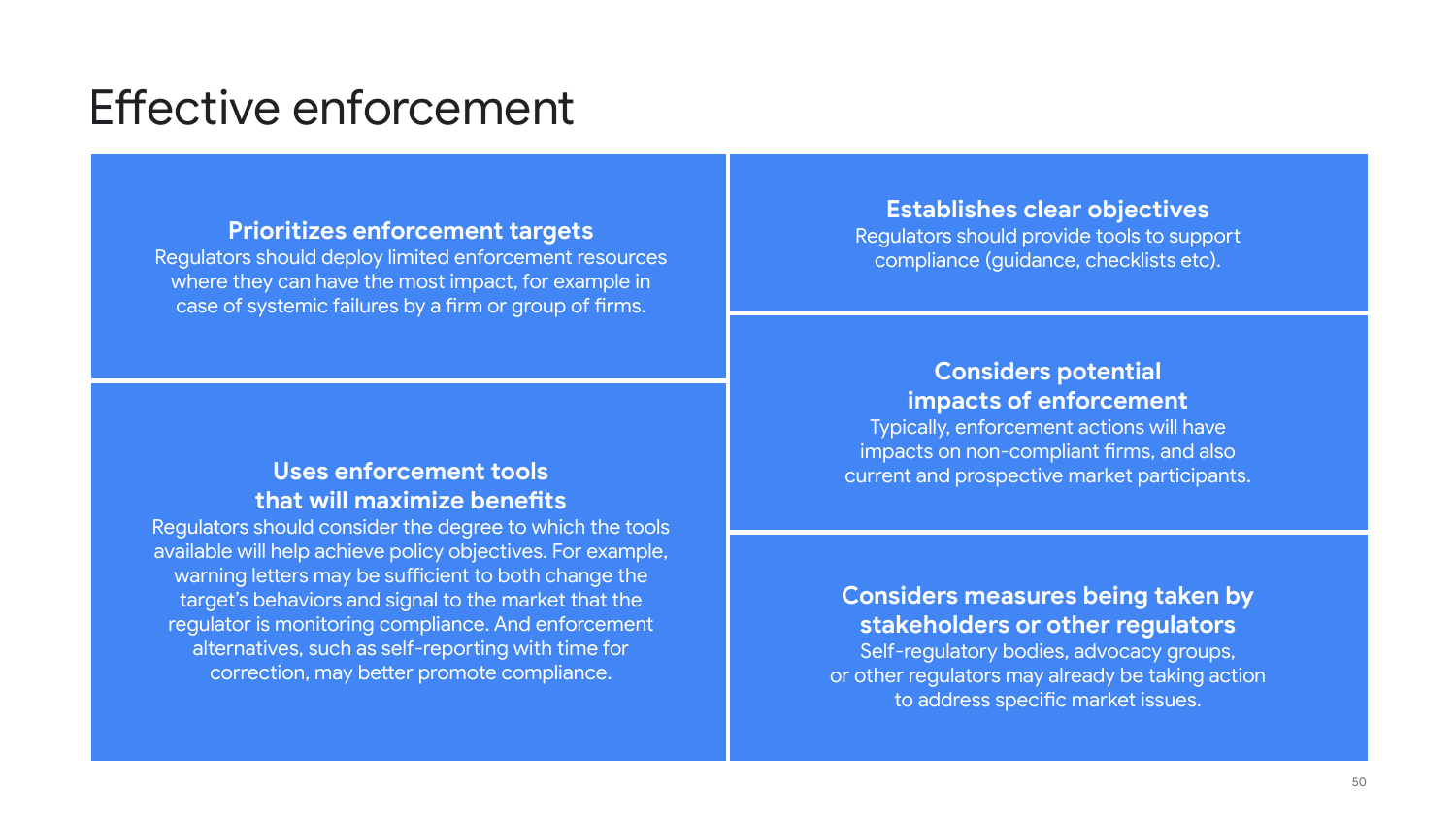# Approaches to enforcement - case studies

**US Federal Trade Commission**

Focus on violations likely to cause substantial consumer injury

Educate industry regarding compliance expectations

Recognize importance of international collaboration

Review impacts of prior enforcement actions to identity lessons learned

**Consumer Affairs Victoria**

|  | O |  |
|--|---|--|
|  | Е |  |
|  |   |  |
|  |   |  |

Assess impacts of enforcement and available tools before taking action

Consider the tool(s) that will best achieve desired outcomes in specific circumstances (e.g., a warning letter may be sufficient to deter)

**UK Competition and Markets Authority**

Adjusted enforcement priorities in light of SARS-CoV-2 pandemic

Provided detailed guidance to educate firms about shift in enforcement approach and priorities

KX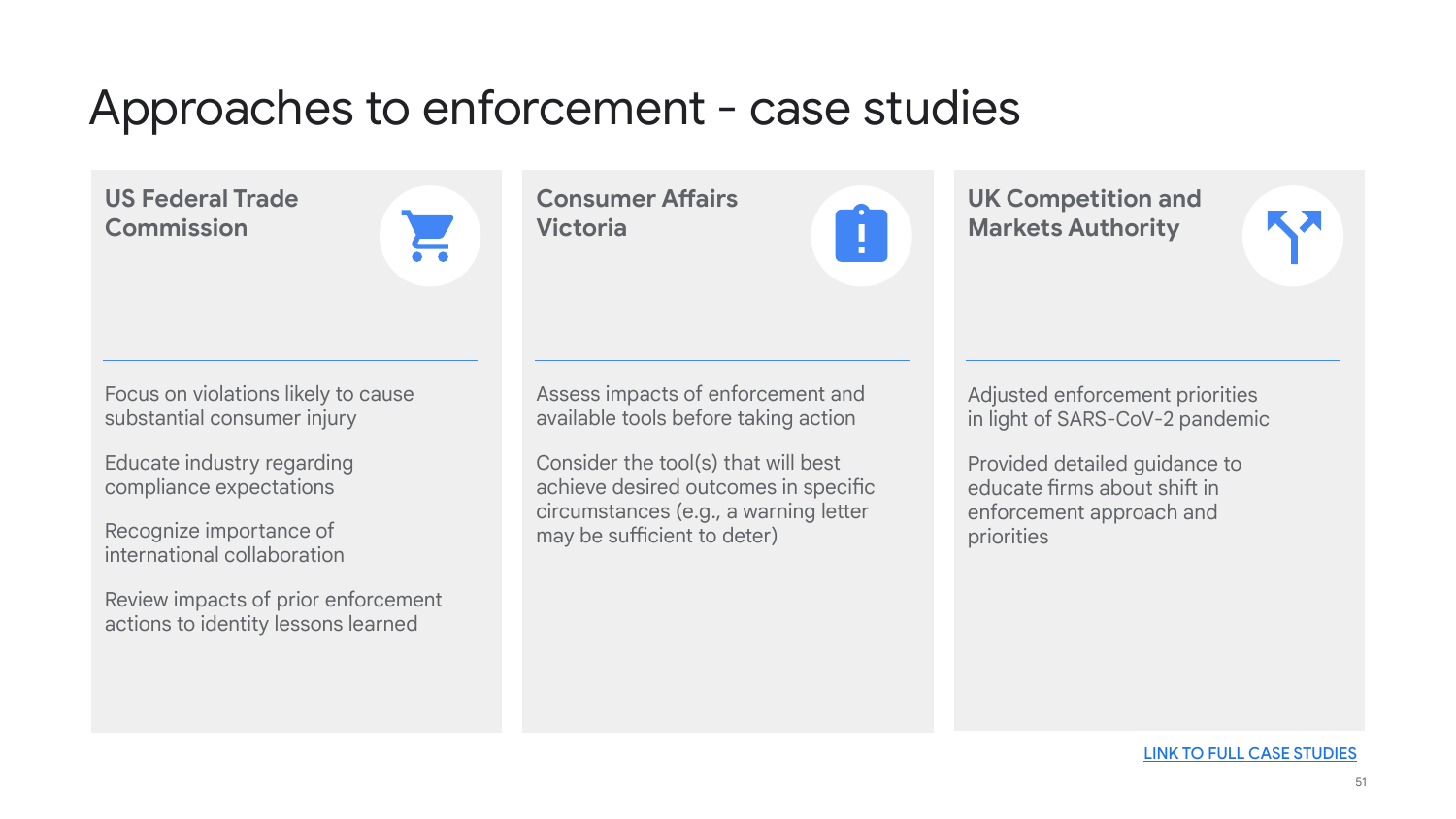# Thank you.

This deck was created to discuss Regulatory Tools at a high level. For a deeper dive you can check out the full white paper.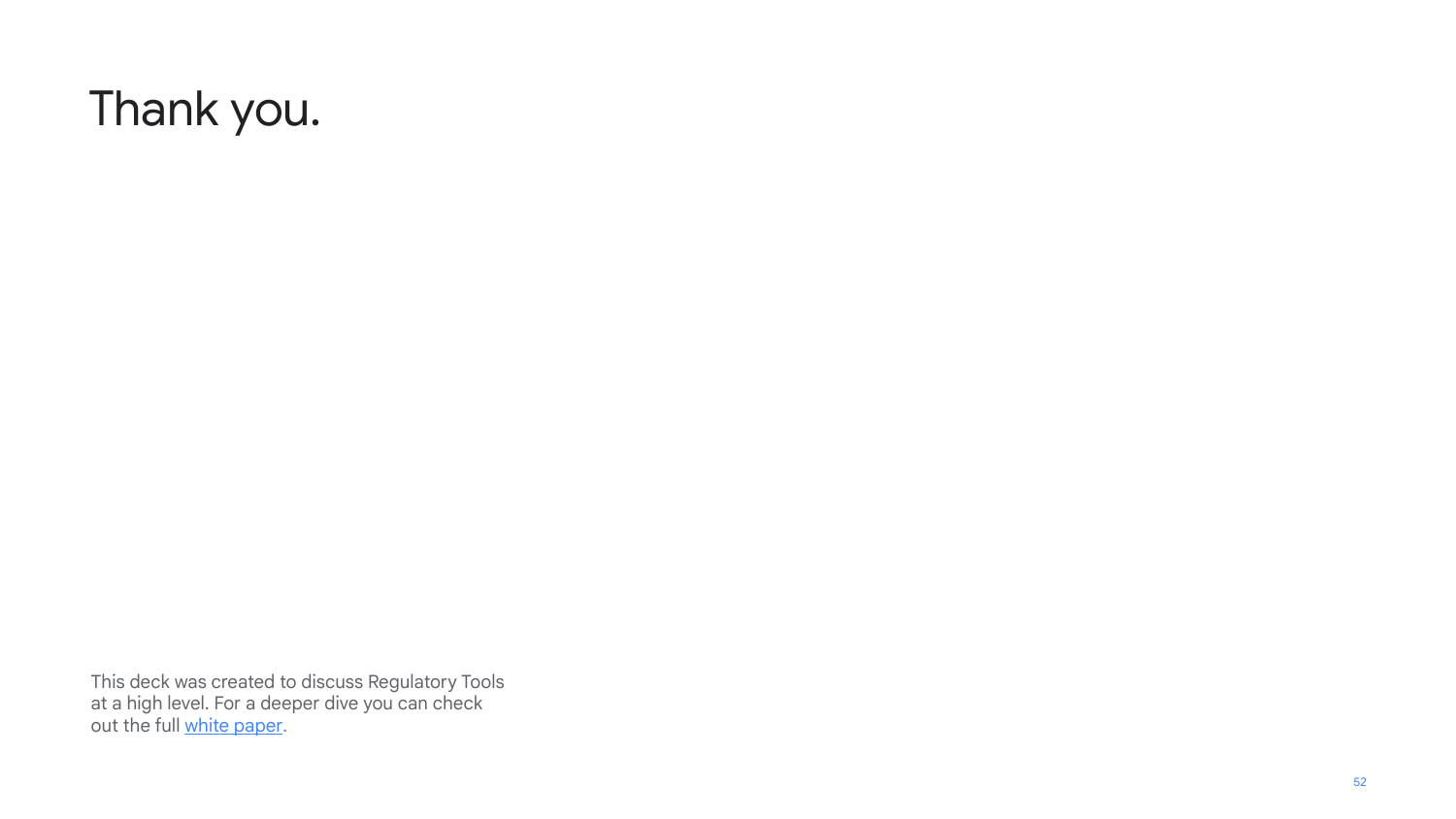# Backup case studies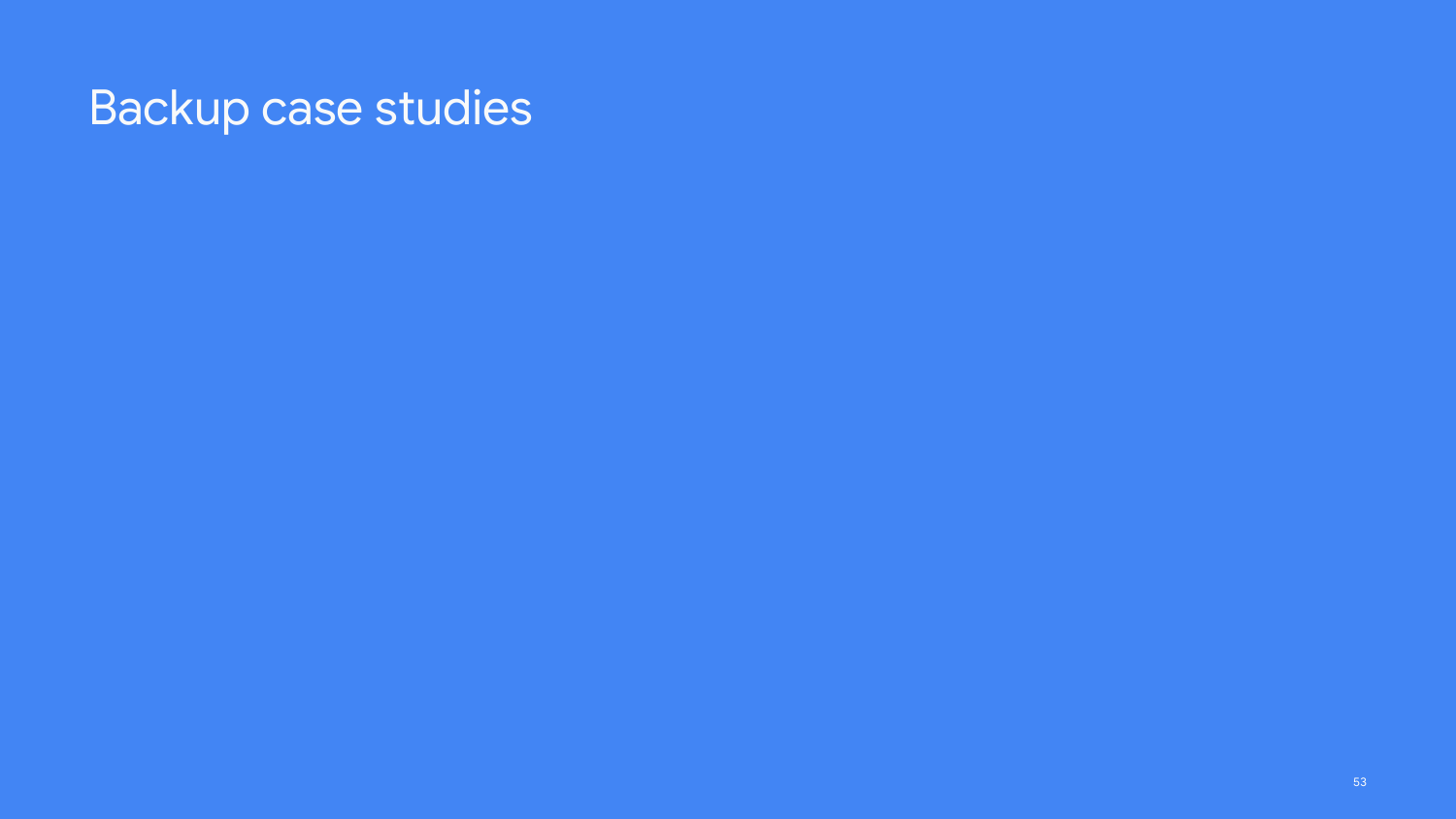# Experimental regulation - case studies

**US FAA UAS Integration Pilot Program**

National authorities partnered with localities and industry to test/ evaluate integrating civil/public drone operations.

Supported the drafting of formal regs, including by identifying ways to improve local, state and tribal communication, and address security and privacy risks.

Enabled innovation and data sharing in controlled environment.

**UK Office of Gas and Energy Markets (Ofgem) Innovation Link**

**Monetary Authority of Singapore (MAS) Fintech Regulatory Sandbox**



Sandbox for innovators to trial/launch products, services, methodologies or business models across the energy sector.

Features include: relief from specific rules, and guidance on interpreting how regs may apply.

Attracts diverse participants (2017-19: 200+).

Clearly defined objectives, participation criteria, and experiment boundaries

Time-limited programs with evaluations at conclusion

Safeguards designed to minimize effects of failures.